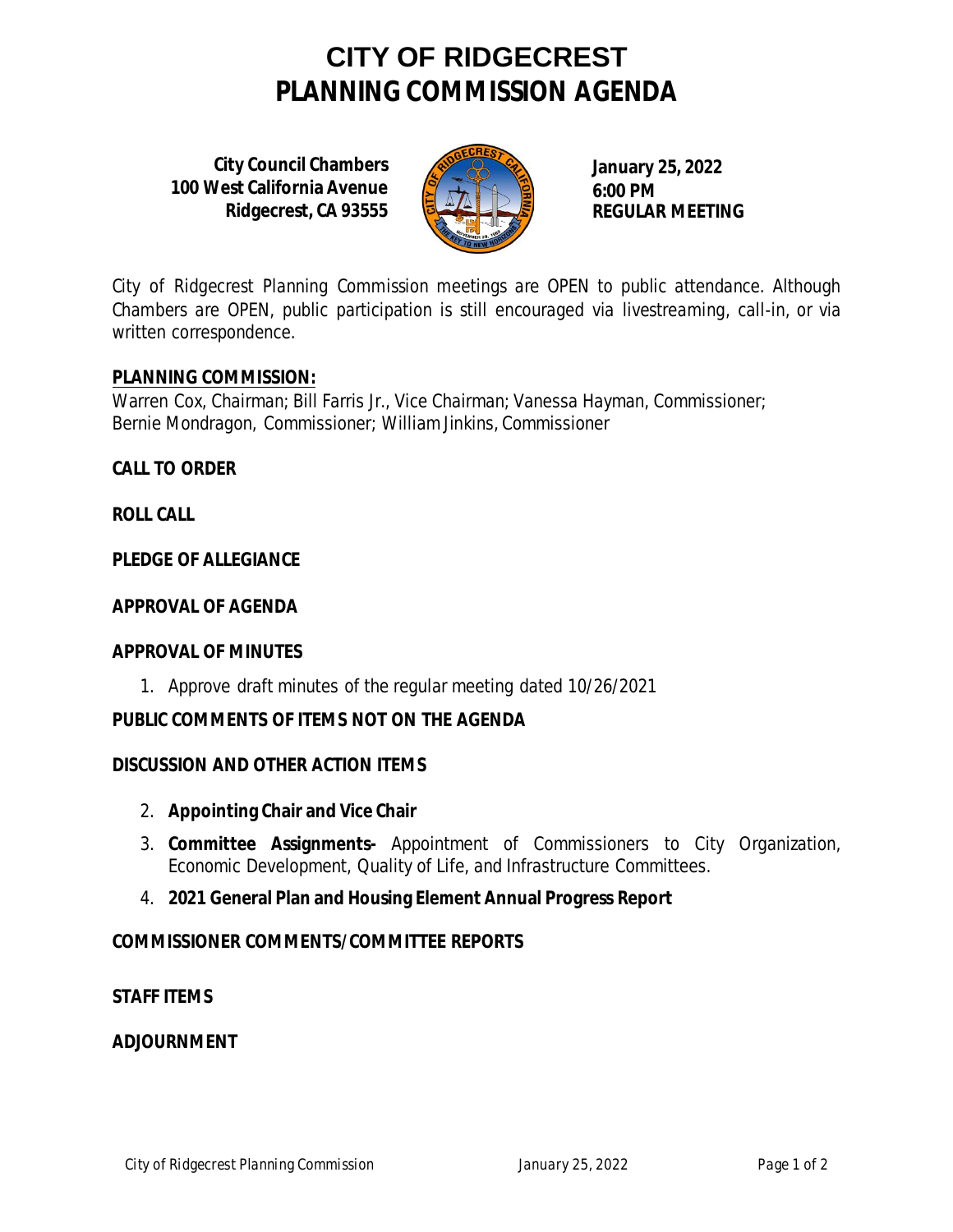*This agenda is available on the City of Ridgecrest Planning Department website at <https://ridgecrest-ca.gov/AgendaCenter/Planning-Commission-11>*

### **ADDITIONAL INFORMATION**

*In compliance with the Americans with Disabilities Act, if you need special assistance to participate in this meeting, please contact the Planning Division at (760) 499-5063. Notification 48 hours prior to the meeting will enable the City to make reasonable arrangements to ensure accessibility to this meeting. (28CFR 35.102-35.104 ADA Title II)*

### **HEARING MATERIALS**

*Any writings or documents distributed to a majority of the members of the Planning Commission regarding any open session item on this agenda will be made available for public inspection in the City Clerk's Office located at 100 W. California Avenue, during normal business hours. These writings or documents will also be available for review at the meeting.*

*Persons unable to attend a hearing may submit comments regarding a scheduled item to Planning Commission, 100 W. California Avenue, Ridgecrest, CA 93555. Written comments received by the close of the business day prior to the hearing will be brought to the attention of the Planning Commission and made part of the official record.*

### **PUBLIC PARTICIPATION**

*Pursuant to Government Code section 54954.3 members of the public are afforded the opportunity to address the Commission. This time has been set aside for the public to address the Commission on items NOT listed on the agenda. The Commission will not act upon these items at this meeting other than to review and/or provide direction to staff.*

#### **APPEALS AND APPEAL PERIOD**

*The decisions of the Planning Commission may be appealed to the City Council. The appeal shall be filed with the City Clerk within ten (10) calendar days of the date of the Planning Commission decision. No appeal to the City Council may be taken by any person or entity not appearing either in person or in writing before the Planning Commission.*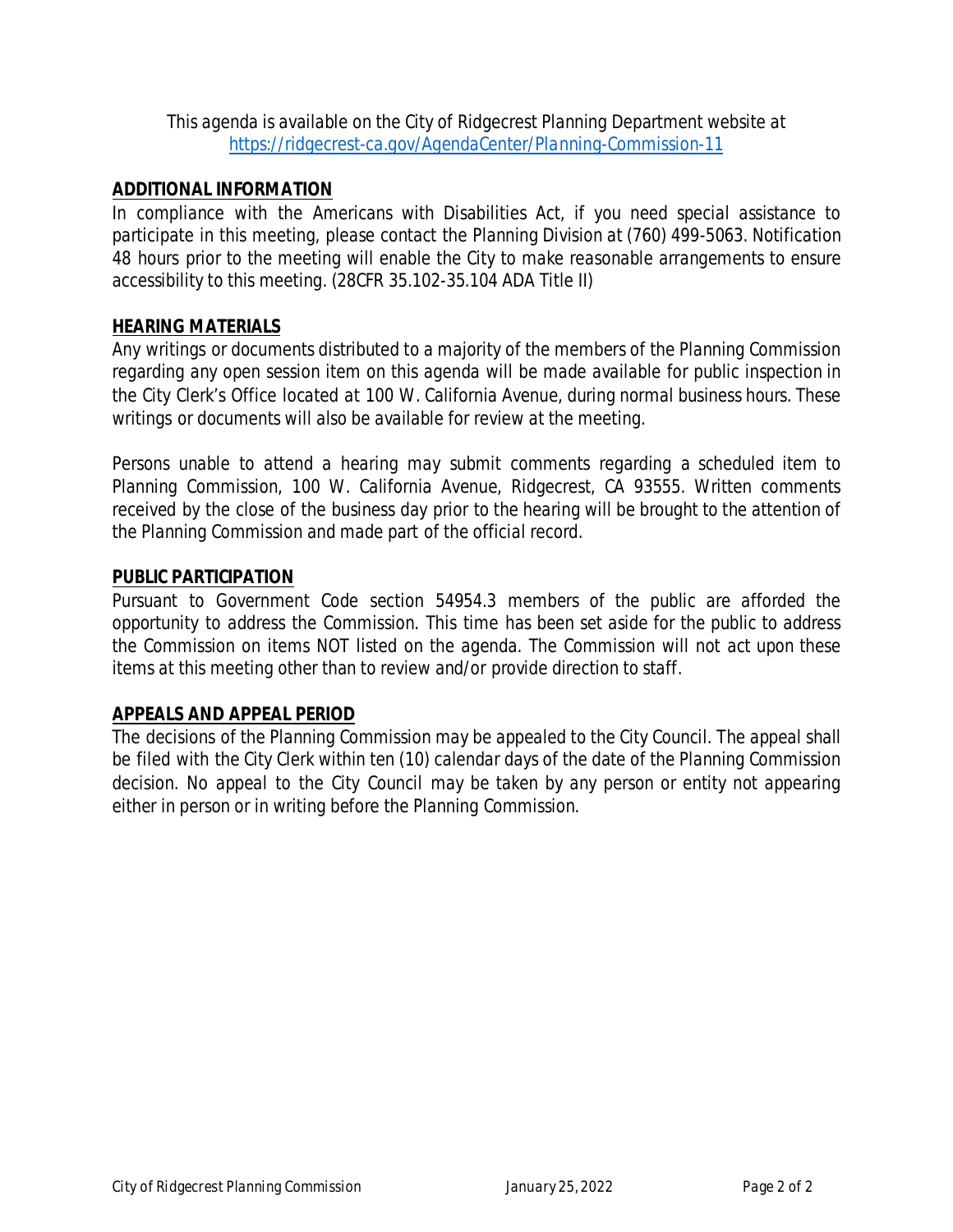# City of Ridgecrest Public Meeting Protocol In Response to Coronavirus (COVID-19)

City of Ridgecrest Planning Commission meetings are **OPEN** to public attendance. Although Council Chambers are **OPEN**, public participation is still encouraged via live streaming, call-in or via written correspondence.

TO PARTICIPATE please call, email, or send mail to the contact provided below:

The public may use one of the following alternatives for participating in person:

· **Watch meeting online:**

All of our meetings are streamed live at <https://ridgecrest-ca.gov/369/Watch> or on YouTube at <https://www.youtube.com/cityofridgecrest/live> and are also available for playback after the meeting.

· **Call in for public comments:**

To participate with verbal comments, *please call (760) 499-5010*. This phone line will allow only one caller at a time, so if the line is busy, please continue to dial. We will be allowing a 20-30 second delay between callers to give time for media delays and callers to dial in. If you wish to comment on multiple items you will need to call in as each item is presented.

· **Submit written comments:**

We encourage submittal of written comments supporting, opposing, or otherwise commenting on an agenda item, for distribution to the Planning Commission prior to the meeting. Sen emails to [hspurlock@ridgecrest-ca.gov;](mailto:hspurlock@ridgecrest-ca.gov) written correspondence may be sent to Heather Spurlock, Planning Department, 100 W. California Ave., Ridgecrest, CA 93555. Please specify to which agenda item your comment relates. All communication, whether it is a formal letter or an online informal email, is read by the Planning Commission.

Please click on the link below to access the Planning Commission Agenda, Minutes and video web page [https://ridgecrest-ca.gov/272/Planning-Commission.](https://ridgecrest-ca.gov/272/Planning-Commission)

If you have any questions, please contact us.

Heather Spurlock Phone: (760) 499-5063 Email: [hspurlock@ridgecrest-ca.gov](mailto:hspurlock@ridgecrest-ca.gov)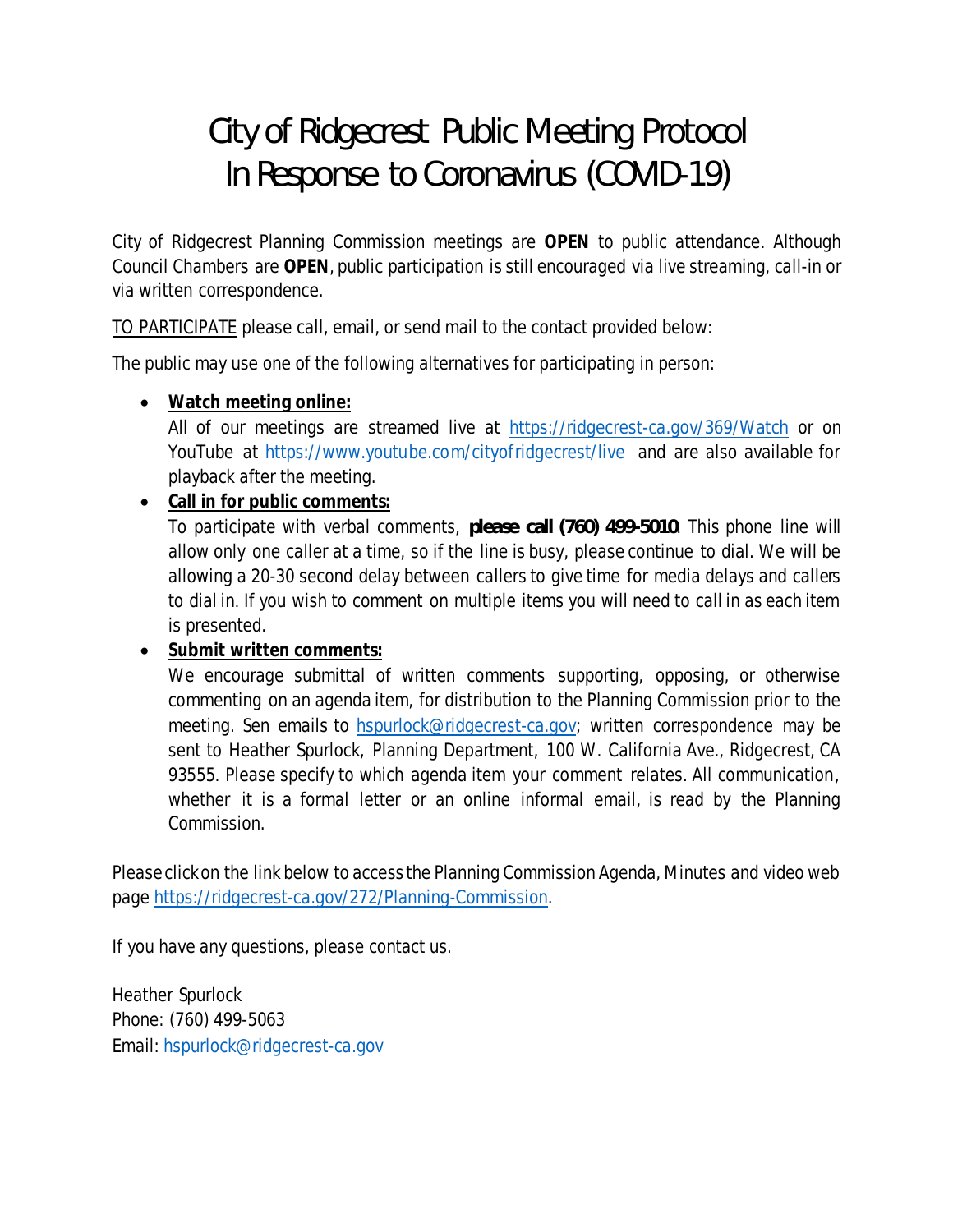## **CITY OF RIDGECREST PLANNING COMMISSION DRAFT MINUTES**

**City Council Chambers 100 West California Avenue Ridgecrest, CA 93555**



**October 26, 2021 6:00 PM REGULAR MEETING**

*City of Ridgecrest Planning Commission meetings are OPEN to public attendance. Although Chambers are OPEN, public participation is still encouraged via livestreaming, call-in, or via written correspondence.*

### **PLANNING COMMISSION:**

Warren Cox, Chairman; Bill Farris Jr., Vice Chairman; Vanessa Hayman, Commissioner; Bernie Mondragon, Commissioner; William Jinkins, Commissioner

### **CALL TO ORDER 6:00 PM**

### **ROLL CALL**

PRESENT: Warren Cox, Chairman; Bill Farris Jr., Vice Chairman; Bernie Mondragon, Commissioner, William Jinkins, Commissioner.

STAFF: Heather Spurlock, Planning Commission Secretary; Travis Reed, Public Works **Director** 

### **PLEDGE OF ALLEGIANCE**

### **APPROVAL OF AGENDA**

*M/S: Jinkins/Mondragon motion approval of the agenda. Motion carried by a roll call vote of: 4 Ayes; 0 Noes; 1 Absent; 0 Abstain.*

### **APPROVAL OF MINUTES**

**1.** Approve draft minutes of the regular meetings dated 9-28-2021.

*M/S: Farris/Jinkins motion to approve minutes. Motion carried by a roll call vote of: 4 Ayes; 0 Abstain; 1 Absent; 0 Noes.*

### **PUBLIC COMMENTS OF ITEMS NOT ON THE AGENDA**

*Opened 6:02 PM None Made Closed*

**PUBLIC HEARING** *Opened 6:06 PM*

**2. Site Plan Review 21-05- KFC Restaurant-** consideration of an application for a KFC Restaurant at 201 S. China Lake Blvd. APN 478-101-01. Applicant: Jaesang Yoo, GLMV Architecture.

*Staff report presented by H. Spurlock*

*Commission discussion was had.*

*M/S: Cox/Mondragon to approve SPR 21-05. Motion carried by a roll call vote of: 4 Ayes; 1 Absent; 0 Noes; 0 Abstain.*

*Public Hearing Closed at 6:24 PM*

### **DISCUSSION AND OTHER ACTION ITEMS**

**3. Ordinance Amending the Ridgecrest Municipal Code Regarding Family Day Care Homes.** *Staff reportpresented by H. Spurlock* Commission discussion was had.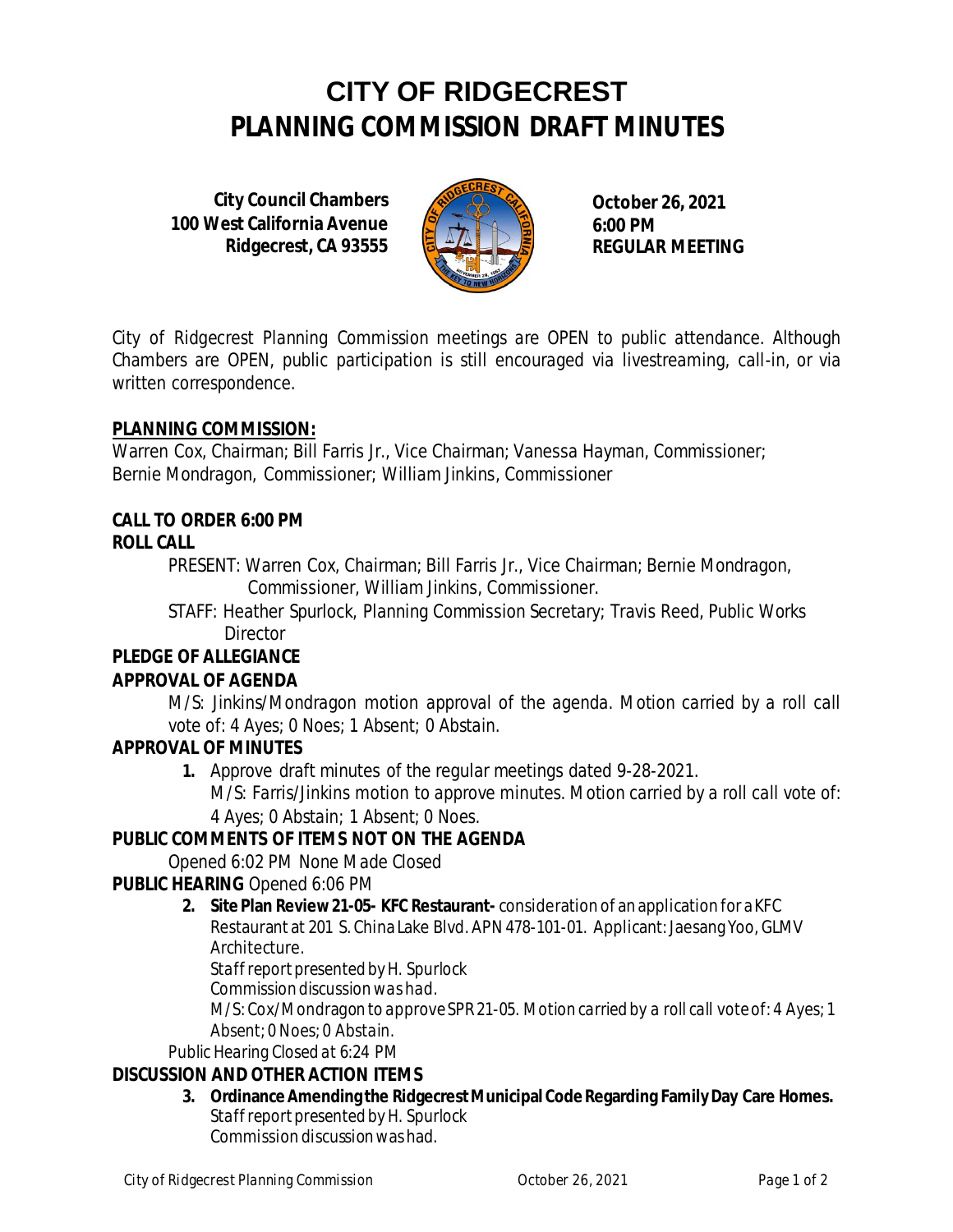*M/S: Mondragon/Farrismotion approval of resolution recommending ordinance amendment to City Council. Motion carried by a roll call vote: 4 Ayes; 1 Absent; 0 Noes; 0 Abstain.*

**COMMISSIONER COMMENTS/COMMITTEE REPORTS**

**FUTURE AGENDA ITEMS**

**STAFF ITEMS**

*Kern Cog Regional Transportation Plan public outreach plan at Petroglyph Festival R-4 Zone amendment to text error*

*No meeting in November or December unless need arises*

*Future projects: Villa Crest Apartments, RRH Helistop & Overlay Zone, Update to Sign Ordinance, and Occupancy Review*

**ADJOURNMENT** *6:42 PM*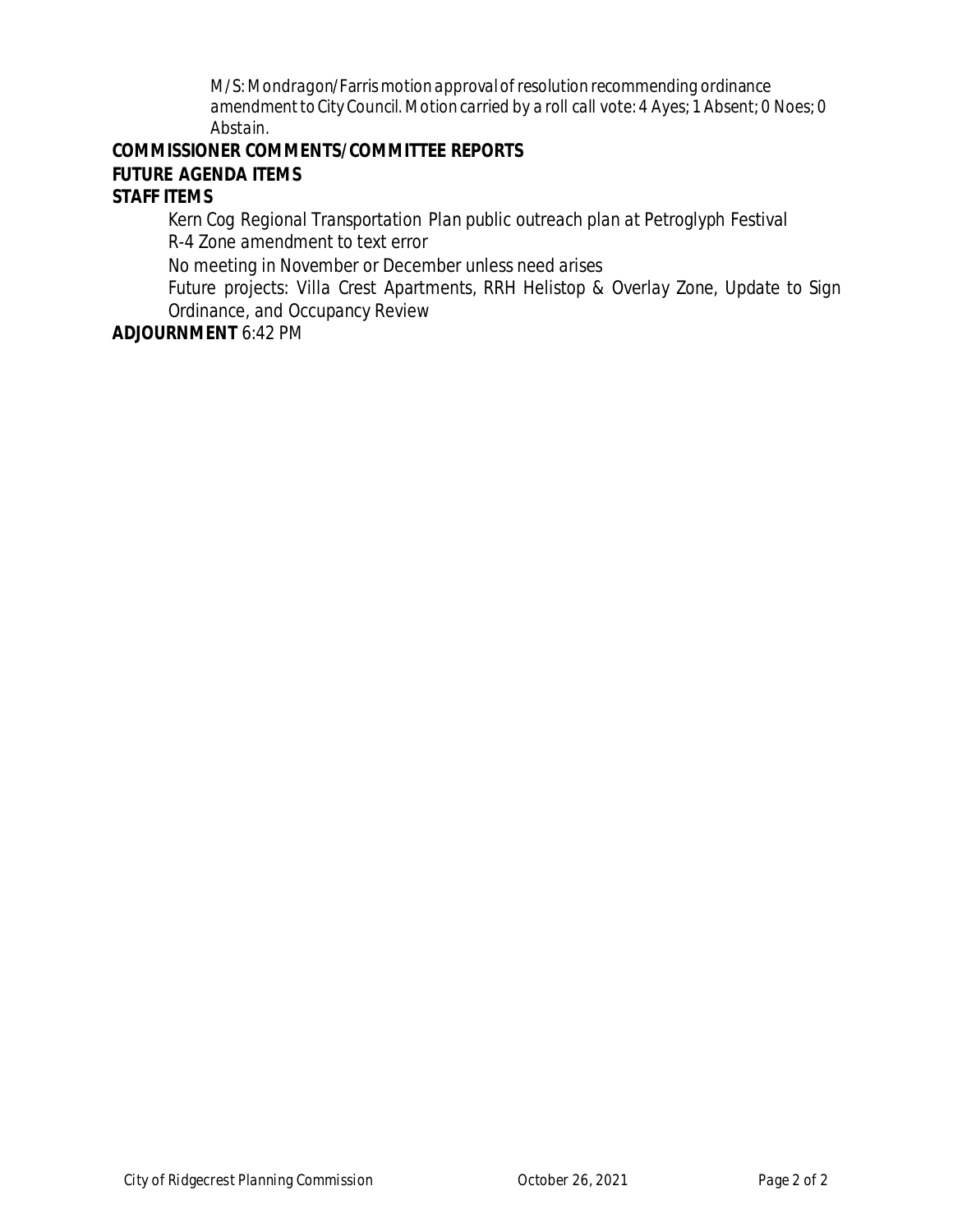### Infrastructure Committee

| Council Members: | Peggy Breeden and Kyle Blades                     |
|------------------|---------------------------------------------------|
|                  | Commission Members: Warren Cox, William Jinkins   |
| Meeting:         | 4 <sup>th</sup> Thursday monthly at 5:00 PM       |
| Location:        | City Hall 1 <sup>st</sup> Floor Conference Room B |

### Economic Development Committee

| Council Members: | Kyle Blades and Solomon Rajaratnam                    |
|------------------|-------------------------------------------------------|
|                  | Commission Members: Bill Farris Jr., Bernie Mondragon |
| Meeting:         | 2 <sup>nd</sup> Wednesday monthly at 5:00 PM          |
| Location:        | City Hall 1 <sup>st</sup> Floor Conference Room B     |

### Quality of Life Committee

| Council Members: | Eric Bruen and Scott Hayman                         |
|------------------|-----------------------------------------------------|
|                  | Commission Members: Vanessa Hayman, William Jenkins |
| Meeting:         | 1 <sup>st</sup> Tuesday monthly at 5:30 PM          |
| Location:        | Kerr McGee Center Meeting Rooms                     |

### City Organization Committee

| Council Members: | Eric Bruen and Peggy Breeden                        |
|------------------|-----------------------------------------------------|
|                  | Commission Members: Vanessa Hayman, Bill Farris Jr. |
| Meeting:         | 1 <sup>st</sup> Thursday of Month at 5:30 PM        |
| Location:        | City Hall 1 <sup>st</sup> Floor Conference Room B   |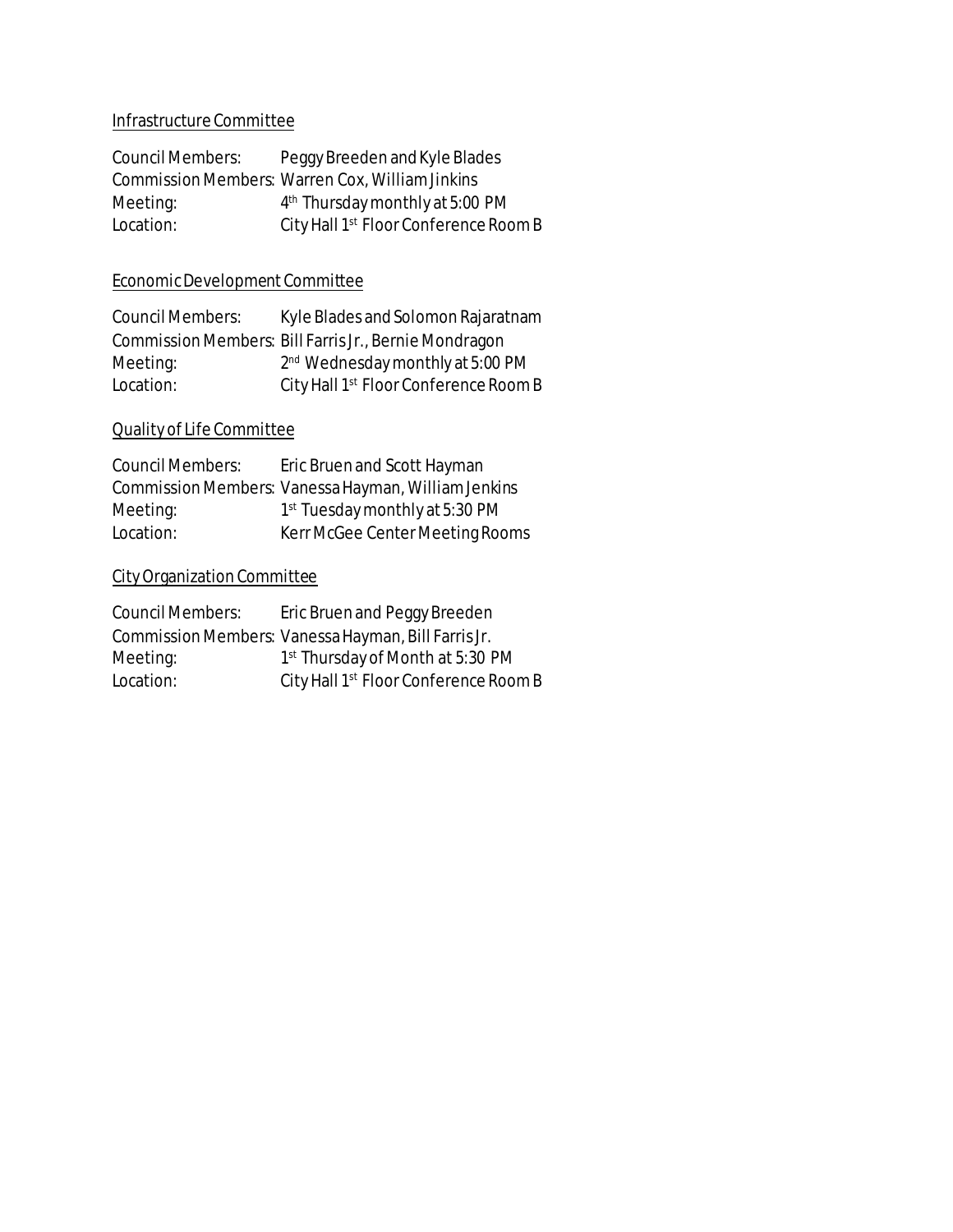

# **2021 Annual Progress Report (APR) for the City of Ridgecrest General Plan & Housing Element including Regional Housing Needs Allocation (RHNA)**

# **City of Ridgecrest**

**100 W. California Ave., Ridgecrest, CA 93555 (760) 499-5063 www.ridgecrest-ca.gov**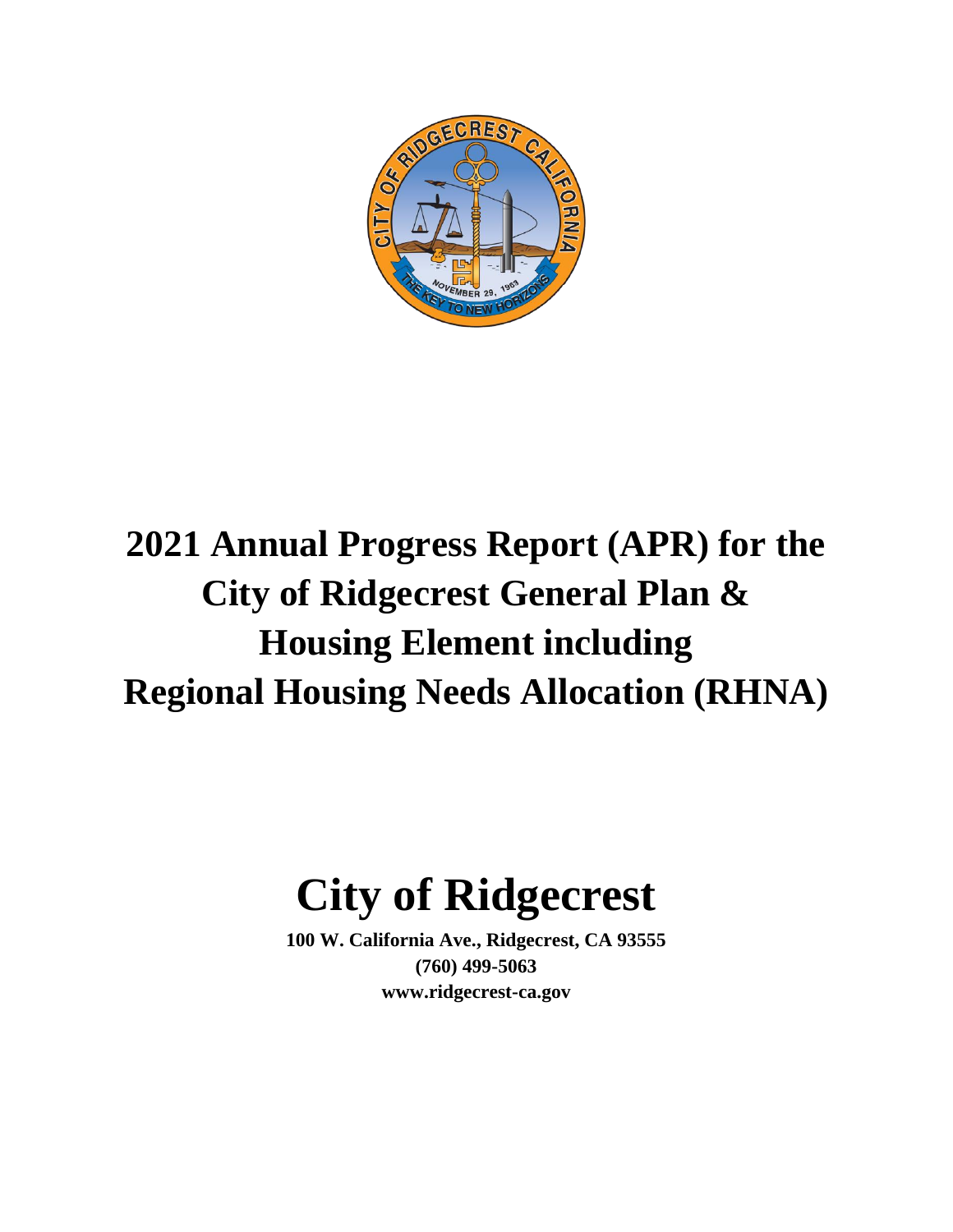### **Table of Contents**

Presented by Heather Spurlock, Analyst 2, to the City of Ridgecrest Planning Commission on January 25, 2022.

Presented by Heather Spurlock, Analyst 2, to the City Council of Ridgecrest on February 16, 2022.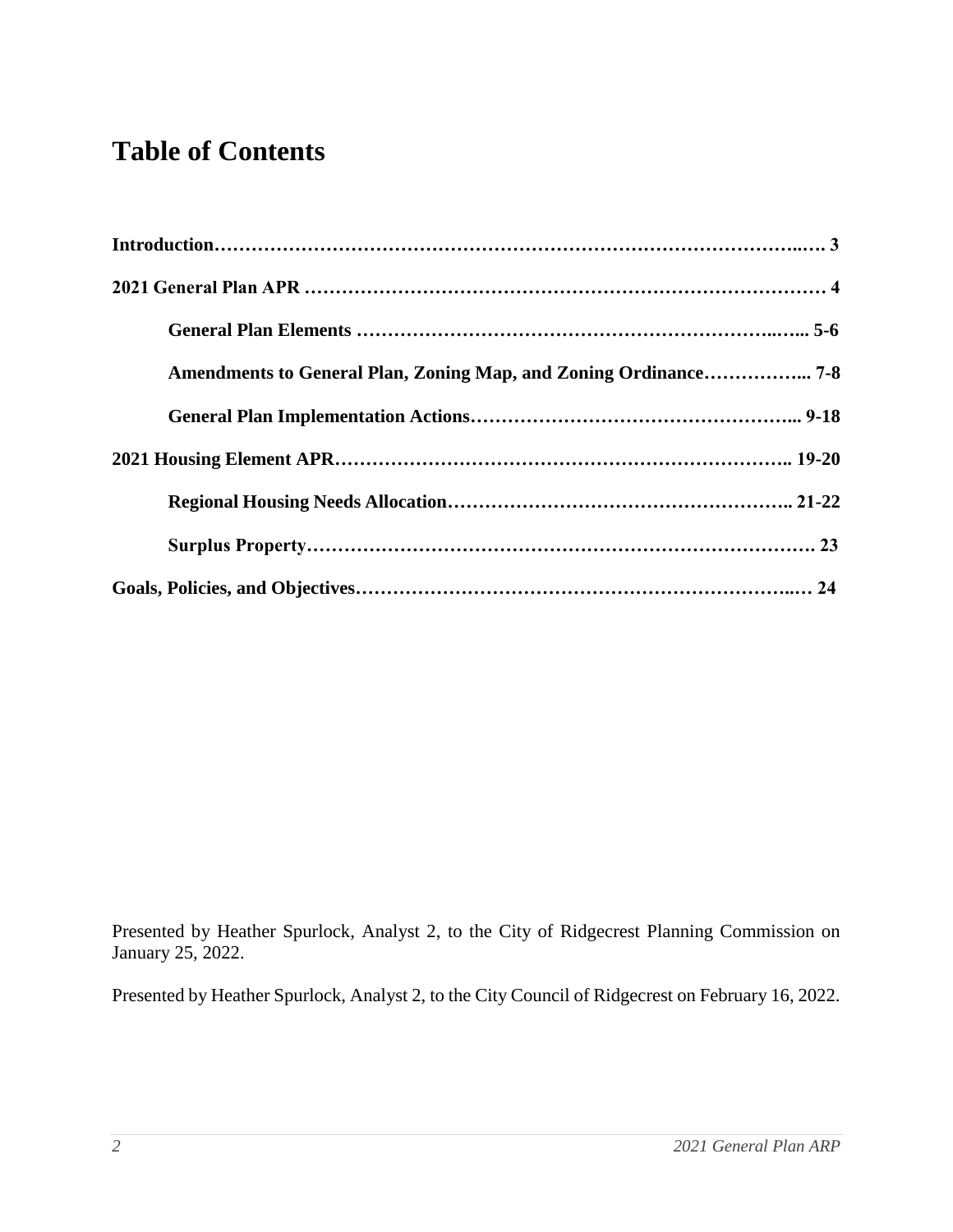### **Introduction**

### **ANNUAL PROGRESS REPORTS (APRs)**

The General Plan is a community's vision for future growth. California law requires that the General Plan address mandatory elements of land use, circulation, housing, conservation, open space, noise, and safety. California Government Code sections 65400 and 65700 mandate that all cities and counties submit an annual report on the status and progress in implementing the General Plan. There is no standard form or format for the General Plan APR.

California housing law acknowledges that for the private market to address that state's housing needs adequately, local government must adopt plans and regulatory systems that provide opportunities for housing development and do not unduly constrain. California Government Code section 65400 also requires that each city and county prepare an annual progress report (APR) on the status of the Housing Element of the General Plan and progress in its implementation, using forms and definitions adopted by the California Department of Housing and Community Development (HCD). The Housing Element APR fulfills statutory requirements to report certain housing information, including the local agency's progress in meetings its share of regional housing needs (i.e., applications, entitlements, permits, and certificates of occupancy), certain rezoning activities, actions taken towards competition of housing element programs and local efforts to remove governmental constraints to the development of housing (Government Code Section 65584.3(c) and 65584.5(b)(5)).

The General Plan and Housing Element APRs are required to be submitted by April 1 to the legislative body, the Office of Planning and Research (OPR), and the Department of Housing and Community Development (HCD). This report has been prepared and processed following the requirements stated above.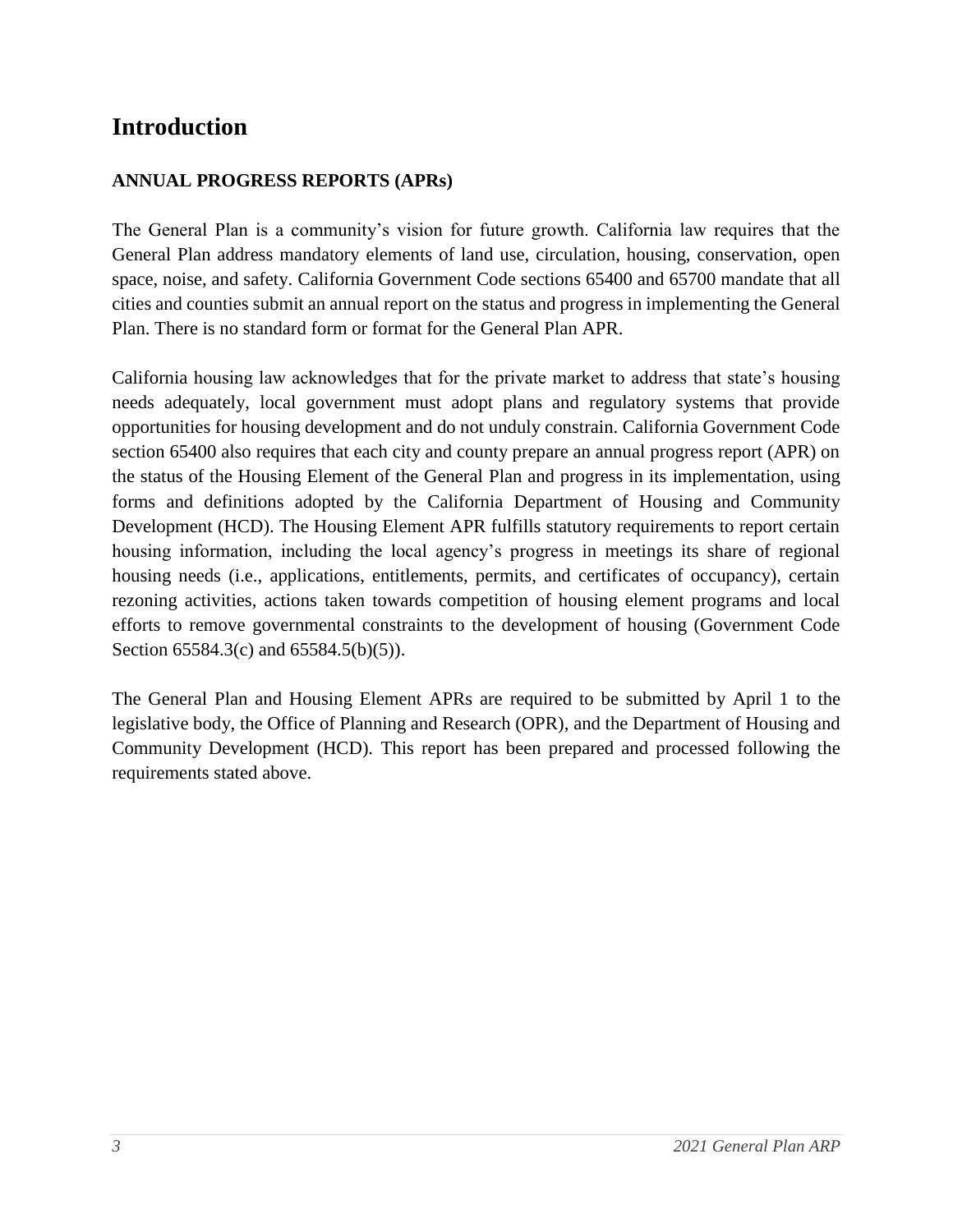### **2021 General Plan Annual Progress Report (APR)**

### **GENERAL PLAN BACKGROUND**

The current General Plan, Ridgecrest General Plan 2030, was adopted on December 2, 2009. The Ridgecrest General Plan includes land use, community design, circulation, open space and conservation, health and safety, and military sustainability elements. The Plan did not have the Housing Element, which is part of the General Plan but traditionally approved as a separate document. The Housing Element was updated on May 6, 2015, and covers the period of 2015 - 2023.

### **City of Ridgecrest**

Ridgecrest has a population of 33,848 with 13,388 households. The average household income is \$78,900, and the average house price is \$203,000. The City of Ridgecrest has focused on recovery efforts from the 2019 6.4 and 7.1 earthquakes and the ongoing COVID-19 pandemic. The City has experienced steady economic growth with multiple new businesses despite the challenges.

Since its incorporation on November 29, 1963, the City has been the closest urban area to the Naval Air Weapons Station (NAWS) China Lake. The Navy has been the largest employer within the Indian Wells Valley. Therefore, the City's General Plan contains an elective element, Military Sustainability Element, to "ensure that future land uses are compatible with the continued operation of China Lake and avoid risks to life, property and the well-being of City residents from hazards associated with aircraft operations."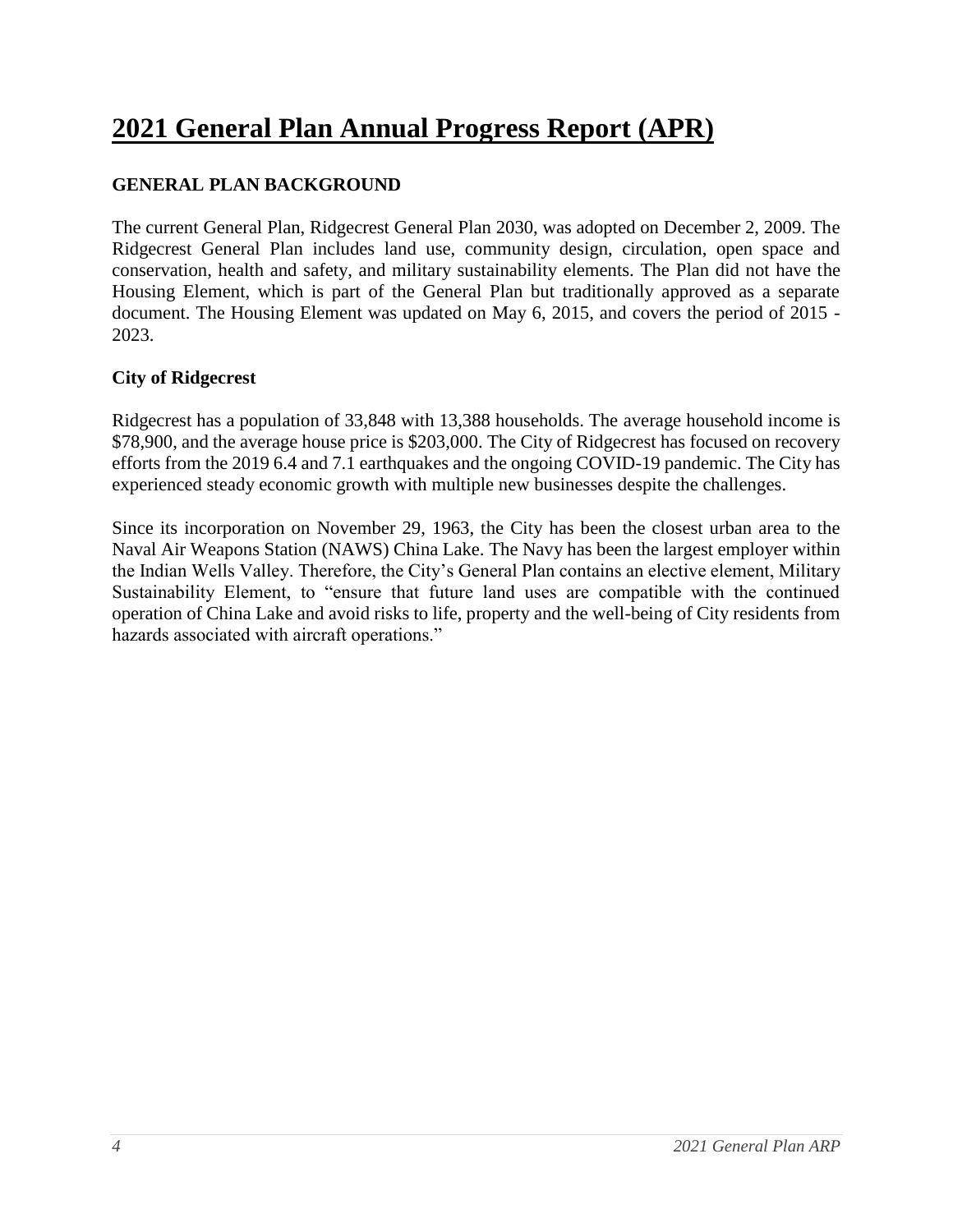### **Elements of the Ridgecrest General Plan 2030**

### **THE 2030 GENERAL PLAN CONTAINS THE FOLLOWING ELEMENTS:**

| <b>Land Use</b><br>Chapter 3<br><b>Mandatory Element as</b><br>required under<br>Government Code<br>Section $65302(a)$               | This element establishes goals, policies, and implementation measures for<br>development of public and private uses. Define general distribution and<br>intensity of land uses for residential, commercial, industrial, institutional,<br>public facilities, and open space.<br>Date adopted: December 2, 2009                                                                                                                                                                                                                      |
|--------------------------------------------------------------------------------------------------------------------------------------|-------------------------------------------------------------------------------------------------------------------------------------------------------------------------------------------------------------------------------------------------------------------------------------------------------------------------------------------------------------------------------------------------------------------------------------------------------------------------------------------------------------------------------------|
| <b>Military</b><br><b>Sustainability</b><br>Chapter 4<br><b>Optional Element as</b><br>discussed in Government<br>Code Section 65303 | This element identifies goals, policies, and implementation measures<br>needed to ensure the City's dual objective of achieving growth while<br>protecting the flight corridors and military missions associated with Naval<br>Air Weapons Station (NAWS) China Lake. Additionally, this element<br>contains state-mandated elements, including land use, conservation, noise,<br>and safety.<br>Date adopted: December 2, 2009                                                                                                     |
|                                                                                                                                      |                                                                                                                                                                                                                                                                                                                                                                                                                                                                                                                                     |
| <b>Community Design</b><br>Chapter 5<br><b>Optional Element as</b><br>discussed in Government<br>Code Section 65303                  | This element establishes goals, policies, and implementation measures to<br>guide evaluation of city structure and design. The element guides the visual<br>aspects of the built environment to create the City identity and design. It<br>provides guidance for City architecture, landscaping, landmarks, views and<br>to improve the overall image of the City.                                                                                                                                                                  |
|                                                                                                                                      | This element also contains information for state-mandated elements of<br>Land Use and Conservation.                                                                                                                                                                                                                                                                                                                                                                                                                                 |
|                                                                                                                                      | Date adopted: December 2, 2009                                                                                                                                                                                                                                                                                                                                                                                                                                                                                                      |
| <b>Circulation</b><br>Chapter 6<br>Mandatory Element as<br>required under<br>Government Code<br>Section 65302(b)                     | This element contains the City's goals, policies, and implementation<br>measures to ensure an adequate and functional transportation and<br>circulation system. The element addresses automobile travel (roads and<br>highways), public transit, aviation, and trails for bicyclists and pedestrians.<br>In addition to providing information for state-mandated elements,<br>including Land Use and Noise, this element also includes congestion<br>management requirements contained in Government Code Section 65088<br>et. seq. |
|                                                                                                                                      | Date adopted: December 2, 2009                                                                                                                                                                                                                                                                                                                                                                                                                                                                                                      |
| <b>Open Space and</b><br><b>Conservation</b><br>Chapter 7<br>Mandatory Element as<br>required under<br>Government Code               | In addition to identifying goals, policies and implementation measures, this<br>element provides direction regarding the conservation, development, and<br>utilization of natural resources. This element also contains information for<br>state-mandated elements, including Land Use, Conservation, and Open<br>Space.                                                                                                                                                                                                            |
| Section $65302(d)$                                                                                                                   | Date adopted: December 2, 2009                                                                                                                                                                                                                                                                                                                                                                                                                                                                                                      |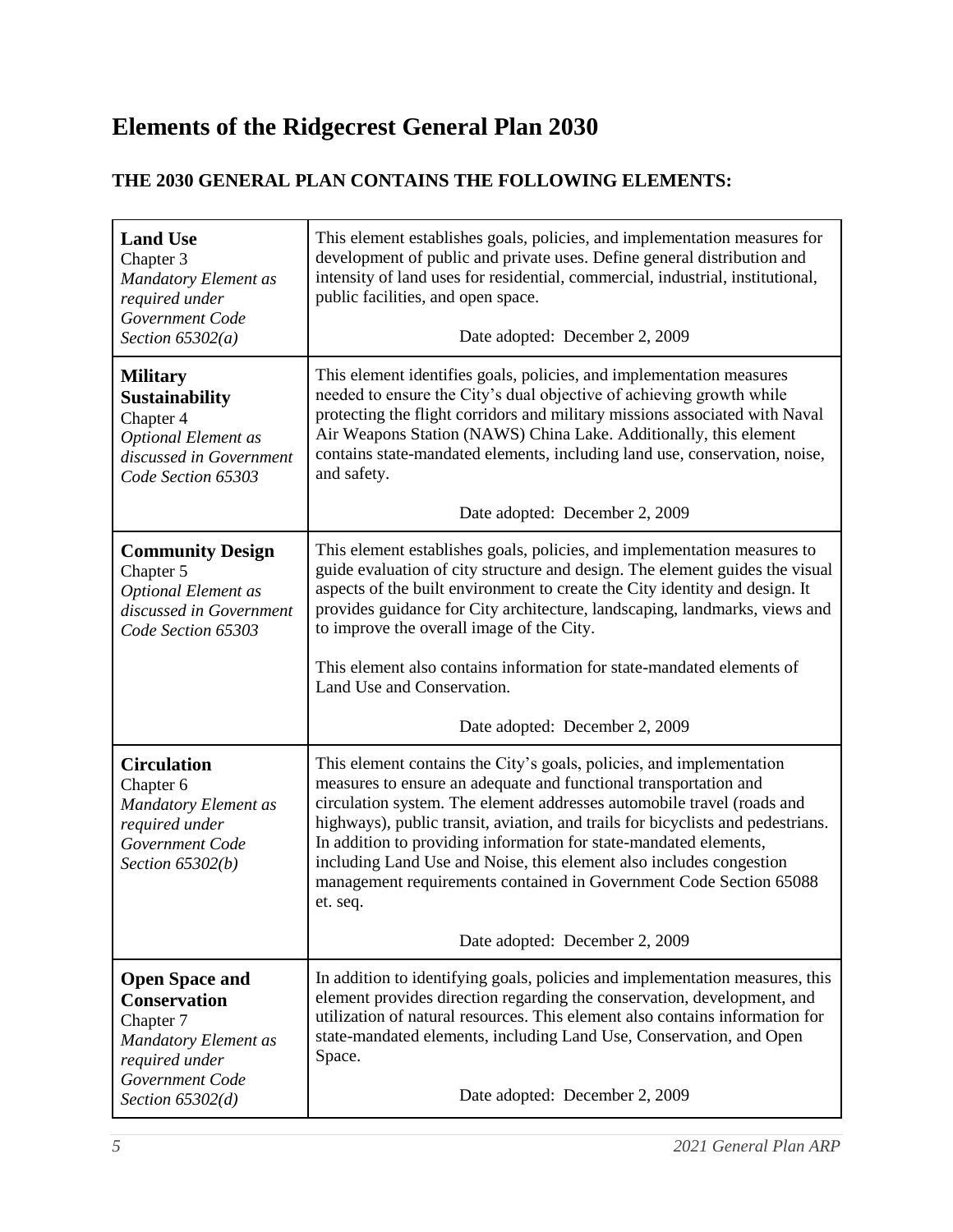| <b>Health and Safety</b>                                                                                                        | This element establishes goals, policies, and implementation measures to                                                                                                                                                                                                                                                                                                                                                                                                                                                                                                                                                                                       |
|---------------------------------------------------------------------------------------------------------------------------------|----------------------------------------------------------------------------------------------------------------------------------------------------------------------------------------------------------------------------------------------------------------------------------------------------------------------------------------------------------------------------------------------------------------------------------------------------------------------------------------------------------------------------------------------------------------------------------------------------------------------------------------------------------------|
| Chapter 8                                                                                                                       | ensure public health, safety, and welfare related to natural and artificial                                                                                                                                                                                                                                                                                                                                                                                                                                                                                                                                                                                    |
| <b>Mandatory Element as</b>                                                                                                     | hazards. More specifically, this element contains programs to protect the                                                                                                                                                                                                                                                                                                                                                                                                                                                                                                                                                                                      |
| required under                                                                                                                  | community from seismic, geologic, flood, and wildfire hazards. This                                                                                                                                                                                                                                                                                                                                                                                                                                                                                                                                                                                            |
| Government Code                                                                                                                 | element also contains information for state-mandated Noise Element.                                                                                                                                                                                                                                                                                                                                                                                                                                                                                                                                                                                            |
| Section $65302(g)$                                                                                                              | Date adopted: December 2, 2009                                                                                                                                                                                                                                                                                                                                                                                                                                                                                                                                                                                                                                 |
| <b>Housing</b><br>(Separate Document)<br><b>Mandatory Element as</b><br>required under<br>Government Code<br>Section $65302(c)$ | Even though the Housing Element is a part of the General Plan, a separate<br>document containing the element was initially approved in June 2002,<br>covering 2002 - 2007. This element was updated on May 6, 2015, covering<br>2015 - 2023. In addition to establishing goals and strategies to guide the<br>development of housing in the City, this element, as approved, analyzes the<br>housing needs to maintain, improve, and create housing for all economic<br>segments of the City population. It ensures the adequate supply of land for<br>affordable housing development within the City.<br>Date adopted: June 2002<br>Date Updated: May 6, 2015 |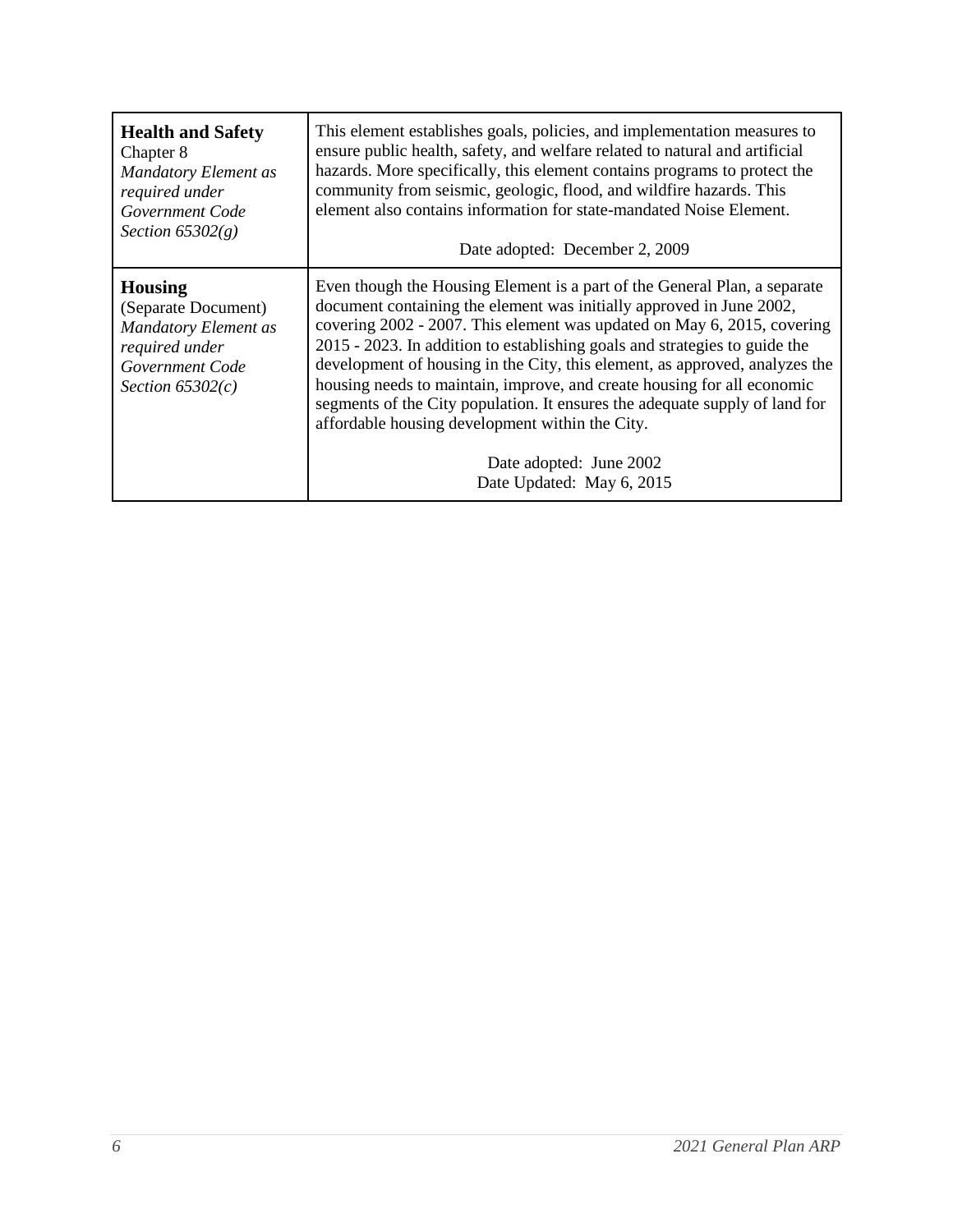### **Amendments to the General Plan, Zoning Map, and Zoning Ordinance**

### **AMENDMENTS TO THE GENERAL PLAN AND ZONING MAP:**

There were no General Plan Amendments or Zone Changes during the reporting period.

| <b>ZONING SECTION</b> | <b>AMENDMENT</b>                                                                                                                                                                                                                                                                                                                                                                                                                                                                                                                                                                                                                                                    |
|-----------------------|---------------------------------------------------------------------------------------------------------------------------------------------------------------------------------------------------------------------------------------------------------------------------------------------------------------------------------------------------------------------------------------------------------------------------------------------------------------------------------------------------------------------------------------------------------------------------------------------------------------------------------------------------------------------|
| 106-2 Definitions     | Ordinances 21-01 $\&$ 21-07 were adopted, amending<br>portions of the municipal code to include the following<br>definitions:                                                                                                                                                                                                                                                                                                                                                                                                                                                                                                                                       |
|                       | Supportive Housing means housing with no limit on<br>length of stay, that is occupied by the target population,<br>and that is linked to onsite or offsite services that assist<br>the supportive housing resident in retaining the housing,<br>improving his or her health status, and maximizing his or<br>her ability to live and, when possible, work in the<br>community.                                                                                                                                                                                                                                                                                      |
|                       | Supportive services include, but are not limited to, a<br>combination of subsidized, permanent housing, intensive<br>case management, medical and mental health care,<br>substance abuse treatment, employment services, and<br>benefits advocacy.                                                                                                                                                                                                                                                                                                                                                                                                                  |
|                       | Target population means persons with low incomes who<br>have one or more disabilities, including mental illness,<br>HIV or AIDS, substance abuse, or other chronic health<br>condition, or individuals eligible for services provided<br>pursuant to the Lanterman Developmental Disabilities<br>Services Act (Division 4.5 (commencing with Section<br>4500) of the Welfare and Institutions Code) and may<br>include, among other populations, adults, emancipated<br>minors, families with children, elderly persons, young<br>adults aging out of the foster care system, individuals<br>exiting from institutional settings, veterans, and homeless<br>people. |
|                       | <i>Family</i> means one person living alone, or a group of two<br>or more persons living together, whether or not related to<br>each other by birth.                                                                                                                                                                                                                                                                                                                                                                                                                                                                                                                |

### **AMENDMENTS TO THE ZONING ORDINANCE:**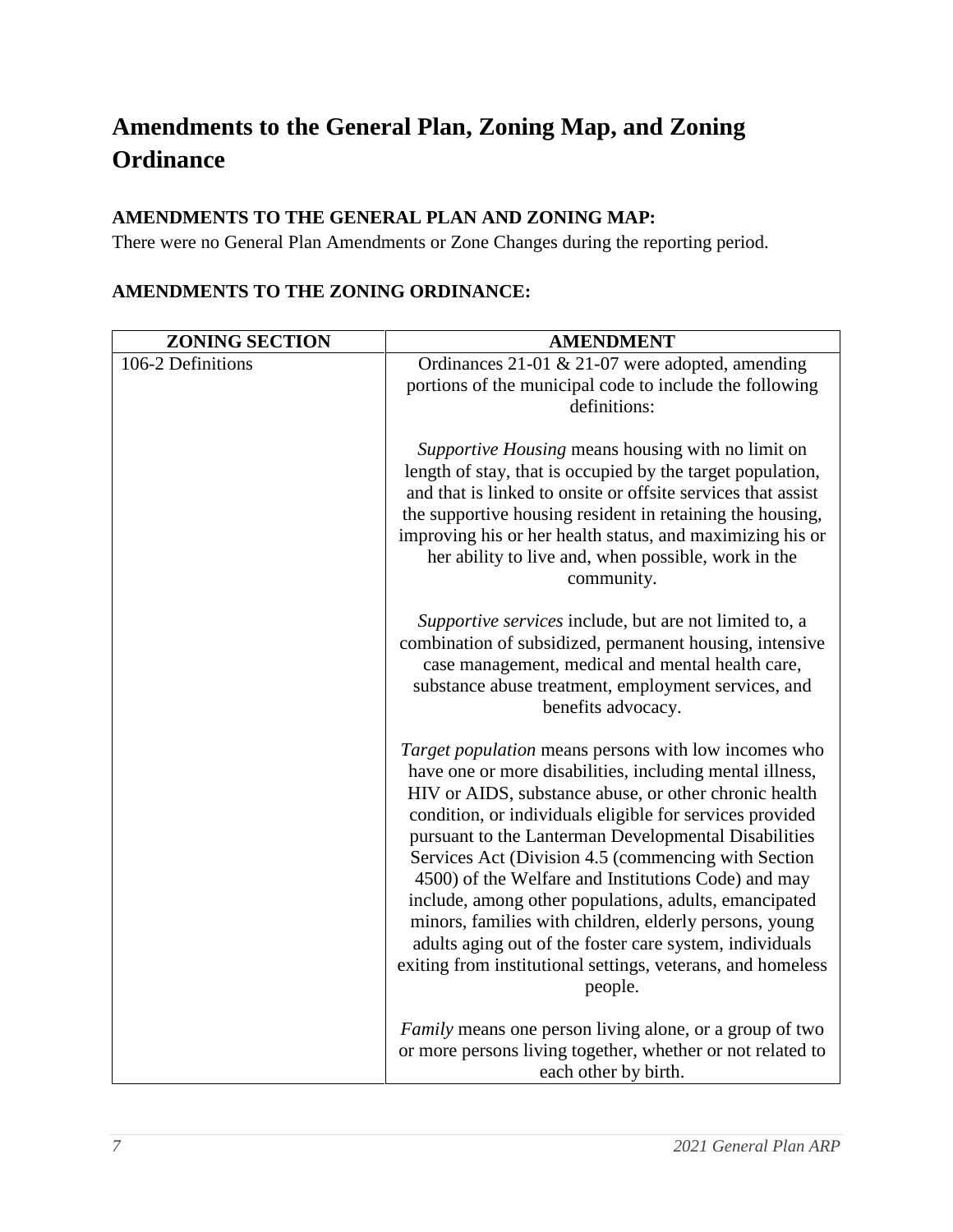|                                 | Transitional housing means buildings configured as rental<br>housing developments, but operated under program<br>requirements that require the termination of assistance and<br>recirculating of the assisted unit to another eligible<br>program recipient at a predetermined future point in time<br>that shall be no less than six months from the beginning of<br>the assistance.<br>Approval date: 8/4/2021                                                                                                                                                              |
|---------------------------------|-------------------------------------------------------------------------------------------------------------------------------------------------------------------------------------------------------------------------------------------------------------------------------------------------------------------------------------------------------------------------------------------------------------------------------------------------------------------------------------------------------------------------------------------------------------------------------|
|                                 | Accessory dwelling unit means an attached or detached<br>residential dwelling unit which provides complete<br>independent living facilities for one or more persons. It<br>shall include permanent provisions for living, sleeping,<br>eating, cooking, and sanitation on the same parcel as the<br>single-family or multifamily dwelling is or will be<br>situated. It shall include the following: (i) an efficiency<br>unit, as defined in Health and Safety Code Section<br>17958.1; and (ii) a manufactured home, as defined in<br>Health and Safety Code Section 18007. |
|                                 | Junior accessory dwelling unit means a unit that is no<br>more than 500 square feet in size and contained entirely<br>within a single-family residence. A junior accessory<br>dwelling unit may include separate sanitation facilities, or<br>may share sanitation facilities with existing structure.<br>Approval date: 2/3/2021                                                                                                                                                                                                                                             |
| 106-35 Family Daycare Homes     | Ordinance 21-08 was adopted amending portions of the<br>municipal code to permit family day care homes in any<br>residential zone for 14 or fewer children. This amendment<br>also makes the distinction between small family day care<br>homes and large family day care homes.<br>Approval date: 12/15/2021                                                                                                                                                                                                                                                                 |
| 106-38 Accessory Dwelling Units | Ordinance 21-01 was adopted amending the municipal<br>code to permit Accessory Dwelling Units and Junior<br>Accessory Dwelling Units in residential zones without<br>discretionary review.<br>Approval date: 2/3/2021                                                                                                                                                                                                                                                                                                                                                         |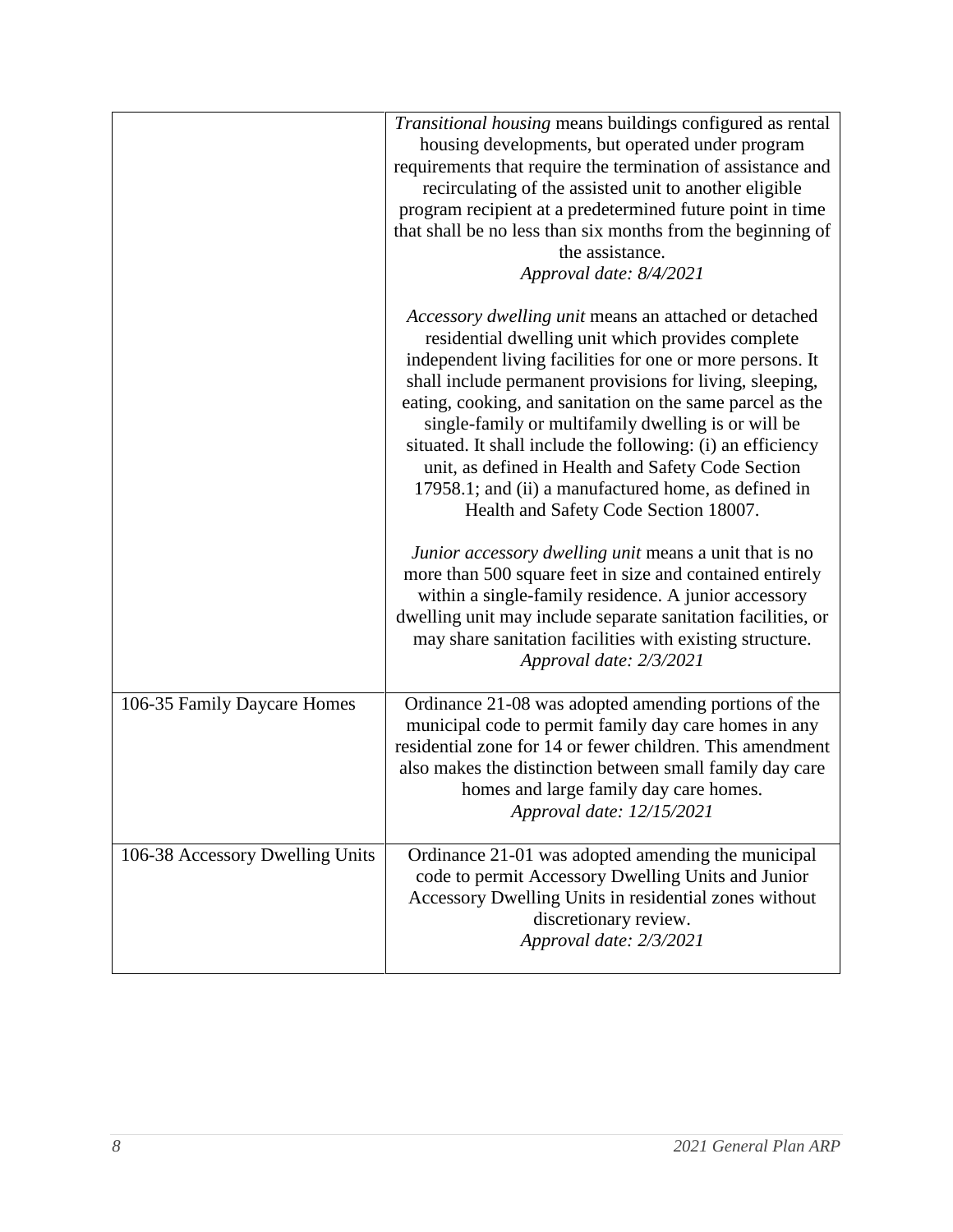# **General Plan Implementation Actions**

| <b>GOAL/POLICY/PROGRAM</b>                                                                                                                                                                                                                                                                                              | <b>IMPLEMENTATION ACTION</b>                                                                                                                                                                                                                       |
|-------------------------------------------------------------------------------------------------------------------------------------------------------------------------------------------------------------------------------------------------------------------------------------------------------------------------|----------------------------------------------------------------------------------------------------------------------------------------------------------------------------------------------------------------------------------------------------|
| <b>Land Use Element:</b><br>LU-1.4 Encourage Infill<br>Development<br><b>Circulation Element:</b><br>C-1.6 Additional Funding Sources<br>C-2.1 Maintain Existing Streets                                                                                                                                                | City Council adopted Ordinance 21-03 amending<br>portions of the municipal code regarding subdivision<br>maintenance districts to ensure that subdivision<br>development occurs in a prudently and effective<br>manner.<br>Date Approved: 4/7/2021 |
| C-2.15 Street Improvements,<br><b>Upgrades, and Maintenance</b>                                                                                                                                                                                                                                                         |                                                                                                                                                                                                                                                    |
| <b>Health &amp; Safety Element:</b><br><b>HS-3 Emergency Response</b><br>HS-6 Global Warming<br>HS-4.7 Master Drainage Plans                                                                                                                                                                                            | City Council adopted an updated Multi-Jurisdiction<br><b>Hazard Mitigation Plan</b><br>Date Approved: 8/4/2021                                                                                                                                     |
| <b>Housing Element:</b><br>Policy H-1.4 Development of<br><b>Second Units</b><br>Policy H-1.8 Opportunities for<br>Moderate-Income Households                                                                                                                                                                           | City Council adopted Ordinance 21-01 amending<br>portions of the municipal code ministerially permitting<br>Accessory Dwelling Units and Junior Accessory<br>Dwelling Units.<br>Date Approved: 2/3/2021                                            |
| <b>Land Use Element:</b><br><b>LU-3 Commercial Development</b><br>LU-3.6 Grouping Commercial<br>Development                                                                                                                                                                                                             | Planning Commission approved Site Plan Review 21-<br>01 for an addition to the SCE service center.<br>Date Approved: 4/27/2021                                                                                                                     |
| <b>Military Sustainability Element:</b><br>MIL-3.7 Outdoor Lighting                                                                                                                                                                                                                                                     |                                                                                                                                                                                                                                                    |
| <b>Land Use Element:</b><br><b>LU-3 Commercial Development</b><br>LU-3.2 Improve Retail and Service<br><b>Commercial Tax Base</b><br>LU-3.3 Meet Consumer Demand<br>LU-1.4 Encourage Infill<br>Development<br>LU-3.6 Grouping Commercial<br>Development<br>LU-3.11 Commercial Signage<br>LU-3.13 Minimize Visual Impact | Planning Commission approved Site Plan Review 21-<br>02 for the development of Dutch Bros Coffee.<br>Date Approved: 6/8/2021                                                                                                                       |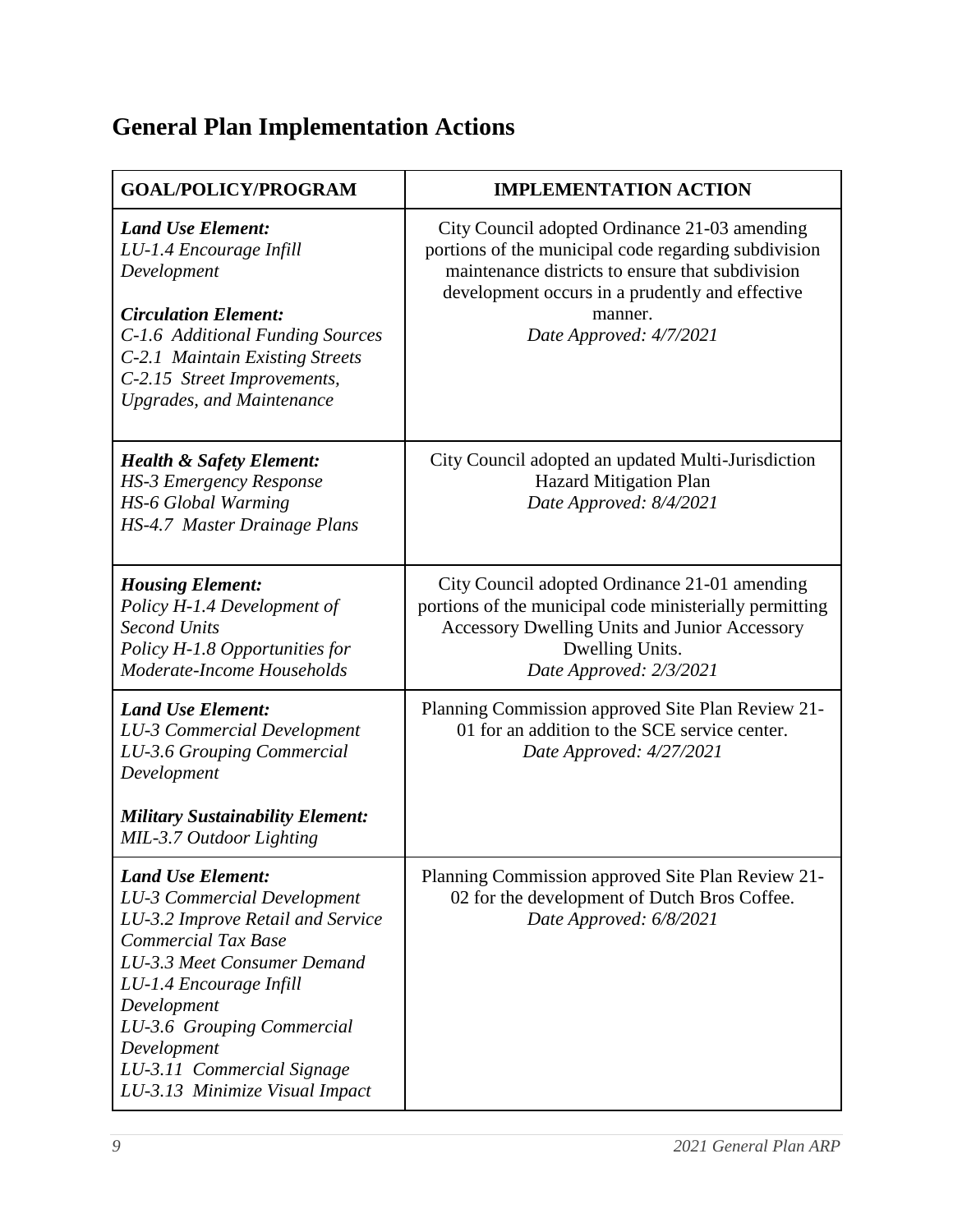| <b>Community Design Element:</b><br><b>CD-2.19 Screen Trash Enclosures</b><br>$CD-2.20$ Screening Mechanical $\&$<br><b>Utility Equipment</b><br><b>Military Sustainability Element:</b><br>MIL-3.7 Outdoor Lighting                                                                                                                                                                                                                                                                                                                                   |                                                                                                                                                                                                                                                                                                                                                                                                                                                                                                                                                            |
|--------------------------------------------------------------------------------------------------------------------------------------------------------------------------------------------------------------------------------------------------------------------------------------------------------------------------------------------------------------------------------------------------------------------------------------------------------------------------------------------------------------------------------------------------------|------------------------------------------------------------------------------------------------------------------------------------------------------------------------------------------------------------------------------------------------------------------------------------------------------------------------------------------------------------------------------------------------------------------------------------------------------------------------------------------------------------------------------------------------------------|
| <b>Land Use Element:</b><br><b>LU-3 Commercial Development</b><br>LU-3.2 Improve Retail and Service<br><b>Commercial Tax Base</b><br>LU-3.3 Meet Consumer Demand<br>LU-3.6 Grouping Commercial<br>Development<br>LU-3.11 Commercial Signage<br>LU-3.13 Minimize Visual Impact<br><b>Community Design Element:</b><br><b>CD-2.19 Screened Trash Enclosures</b><br>CD-2.20 Screening Mechanical &<br><b>Utility Equipment</b><br>CD-3.3 Rehabilitation of Existing<br><b>Site</b><br><b>Military Sustainability Element:</b><br>MIL-3.7 Outdoor Lighting | Planning Commission approved Site Plan Review 21-<br>05 for the development of a KFC restaurant.<br>Date Approved: 10/26/2021                                                                                                                                                                                                                                                                                                                                                                                                                              |
| <b>Land Use Element:</b><br>LU-1.4 Encourage Infill<br>Development<br>LU-2.1 Housing Choices<br>LU-2.3 Local Housing Needs<br><b>Housing Element:</b><br>Policy H-1.1 Provide a variety of<br>residential development<br>opportunities, ranging from low<br>density to high density, as<br>designated on the General Plan<br>Land Use Map.<br>Policy H-1.8 Encourage<br>development of housing<br>opportunities for moderate income                                                                                                                    | Planning Commission approved Tentative Tract Map<br>7358 for the subdivision of 11.08 acres into a 44-lot<br>single-family residential development.<br>Date Approved: 9/28/2021<br>Planning Commission approved Tentative Tract Map<br>7359 for the subdivision of 11.3 acres into 50 single-<br>family residential lots and one park sump.<br>Date Approved: 9/28/2021<br>Planning Commission approved Tentative Tract Map<br>7360 for the subdivision of 13.04 acres into a 55-lot<br>single-family residential development.<br>Date Approved: 9/28/2021 |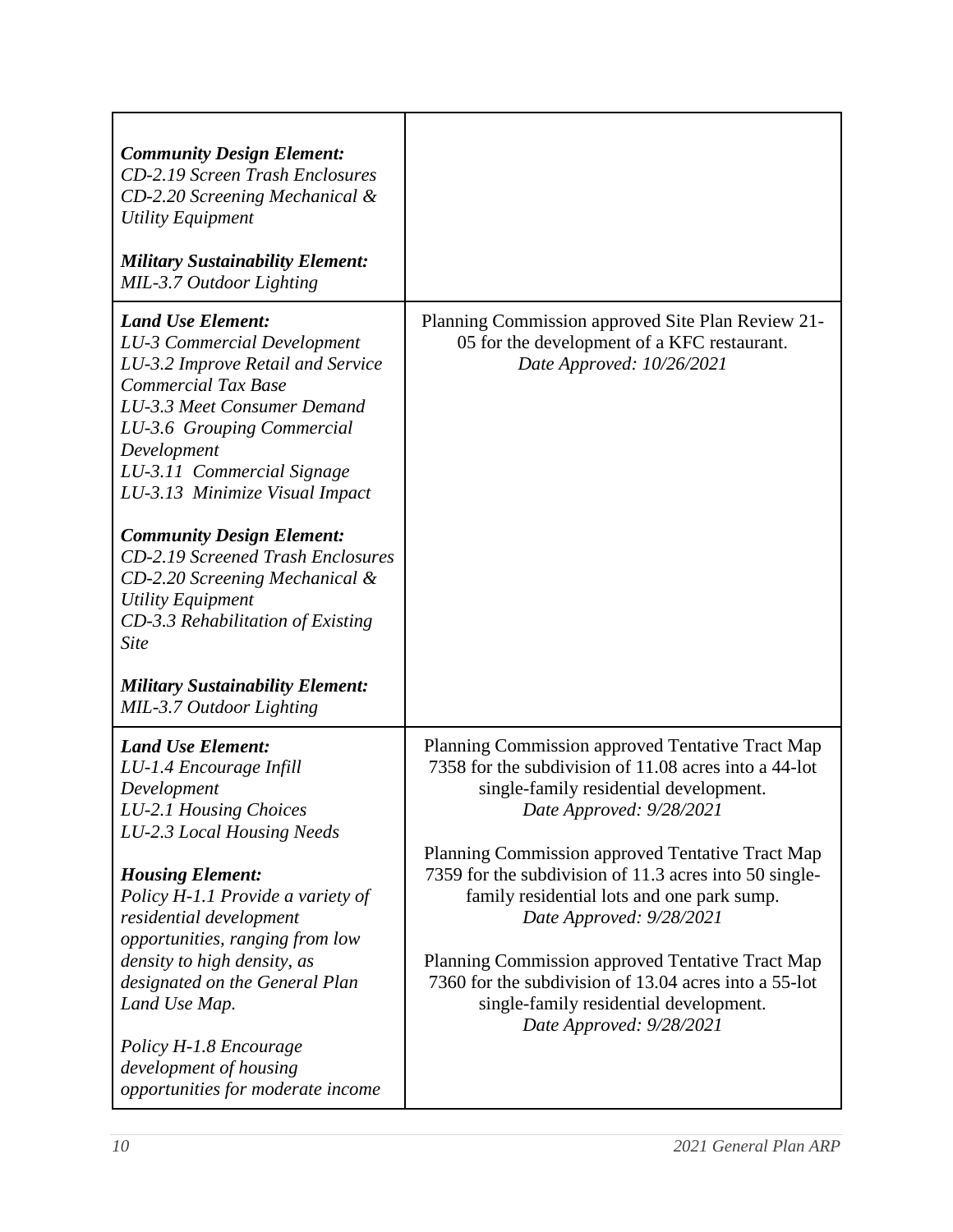| households to live in the city.                                                                                                                    |                                                                                                                                                                      |
|----------------------------------------------------------------------------------------------------------------------------------------------------|----------------------------------------------------------------------------------------------------------------------------------------------------------------------|
| Policy H-1.9 Continue to facilitate<br>timely permit and development plan<br>processing for residential<br>construction.                           |                                                                                                                                                                      |
| Policy H-3.4 Locate higher density<br>residential development in close<br>proximity to public transportation,<br>retail, services, and recreation. |                                                                                                                                                                      |
| Policy H-3.6 Accommodate new<br>residential development, which is<br>coordinated with the provision of<br>infrastructure and public services.      |                                                                                                                                                                      |
| Policy H-5.1 Ensure that<br>development standards for parking,<br>open space, and other amenities do<br>not add unduly to the cost of<br>housing.  |                                                                                                                                                                      |
| Policy H-6.0 The 2014-2023 RHNA<br>will be met during the planning<br>period utilizing the appropriate<br>programs as identified.                  |                                                                                                                                                                      |
| <b>Open Space &amp; Conservation</b><br>Element:<br>OSC-3.2 Historic Structures and<br><b>Sites</b><br>OSC-3.9 Preserve Local Cultural<br>Heritage | City Council adopted a resolution proclaiming a<br>Ridgecrest Historic District.<br>Date Approved: 4/21/2021                                                         |
| <b>Land Use Element:</b><br>LU-4.1 Olde Towne as Asset<br>LU-4.4 Historic Buildings and Area                                                       |                                                                                                                                                                      |
| <b>Land Use Element:</b><br>LU-1.4 Encourage Infill<br>Development<br>LU-2.1 Housing Choices<br>LU-2.3 Local Housing Needs                         | City Council approved a resolution declaring certain<br>parcels of real property surplus land pursuant to the<br>state surplus land Act.<br>Date Approved: 3/17/2021 |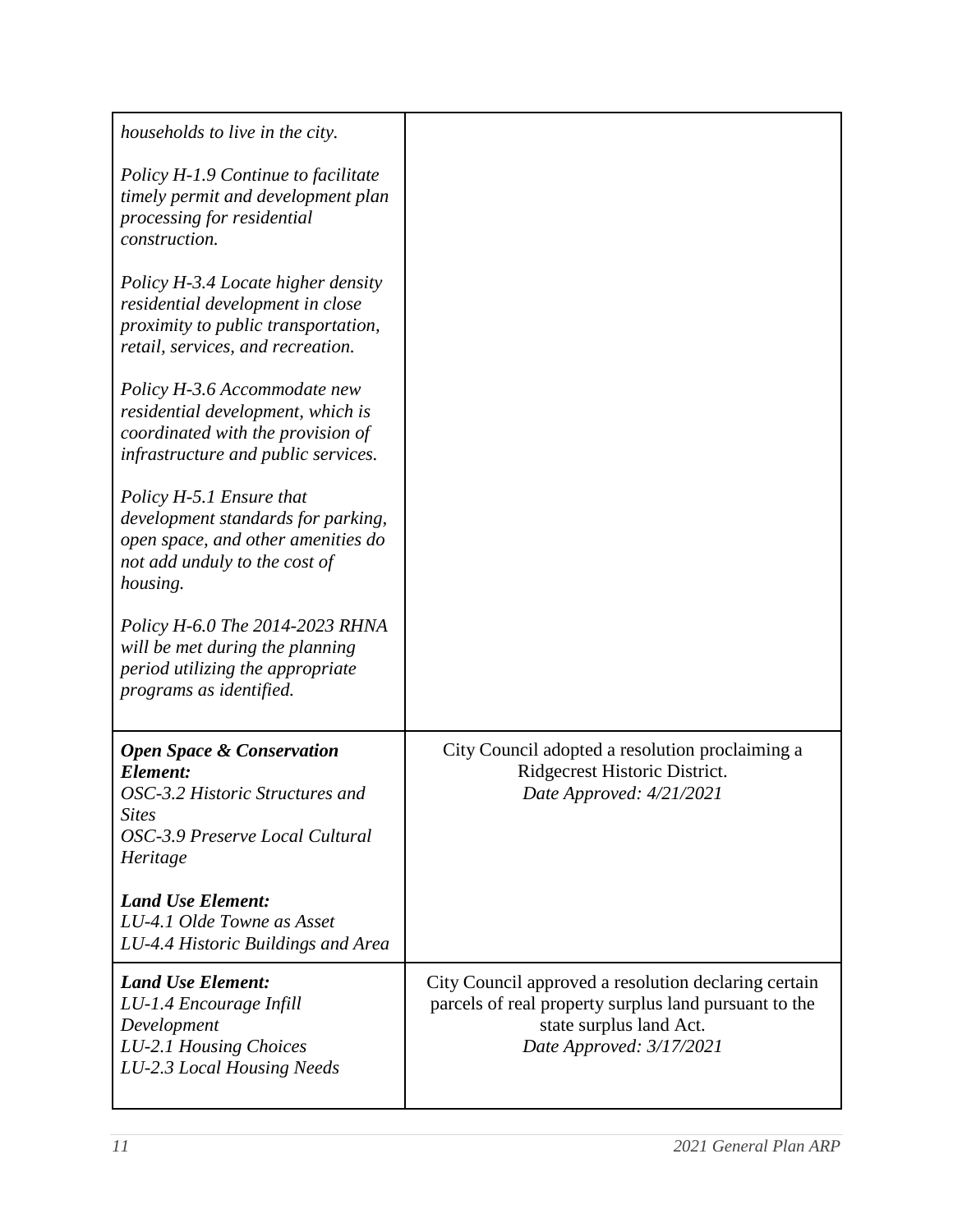| <b>Housing Element:</b><br>Policy H-1.1 Provide a variety of<br>residential development<br>opportunities, ranging from low<br>density to high density, as<br>designated on the General Plan<br>Land Use Map.<br>Policy H-1.8 Encourage<br>development of housing<br>opportunities for moderate income<br>households to live in the city. |                                                                                                                                                                                                                                                                                                                                                                                                                                                                                                                                                                                                               |
|------------------------------------------------------------------------------------------------------------------------------------------------------------------------------------------------------------------------------------------------------------------------------------------------------------------------------------------|---------------------------------------------------------------------------------------------------------------------------------------------------------------------------------------------------------------------------------------------------------------------------------------------------------------------------------------------------------------------------------------------------------------------------------------------------------------------------------------------------------------------------------------------------------------------------------------------------------------|
| <b>Open Space &amp; Conservation</b><br>Element:<br>OSC-3.8 Native American<br><b>Resources</b><br>OSC-3.9 Preserve Local Cultural<br>Heritage                                                                                                                                                                                           | City Council approved a resolution supporting the 2021<br>Petroglyph Festival as a signature event of the city and<br>authorize in kind service to support the event.<br>Date Approved: 9/1/2021                                                                                                                                                                                                                                                                                                                                                                                                              |
| <b>Open Space &amp; Conservation</b><br>Element:<br><b>OSC-7.2 Recreational Facilities</b><br>OSC-7.3 Park Facility Standards                                                                                                                                                                                                            | City Council approved a resolution for the application<br>of statewide park development and community<br>revitalization program grant funds.<br>Date Approved: 1/20/2021<br>City Council approved a resolution for the application<br>regarding Kern County Community Development<br>Block Grant (CDBG) Program.<br>Date Approved: 1/10/2021<br>City Council approved a resolution amending the fiscal<br>year 2021-2022 annual application regarding the Kern<br>County Community Development Block Grant (CDBG)<br>program for upgrades at the Leroy Jackson softball<br>fields.<br>Date Approved: 8/4/2021 |
| <b>Circulation Element:</b><br>C-1.2 City Accessibility<br>C-1.4 Coordination with Other<br>Agencies<br>C-1.5 Transportation Improvement<br>Financing<br>C-1.6 Additional Funding Sources<br>C-2.1 Maintain Existing Streets                                                                                                             | The City Council approved a resolution setting the<br>Public Hearing for unmet transit needs findings.<br>Date Approved: 1/6/2021<br>City Council approved a resolution authorizing the<br>update and implementation of the Ridgecrest Transit<br>Title VI Plan for 2021.<br>Date Approved: 1/6/2021                                                                                                                                                                                                                                                                                                          |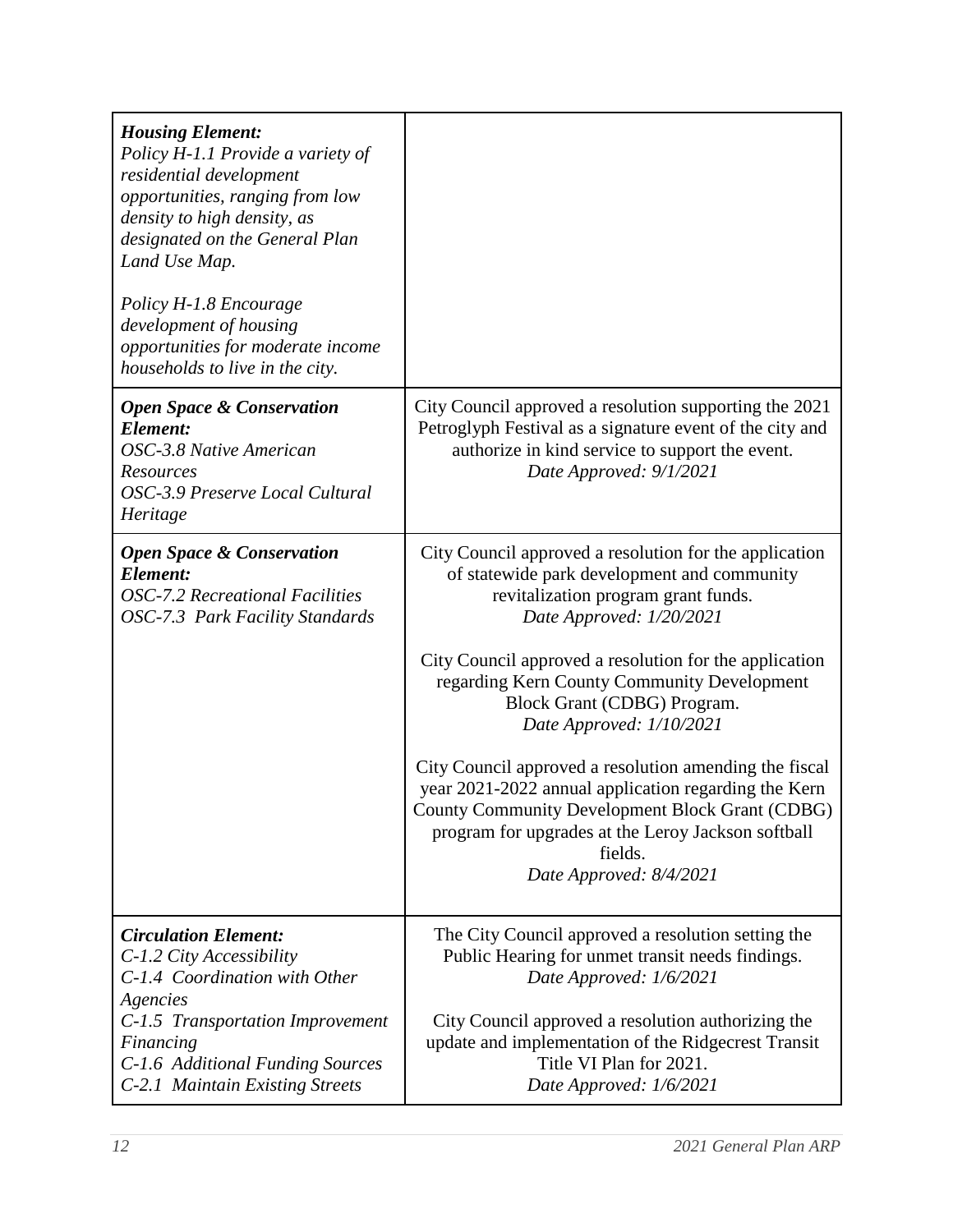| C-2.15 Street Improvements,<br><b>Upgrades, and Maintenance</b><br>C-6.5 Pedestrian Facility Standards | City Council approved the Notice of Completion for the<br>West of South Downs Street Project.<br>Date Approved: 2/3/2021                                                                                                                                                                                                                                          |
|--------------------------------------------------------------------------------------------------------|-------------------------------------------------------------------------------------------------------------------------------------------------------------------------------------------------------------------------------------------------------------------------------------------------------------------------------------------------------------------|
|                                                                                                        | City Council approved a resolution for program<br>supplement agreement NO. F-047 with the State of<br>California Department of Transportation for the<br>construction of a solar photovoltaic system and<br>installation of the electric bus charging stations on the<br>existing bus shade structure at the City Corporation<br>Yard.<br>Date Approved: 2/3/2021 |
|                                                                                                        | City Council approved a resolution establishing a<br>finding for unmet transit needs that are reasonable to<br>meet with the public transportation system for the fiscal<br>year 2021-2022.<br>Date Approved: 2/3/2021                                                                                                                                            |
|                                                                                                        | City Council adopted a resolution authorizing<br>submission of the fiscal year 2020-2021 Transportation<br>Development Act Claim to the Kern County Council of<br>Governments.<br>Date Approved: 4/7/2021                                                                                                                                                         |
|                                                                                                        | City Council approved a resolution authorizing the<br>execution of the certifications and assurances and<br>authorized agents forms for the Low Carbon Transit<br>Operations Program (LCTOP) for Battery Electric Van<br>Replacement Purchase.<br>Date Approved: 4/7/2021                                                                                         |
|                                                                                                        | City Council approved a resolution authorizing for the<br>execution of the certifications and assurances for the<br>Public Transit Modernization Improvement and Service<br>Enhancement Account (PTMISEA) Program for<br>Battery Electric Van Replacement.<br>Date Approved: 4/7/2021                                                                             |
|                                                                                                        | City Council approved a resolution authorizing<br>application for and acceptance of the State of<br>California, Office of Traffic Safety (OTS) Step Grant.<br>Date Approved: 4/21/2021                                                                                                                                                                            |
|                                                                                                        |                                                                                                                                                                                                                                                                                                                                                                   |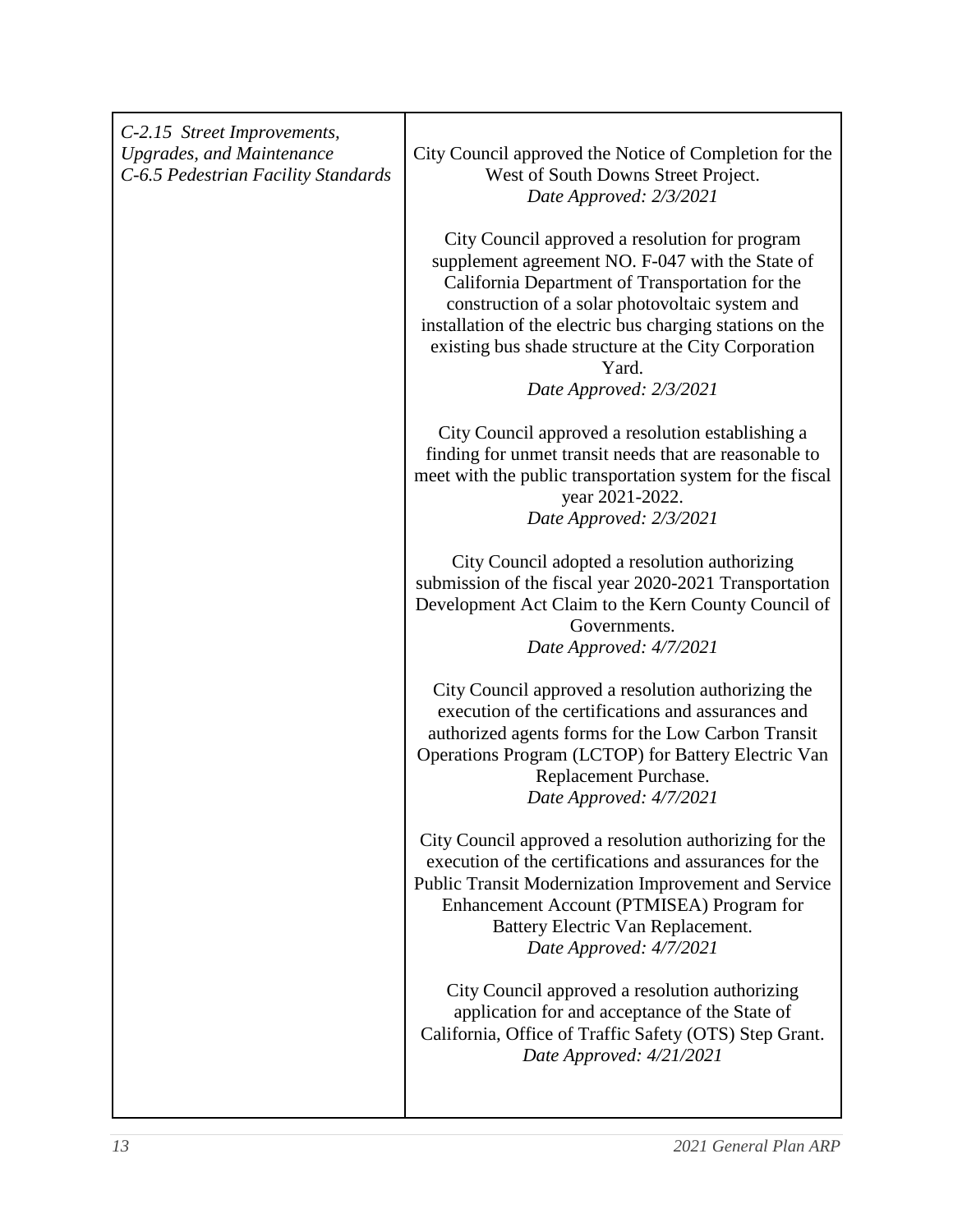| City Council approved a resolution to award a<br>construction contract to Nagle Earthworks to construct<br>and pave the 2021 Measure V Paving Program, various<br>streets.<br>Date Approved: 6/2/2021                                                                                                                                                                                                                                                  |
|--------------------------------------------------------------------------------------------------------------------------------------------------------------------------------------------------------------------------------------------------------------------------------------------------------------------------------------------------------------------------------------------------------------------------------------------------------|
| City Council approved the resolution to adopt a road<br>project list for the fiscal year 2021-2022 partially<br>funded by SB 1: The Road Repair and Accountability<br>Act of 2017.<br>Date Adopted 6/16/2021                                                                                                                                                                                                                                           |
| City Council authorized the Notice of Completion for<br>PHASE 1 of ADA Transition Plan Project.<br>Date Approved: 7/7/2021                                                                                                                                                                                                                                                                                                                             |
| Council approved a resolution approving the project list<br>for FY 2021-2022 for the California State of Good<br>Repair Program: electric transit van purchase.<br>Date Approved: 8/18/2021                                                                                                                                                                                                                                                            |
| City Council approved a resolution to approve a<br>professional services agreement with Willdan<br>Engineering to prepare environmental documents,<br>plans, specifications, bidding documents, and bidding<br>assistance services for the West Ward Ave II<br>Improvement Project.<br>Date Approved: 8/18/2021                                                                                                                                        |
| City Council approved a resolution approving the<br>application for funds for the FY-22/23 & FY-23/24<br>Regional Surface Transportation Program (RSTP) AND<br>Highway Infrastructure Program (HIP) Under the<br>Moving Ahead for Progress in the 21st Century (MAP-<br>21) FOR THE West Ward Avenue resurfacing,<br>drainage and intersection and/or rehabilitation between<br>N. Norma Street and N. Downs Street Project<br>Date Approved: 9/9/2021 |
| City Council approved a resolution declaring its<br>intention to vacate a portion of South Downs Street<br>right of way, pursuant to the provisions of Part 3 of<br>Division 9 of the California Streets and Highways<br>Code; and the announcement of a public hearing on<br>October 20, 2021, for the proposed street vacation.<br>Date Approved: 9/15/2021                                                                                          |

I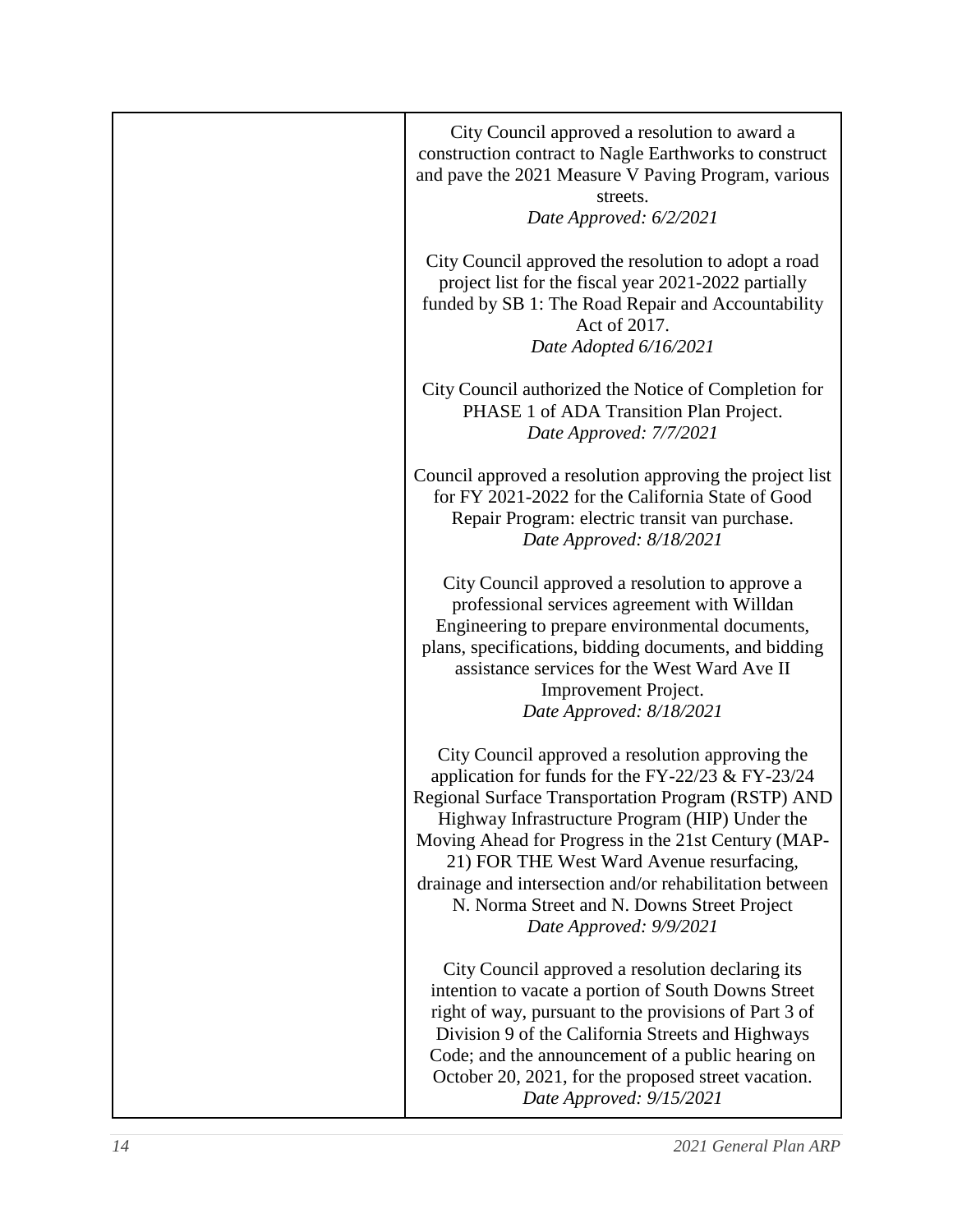| City Council approved a resolution to approve a<br>professional services agreement with Willdan<br>Engineering to perform traffic engineering services for<br>the design and construction management for the<br>crosswalk upgrades HSIP Project<br>Date Approved: 10/6/2021                                                        |
|------------------------------------------------------------------------------------------------------------------------------------------------------------------------------------------------------------------------------------------------------------------------------------------------------------------------------------|
| City Council approved a resolution to approve a<br>professional services agreement with Willdan<br>Engineering to perform traffic engineering services for<br>the design and construction management for the city-<br>wide arterial flashing stop signs and advance pavement<br>markings HSIP Project.<br>Date Approved: 10/6/2021 |
| City Council approved a resolution to approve a<br>professional services agreement with Willdan<br>Engineering to perform traffic engineering services for<br>the design and construction management for the China<br>Lake Boulevard adaptive traffic signal upgrade HSIP<br>Project.<br>Date Approved: 10/6/2021                  |
| City Council approved a resolution of the summarily<br>vacating a portion of the eastern right-of-way within<br>South Downs Street, located northern of Wasp Avenue<br>and $165'$ +/- north of the centerline of Wildrose Ave.<br>Date Approved: 11/3/2021                                                                         |
| City Council approved a resolution to approve the<br>professional service agreement with Willdan<br>Engineering for construction engineering services for<br>the City FY-22 Measure V hot mix asphalt and chip<br>seal construction project.<br>Date Approved: 12/1/2021                                                           |
| City Council approved a resolution of the authorizing<br>application for and acceptance of the State of<br>California, Office of Traffic Safety Step Grant.<br>Date Approved: 12/15/2021                                                                                                                                           |
| City Council approved a resolution approving the<br>Master Agreement No. 09-5385S21 with the State of<br>California, Department of Transportation for the<br>acceptance of any state aid funding.<br>Date Approved: 12/15/2021                                                                                                     |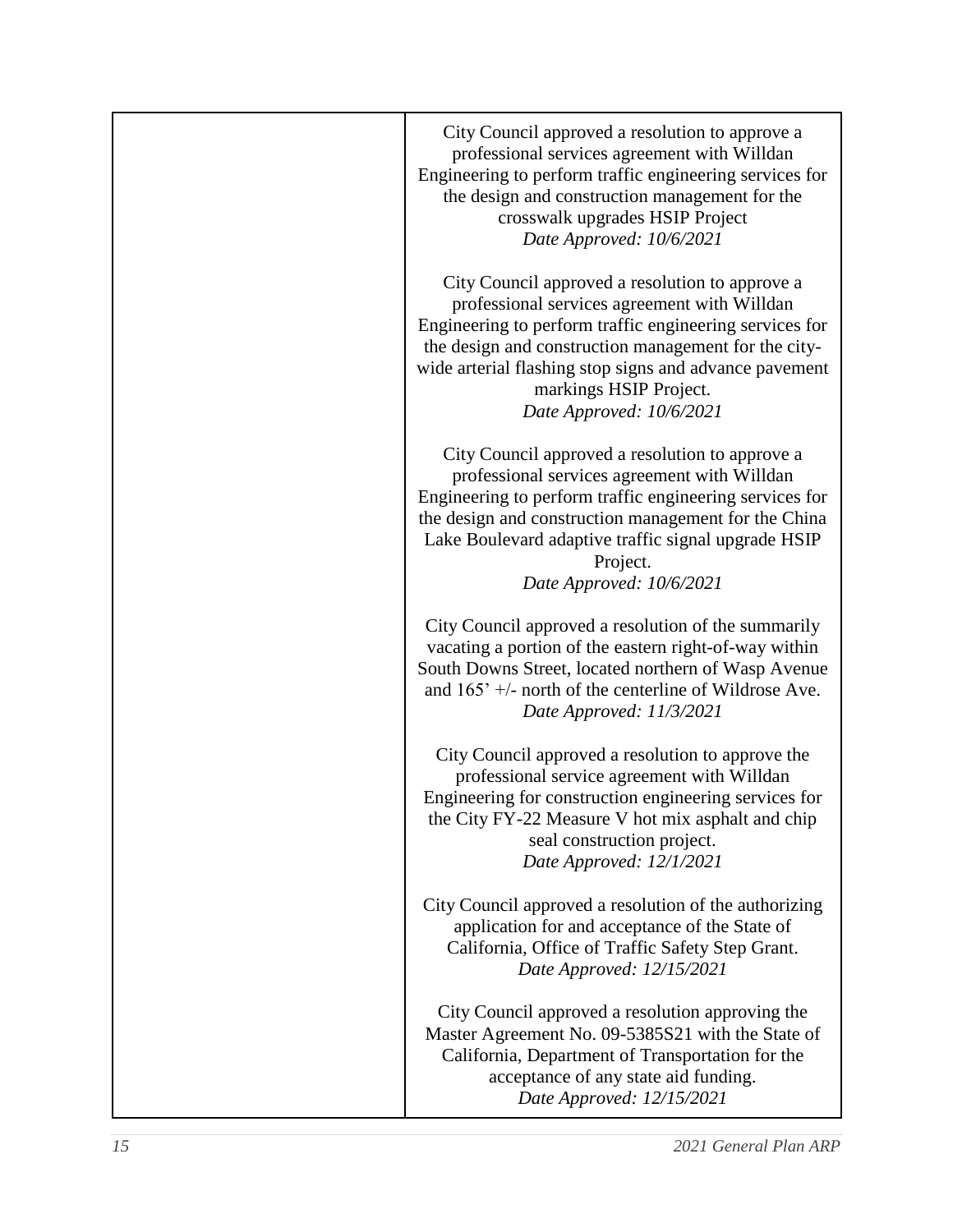|                                                                                                                                                  | City Council approved a resolution approving the<br>Program Supplement Agreement No. 09-538-Y64-<br>serial with the State of California, Department of<br>Transportation, under Master Agreement No. 09-<br>5385S21 that encumbers zero dollars (\$00.00) of<br>matching funds for the construction of adaptive signal<br>timing.<br>Date Approved: 12/15/2021                                                    |
|--------------------------------------------------------------------------------------------------------------------------------------------------|-------------------------------------------------------------------------------------------------------------------------------------------------------------------------------------------------------------------------------------------------------------------------------------------------------------------------------------------------------------------------------------------------------------------|
|                                                                                                                                                  | City Council approved a resolution approving the<br>Program Supplement Agreement No. 09-538-Y62-<br>serial with the State of California, Department of<br>Transportation, under Master Agreement No. 09-<br>5385S21 Program Supplement Agreement FOR<br>construction of enhanced pedestrian walkways on<br>Ridgecrest Blvd at Alvord & Sanders St, and mid-block<br>on Downs Street.<br>Date Approved: 12/15/2021 |
|                                                                                                                                                  | City Council approved a resolution approving the<br>Program Supplement Agreement No. 09-538-Y63-<br>serial with the State of California, Department of<br>Transportation, under Master Agreement No. 09-<br>5385S21 that encumbers zero dollars (\$00.00) of<br>matching funds for the construction of flashing stop<br>signs and pavement markings at arterial intersections.<br>Date Approved: 12/15/2021       |
| <b>Health &amp; Safety Element:</b><br><b>HS-3 Emergency Response</b><br><b>HS-6 Global Warming</b><br>HS-2.14 Transportation and Air<br>Quality | City Council approved a public hearing and resolution<br>authorizing the fiscal year 2022-2023 Annual Action<br>Plan Application Regarding the Kern County<br><b>Community Development Block Grant (CDBG)</b><br>Program.<br>Date Approved: 12/1/2021                                                                                                                                                             |
|                                                                                                                                                  | City Council approved a resolution authorizing a one-<br>time essential employee hazard pay to be paid to city<br>employees.<br>Date Approved: 12/1/2021                                                                                                                                                                                                                                                          |
|                                                                                                                                                  | City Council approved a resolution<br>recommending Community Development Block Grant<br>Cares Act (CDBG-CV) funding and project description<br>to the Kern County Board of Supervisors.<br>Date Approved: 10/20/2021                                                                                                                                                                                              |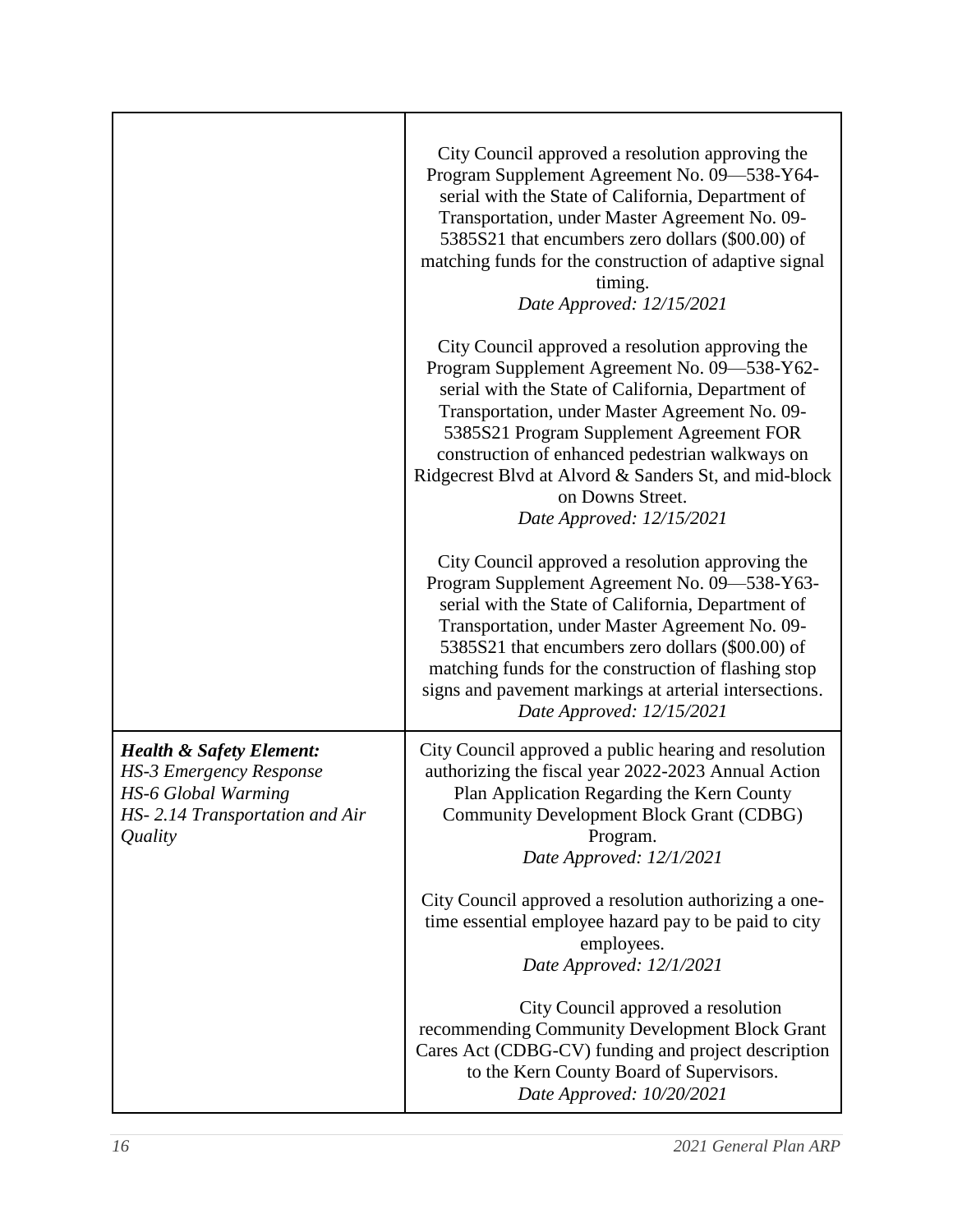|                                                                                                                                                                                                                                                 | City Council approved a resolution levy and collect a<br>flat-rate fee for solar permits.<br>Date Approved: 9/1/2021<br>City Council approved a resolution to approve an<br>agreement between the City of Ridgecrest and the<br>County of Kern for illegal dumping resources funds and                                                                                                                                                                                    |
|-------------------------------------------------------------------------------------------------------------------------------------------------------------------------------------------------------------------------------------------------|---------------------------------------------------------------------------------------------------------------------------------------------------------------------------------------------------------------------------------------------------------------------------------------------------------------------------------------------------------------------------------------------------------------------------------------------------------------------------|
|                                                                                                                                                                                                                                                 | establishing an illegal dumping program for the city<br>(FUND 104).<br>Date Approved: 9/1/2021                                                                                                                                                                                                                                                                                                                                                                            |
|                                                                                                                                                                                                                                                 | City Council approved a resolution authorizing the city<br>manager to enter into a memorandum of agreement<br>with Sierra Sands Unified School District for law<br>enforcement services (School Resource Officer<br>Program).<br>Date Approved: 8/18/2021                                                                                                                                                                                                                 |
| <b>Open Space and Conservation</b><br>Element:<br>OSC-2.6 Control of Lighting and<br>Glare<br>OSC-4.16 Landscape Improvements<br>OSC-7.1 Develop a Master Plan<br>OSC-9.5 Lighting and Landscape<br><b>District</b><br><b>Land Use Element:</b> | City Council approved a resolution initializing staff to<br>prepare an engineer's report for the intent to levy and<br>collection of assessments for consolidated landscape<br>and lighting district 2012-1 for the fiscal year<br>2021/2022, pursuant to the provisions of part 2 of<br>Division 15 of the California Streets and Highways<br>Code; and the announcement of a public hearing on<br>June 16, 2021, for the proposed assessment.<br>Date Approve: 6/2/2021 |
| LU-10.2 Adequate Infrastructure<br>Capacity                                                                                                                                                                                                     | City Council approved a resolution initializing staff to<br>prepare an engineer's report for the intent to levy and<br>collection of assessments for drainage benefit                                                                                                                                                                                                                                                                                                     |
| <b>Health &amp; Safety Element:</b><br>HS-4.7 Master Drainage Plans                                                                                                                                                                             | assessment district 2016-1 for the fiscal year<br>2021/2022, pursuant to the provisions of the benefit<br>assessment act of 1982, being chapter 6.4 of the<br>California Government Code; and the announcement of<br>a public hearing on June 16, 2021, for the proposed<br>assessment.<br>Date Approved: 6/2/2021                                                                                                                                                        |
|                                                                                                                                                                                                                                                 | City Council approved a resolution and public hearing<br>declaring its intent to levy and collect assessments<br>within the consolidated landscaping and lighting district<br>no. 2012-1, review of the preliminary engineer's report<br>and authorization to finalize the said report for the fiscal<br>year 2021/2022.<br>Date Approved: 6/16/2021                                                                                                                      |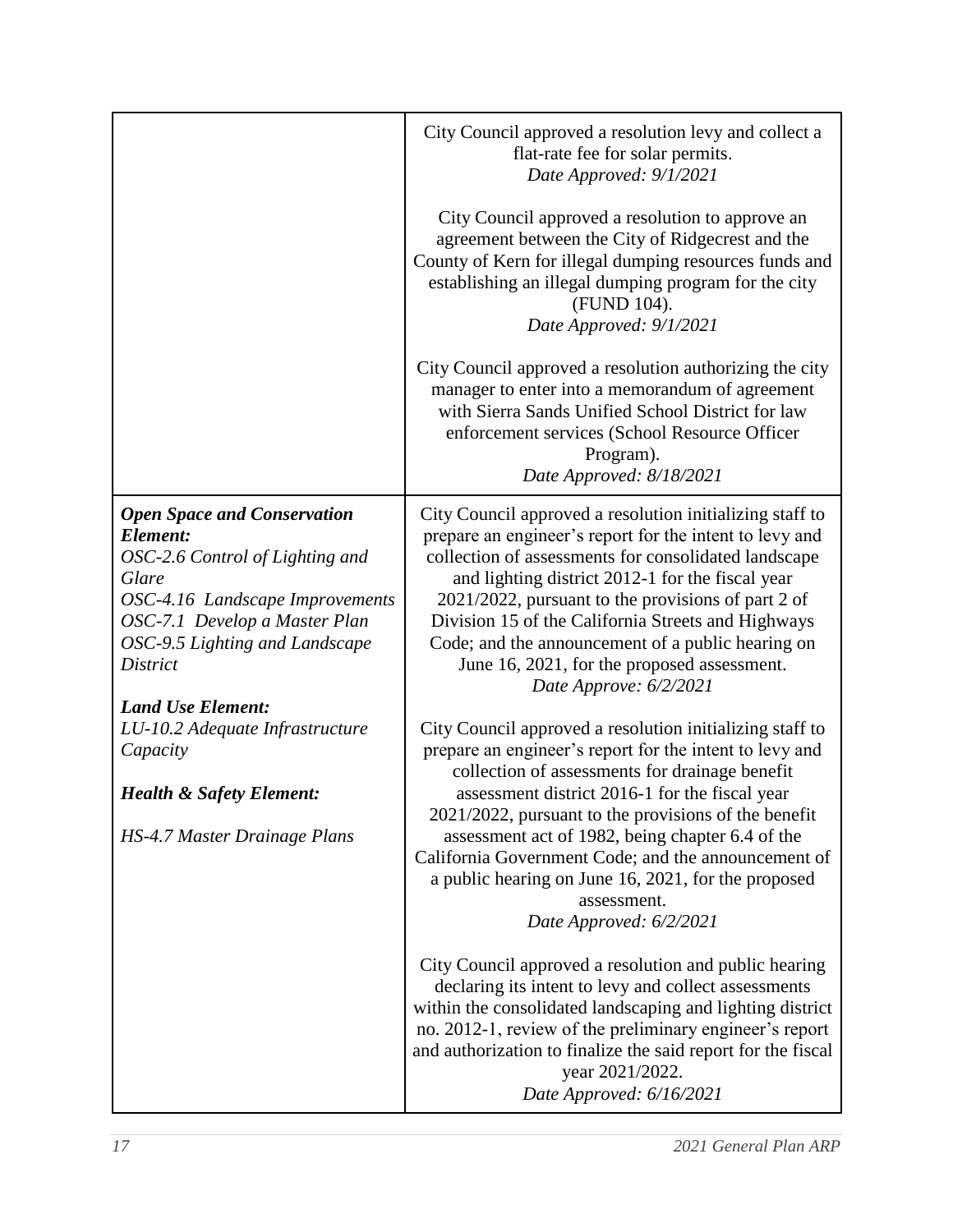|                                                                                                                                                                                                                                                          | City Council approved a resolution declaring its intent<br>to levy and collect assessments within the City of<br>Ridgecrest Drainage Benefit Assessment District NO.<br>2016-1, pursuant to the provisions of the benefit<br>assessment act of 1982; review of the preliminary<br>engineer's report and authorization to finalize the said<br>report for the fiscal year 2021/2022.<br>Date Approved: 6/16/2021<br>City Council approved a resolution approving the<br>annual engineer's report and ordering the levy and<br>collection of assessments within the City of Ridgecrest<br>Drainage Benefit Assessment District No. 2016-1, for<br>the fiscal year $2021/2022$ , pursuant to the provisions of<br>the benefit assessment act of 1982.<br>Date Approved: 7/7/2021<br>City Council approved a resolution ordering the levy<br>and collection of assessments within the consolidated<br>Landscaping and Lighting District No. 2012-1 for the<br>fiscal year 2021/2022.<br>Date Approved: 7/7/2021 |
|----------------------------------------------------------------------------------------------------------------------------------------------------------------------------------------------------------------------------------------------------------|-------------------------------------------------------------------------------------------------------------------------------------------------------------------------------------------------------------------------------------------------------------------------------------------------------------------------------------------------------------------------------------------------------------------------------------------------------------------------------------------------------------------------------------------------------------------------------------------------------------------------------------------------------------------------------------------------------------------------------------------------------------------------------------------------------------------------------------------------------------------------------------------------------------------------------------------------------------------------------------------------------------|
| <b>Land Use Element:</b><br>LU-10.17 Child Care                                                                                                                                                                                                          | City Council adopted Ordinance 21-08 amending the<br>municipal code regarding family day care homes<br>Date Approved: 12/15/2021                                                                                                                                                                                                                                                                                                                                                                                                                                                                                                                                                                                                                                                                                                                                                                                                                                                                            |
| <b>Land Use Element:</b><br>LU-2.1 Housing Choices<br>LU-2.2 Neighborhood Mixing<br>LU-2.3 Local Housing Needs<br><b>Housing Element:</b><br>Policy H-1.8 Opportunities for<br>Moderate-Income Households<br>Goal H-4 Equal Opportunity for<br>Residents | City Council adopted Ordinance 21-07 amending the<br>municipal code regarding zoning definitions: family,<br>supportive housing, supportive services, target<br>population, and transitional housing.<br>Date Approved: 8/5/2021                                                                                                                                                                                                                                                                                                                                                                                                                                                                                                                                                                                                                                                                                                                                                                            |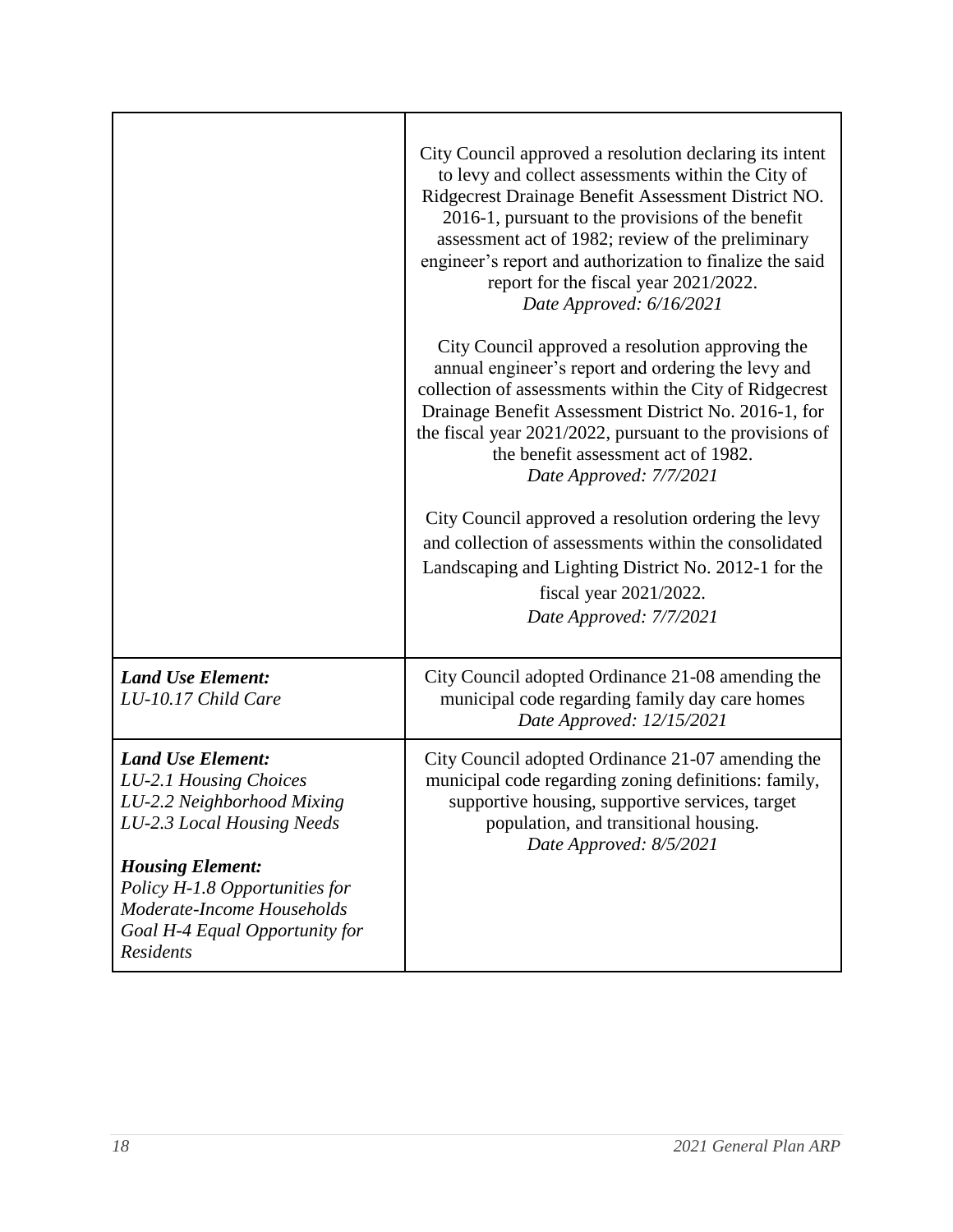### **2021 Housing Element Annual Progress Report and Regional Housing Needs Allocation (RHNA) Plan**

### **OVERVIEW**

The State of California requires each jurisdiction to address housing to combat statewide needs. The California Department of Housing and Community Development (HCD) allocates statewide housing needs to the Regional Council of Governments (COG). In turn, they allocate regional housing needs to each local jurisdiction. The Ridgecrest Housing Element was updated on May 6, 2015, and covers the period of 2015-2023.

### **Housing Element Progress Report**

The HCD Housing Element APR is prepared using forms and tables specified by the department. The completed forms are attached to this report. The Housing Element APR data is summarized in the following tables. This data represents housing development applications for the calendar year between January 1 and December 31, 2021.

|                      | <b>Entitled</b> | <b>Permitted</b> | <b>Completed</b> |
|----------------------|-----------------|------------------|------------------|
| <b>Single Family</b> | 148             | 91               | 53               |
| Multifamily 2-4      |                 | 6                | $\overline{2}$   |
| Multifamily 5+       |                 | 75               |                  |
| ADU                  |                 | $\mathbf{1}$     |                  |
| <b>TOTAL</b>         | 148             | 98               | 55               |

# Housing Units by Structure Type

The City of Ridgecrest approved three tract maps for a total of 148 entitlements for single-family residential units. The Building department issued permits for 91 single-family residential units, six units of multifamily 2-4 developments, 75 units of multifamily 5+ for the Mojave View Apartments development, and 1 Accessory Dwelling Unit permit. Certificate of Occupancies were issued for an additional 53 single-family residential units and two units for a multifamily duplex. The total entitlements received for housing units was 148. The total permitted housing units was 98, and certificates of occupancies were issued for 55 housing units.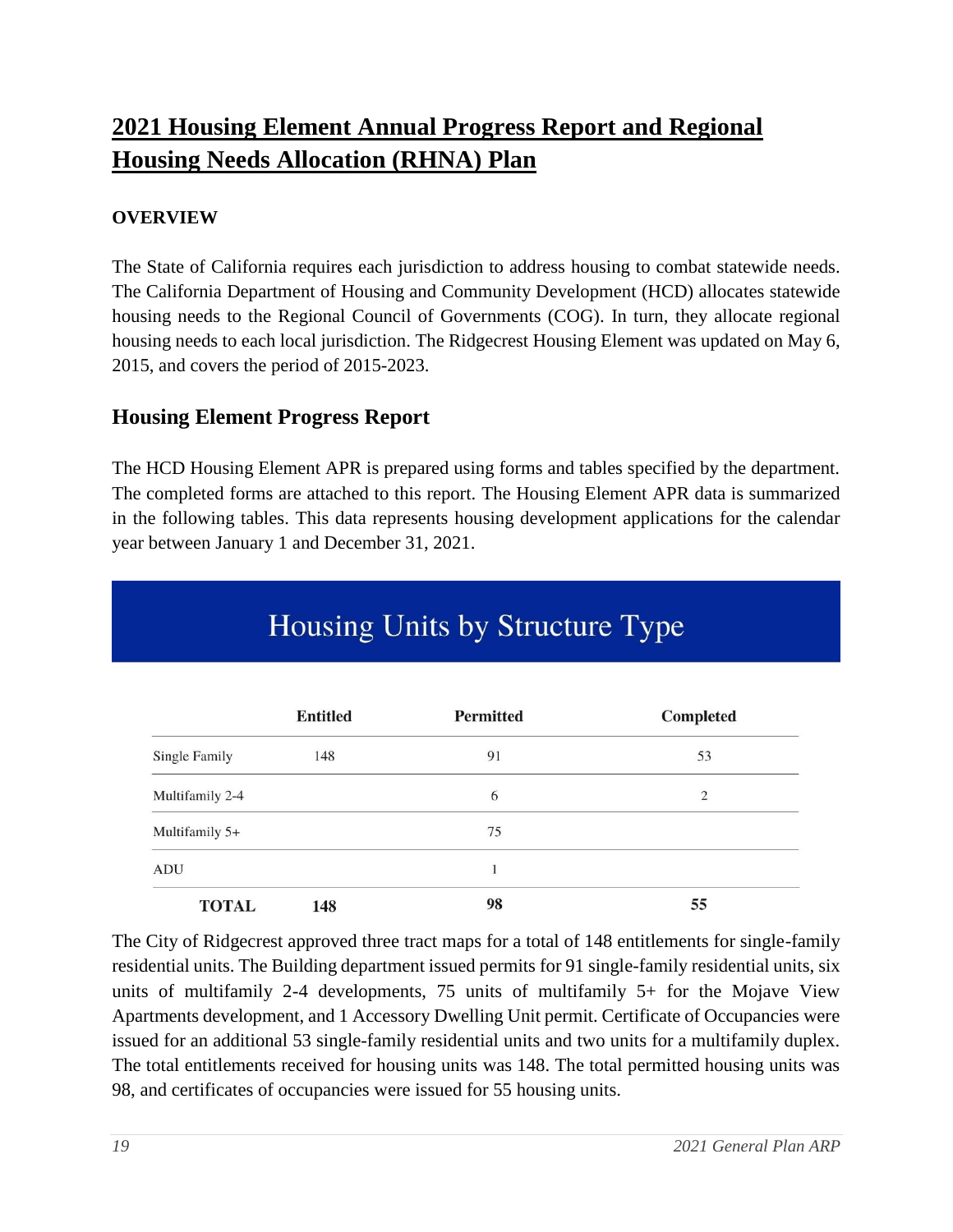# **Building Permits Issued**

#### **Affordability Summary**

| <b>Income Level</b>       | <b>Current Year</b> |  |
|---------------------------|---------------------|--|
|                           | 50                  |  |
| Very Low                  | 25                  |  |
| Low                       | 44                  |  |
| Moderate<br>Above Average | 54                  |  |
| <b>Total Units</b>        | 173                 |  |

Housing unit affordability was calculated using the 2015-2030 Housing Element Table 3-12 Housing Affordability. Income levels are defined below:

Very low-income households: 0-50 percent AMI Low-income households: 50-80 percent AMI

Moderate-income households: 80-120 percent AMI

Above-moderate households: above 120 percent

*\*AMI means the median household income based on a household size of a geographical area of the state, as annually updated by HCD, pursuant to Health and Safety Code, section 50093.* 

The Mojave View Apartments development was issued permits for 50 very low and 25 low-income housing units. Infill development accounted for the 44 additional units of moderate-income housing. The remaining new developments make up 54 above-moderate household units.

# **Housing Applications Summary**

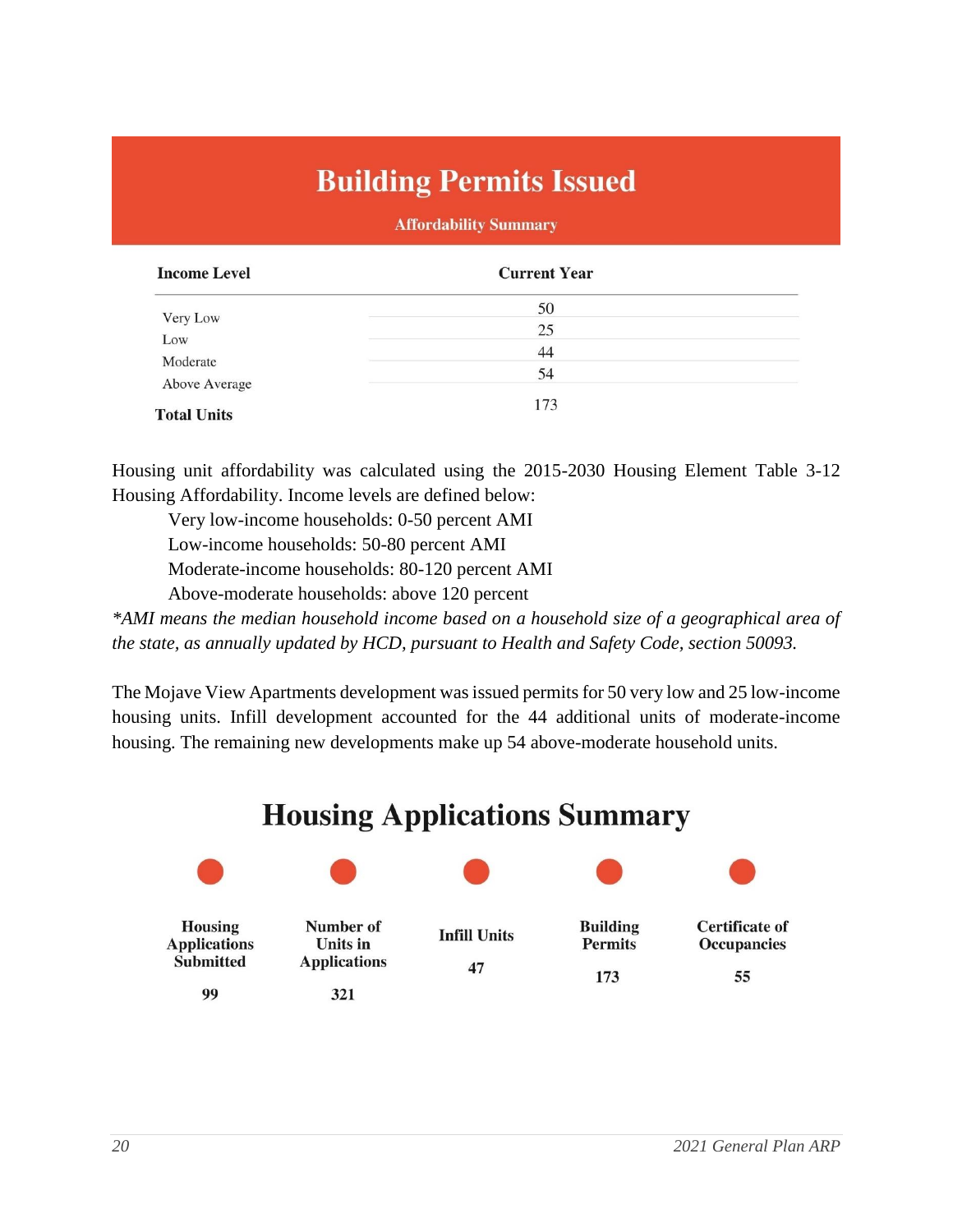### **Regional Housing Needs Allocation (RHNA) Plan**

Kern Council of Governments (Kern COG) and each jurisdiction within the county prepare and adopt the Regional Housing Needs Allocation Plan with allocations for each jurisdiction. The Kern COG Fifth Cycle Regional Housing Needs Allocation Plan was adopted on June 19, 2014, revised on September 9, 2014, and covers the projection period from January 1, 2013, to December 31, 2023. The Plan has been approved by the California Department of Housing and Community Development (HCD).

According to the adopted Plan, the following has been allocated to the City of Ridgecrest for the 2013 - 2023 period.

# 2013 - 2023 RHNA Allocations by Income

|                       | <b>Units</b> | $\%$ of Total RHNA |
|-----------------------|--------------|--------------------|
| Very Low Income       | 159          | 11.8%              |
| Low Income            | 131          | $9.8\%$            |
| Moderate Income       | 207          | $15.4\%$           |
| Above Moderate Income | 848          | 63.0%              |

*\*Due to rounding may not add to the stated sum*

The Plan indicates a total of 1,346 units have been allocated to the City for the Plan period, and a combined Low and Very Low total of 291 (21.6%) is considered as affordable allocation.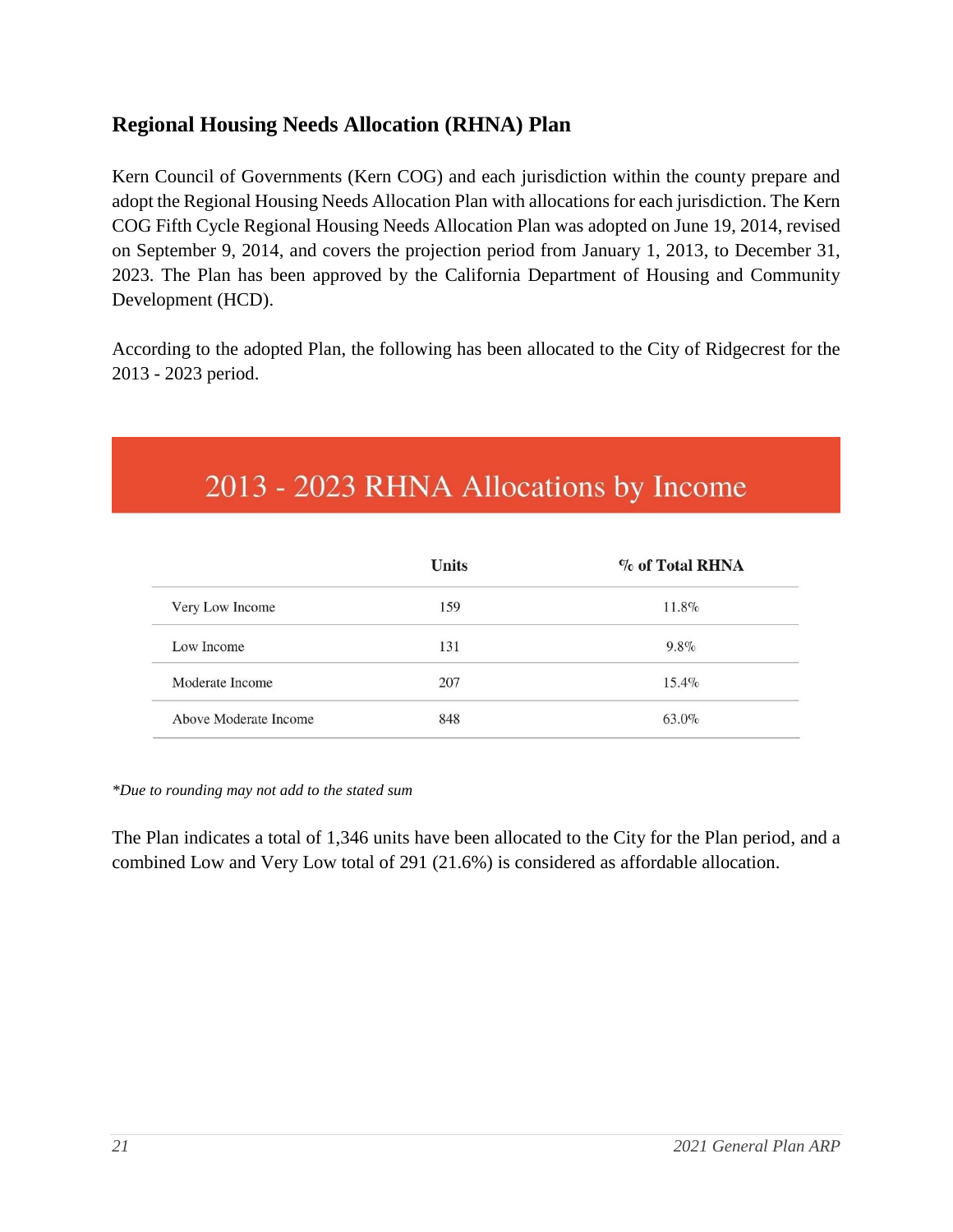## **Regional Housing Needs Allocation Progress**



The City of Ridgecrest has been making progress by completing the APR and reporting housing units since 2019. No housing permit data is available for the 2015 calendar year. However, staff has calculated the housing developments from 2016 to determine progress in meeting housing goals. With the additional units from the 2021 calendar year to date, 50 very-low-income units have been permitted, 25 low-income, 44 moderate, and 339 above-moderate income units. The total units for the RHNA cycle to date are 458 units.

### **FUTURE RHNA**

Kern COG Sixth Cycle Regional Housing Needs Allocation Plan is currently in progress. Kern COG plans to release the Draft Regional Housing Needs Allocation to local jurisdictions for a 60 day comment period in April 2022. The Final Regional Housing Needs Allocation Plan is scheduled to be adopted in July of 2022. The City will begin revisions of Housing Element this year, with a completed adopted Housing Element due December 2023.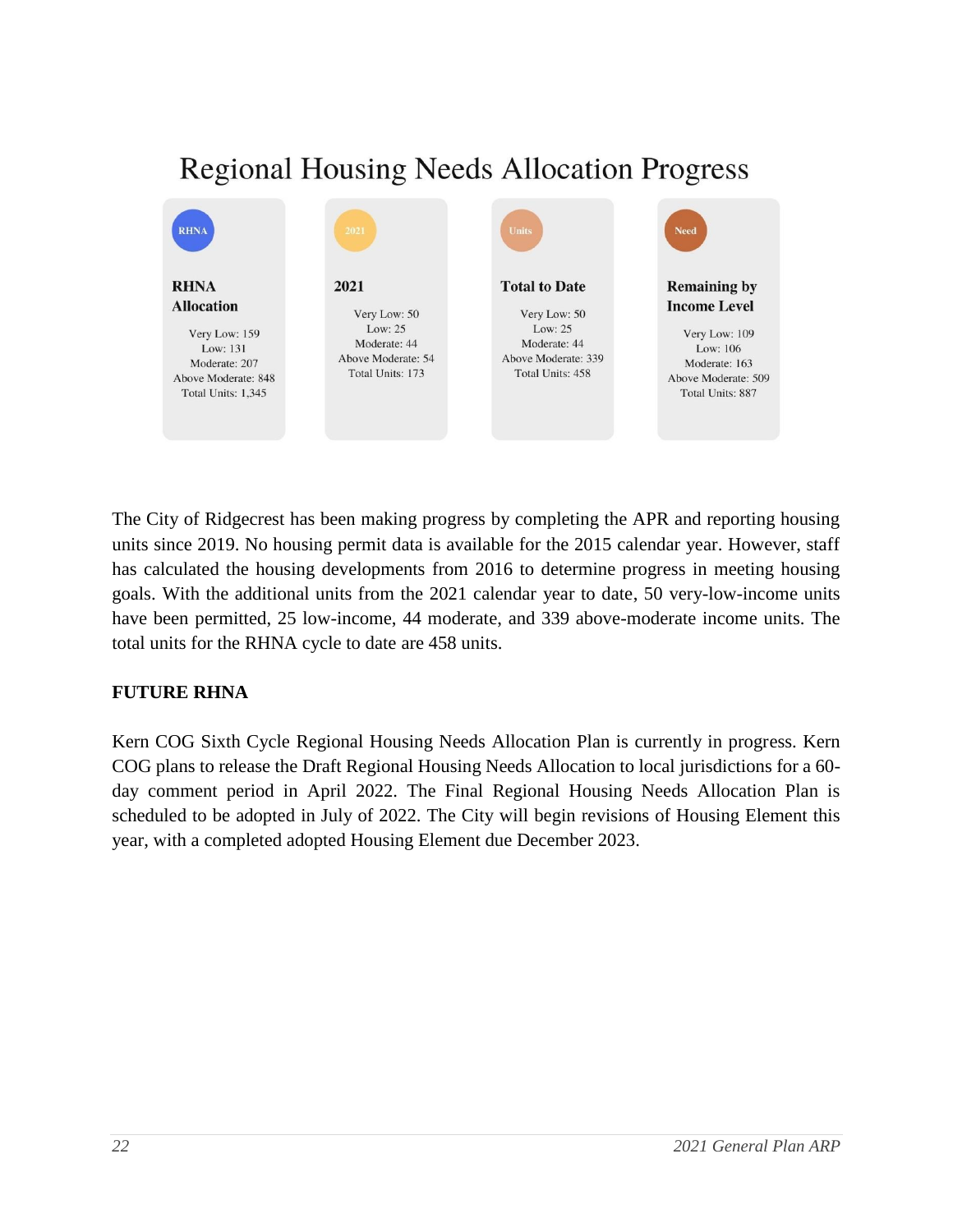### **SURPLUS LAND**

### **The Surplus Land Act (SLA)**

Assembly Bill (AB) 1486 (Statutes of 2019, Chapter 664) and AB 1255 (Statutes of 2019, Chapter 661) made changes to the SLA found in California Government Code, Title 5, Division 2, Part 1, Chapter 5, Article 8. Surplus Land. The purpose of these amendments is to promote affordable housing development on unused or underutilized public land throughout the state to respond to the affordable housing crisis. These amendments clarify and strengthen reporting requirements of the SLA.

As of January 1, 2021, the HCD began requiring local agencies to send by email, and certified mail pursuant to Government Code Section 54222(a)(1) notices of availability of surplus land to local public entities and housing sponsors. Where applicable, receive notices of interest from entities desiring to purchase the surplus land and negotiate with entities in good faith. The HCD is to be provided descriptions of notices and negotiations conducted with any responding parties. The City must also report annually information about locally owned surplus land sites.

Pursuant to the SLA, the City of Ridgecrest City Council declared three residential and one commercial properties surplus. A Notice of Availability/Offer to Sell Surplus Property was circulated on March 30, 202, to local entities, the HCD, and the housing sponsors list identified by HCD. No parties contacted the City with interest in purchasing the properties. The properties were subsequently listed for sale. The three residential properties were sold or are under contract for sale as of December 31, 2021, for single-family residential development. The one commercial property is in negotiation for disposal to two parties for commercial use.

# **Locally Owned Surplus Lands**

| <b>APN</b>       | <b>Street Address</b> | Entity to whom site<br>was transferred | <b>Intended Use</b> |
|------------------|-----------------------|----------------------------------------|---------------------|
| 081-293-07       | 1217 W. Boston Avenue | Carlos Herrera                         | <b>SFR</b>          |
| 091-332-36       | 1400 W. Boston Avenue | Carlos Estrada                         | <b>SFR</b>          |
| $419 - 042 - 10$ | 401 W. Moyer          | William Gifford                        | <b>SFR</b>          |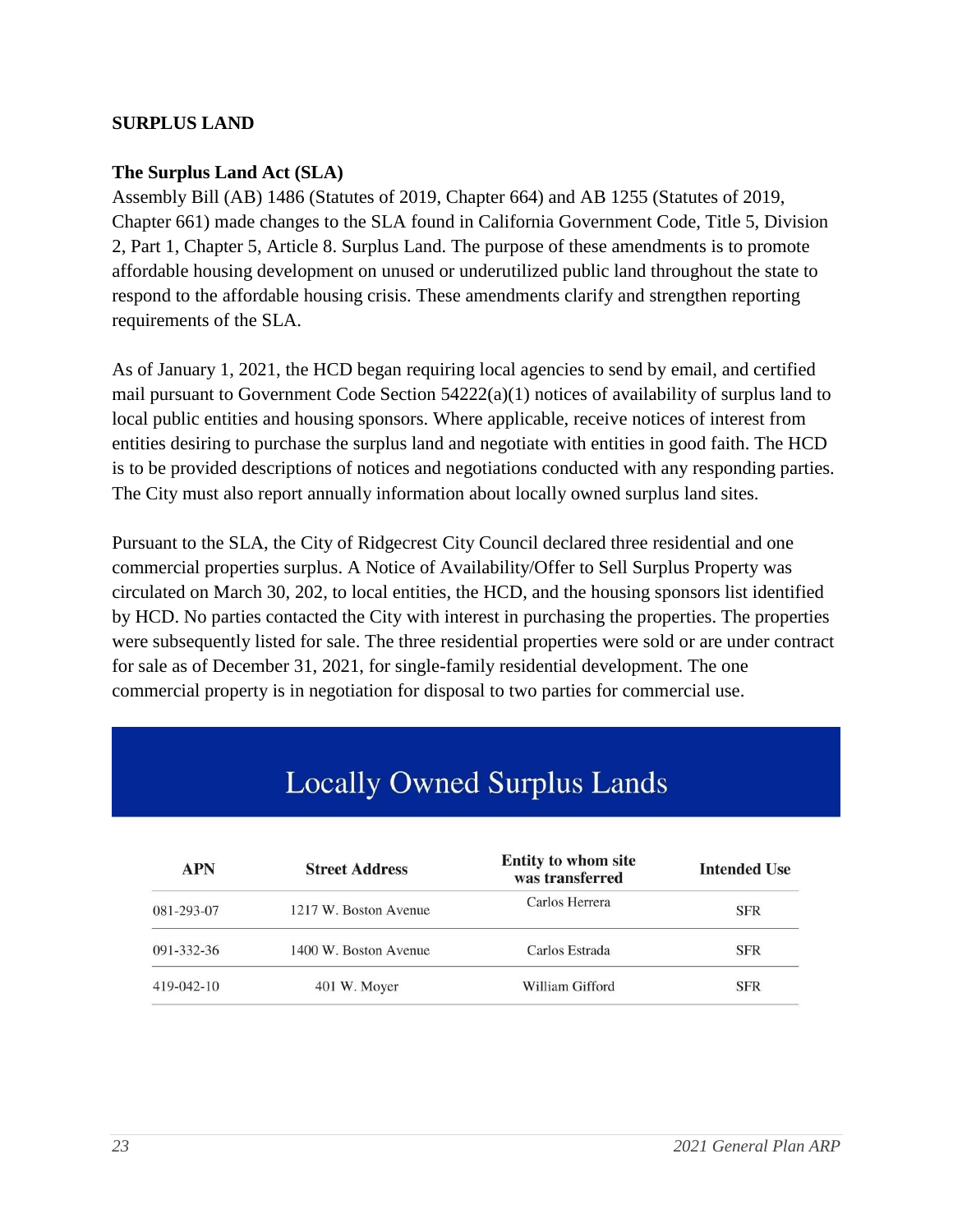### **Goals, Policies, and Objectives**

### **UPDATE ZONING ORDINANCE:**

- 1) The Zoning Ordinance will be amended to allow group homes by right in residential zones for small group homes (six persons or fewer) and with a conditional use permit for large facilities (seven persons or more) consistent with state law.
- 2) The Zoning Ordinance will be amended to permit single-room occupancy (SRO) units subject to site plan review and without a conditional use permit in R-2, R-3, and R-4.
- 3) Update Zoning Ordinance in regards to the Sign Ordinance pertaining to electronic signs.
- 4) Update Zoning Ordinance for occupancy review of commercial projects.
- 5) Amendment of Zoning Ordinance to allow transitional and supportive housing in residential uses.
- 6) Amend the Zoning Code to comply with the state Employee Housing Act (Health and Safety Code Sections 17021.5 and 17021.6) regarding employee housing that serves six or fewer (17021.5) and no more than 12 units or 36 beds (17021.6).
- 7) Amend Zoning Code for housing development containing no more than two residential units within a single-family residential zone, and urban lot splits pursuant to SB 9.
- 8) Amend Zoning Ordinance to pursuant to SB 9 to increase the extension of a map life from 12 months to 24 months and allow for four years of extensions for subdivisions with off-site improvements above qualifying costs.

### **UPDATE GENERAL PLAN:**

1) The Navy completed an updated AICUZ since the adoption of the General Plan. The new maps should be added to the General Plan.

### **ZONING MAP UPDATE:**

1) Rezone multiple properties for residential use and higher density use.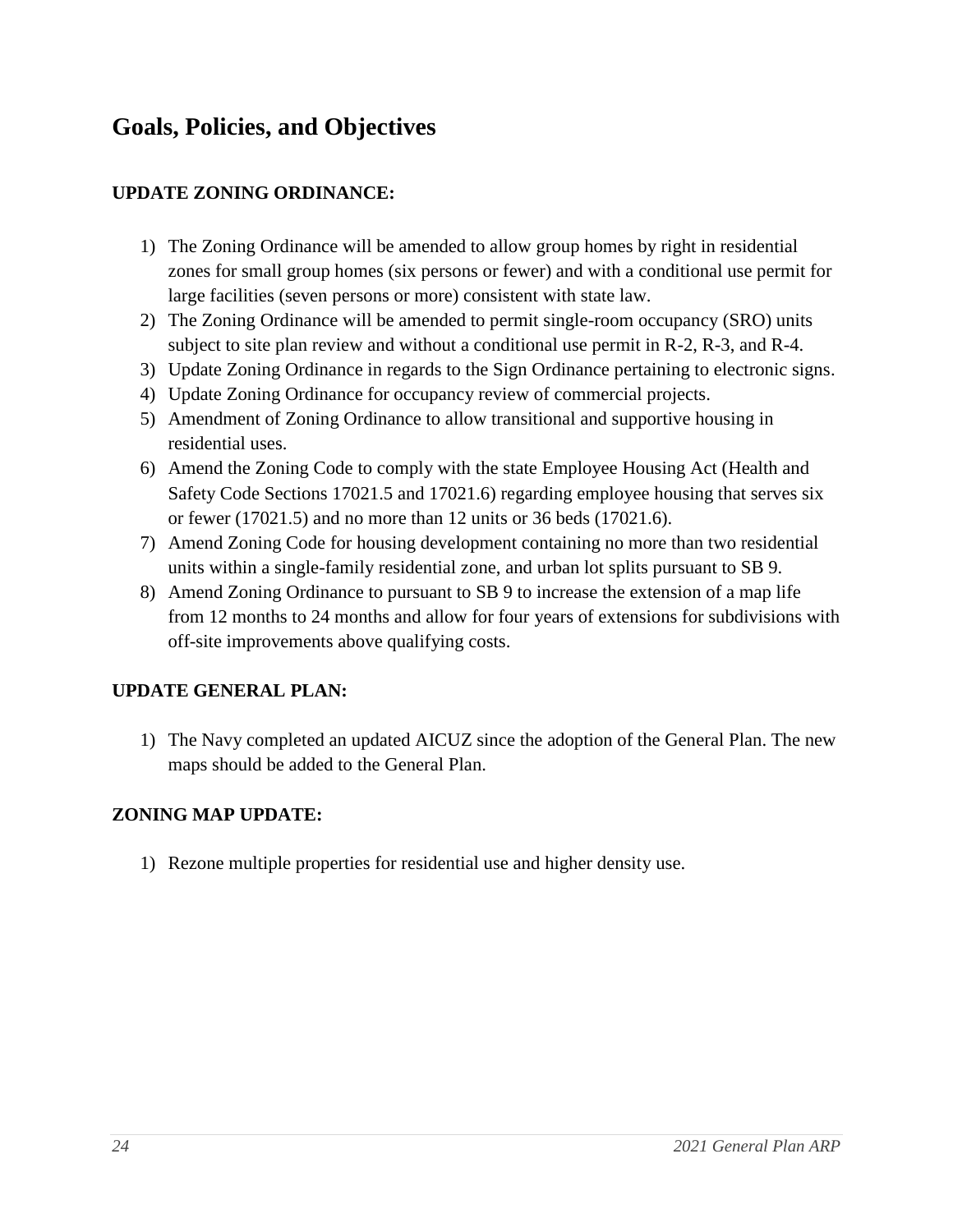DEPARTMENT OF HOUSING AND COMMUNITY DEVELOPMENT



#### **HOUSING ELEMENT ANNUAL PROGRESS REPORT (APR) INSTRUCTIONS**

#### **INTRODUCTION**

**Note: Some instructions and definitions can be found in the column headers of the tables. (Cells with red markers)**

Government Code section 65400 requires that each city, county, or city and county, including charter cities, prepare an annual progress report (APR) on the status of the housing element of its general plan and progress in its implementation, using forms and definitions adopted by the Department of Housing and Community Development (HCD). The following form is to be used for satisfying the reporting requirements of Government Code section 65400, subdivision (a)(2).

These forms and instructions, originally adopted March 27, 2010, have been updated to incorporate new Housing Element APR requirements pursuant to Chapter 374, Statutes of 2017 (Assembly Bill 879); Chapter 366, Statutes of 2017 (Senate Bill 35), Chapter 664, Statutes of 2019 (Assembly Bill 1486), Chapter 159, Statues of 2019 (Assembly Bill 101), Chapter 661, Statutes of 2020 (Assembly Bill 1255), Chapter 15, and Statutes of 2020 (Assembly Bill 83).

**How to submit the Housing Element Annual Progress Report (APR)**

The APR must be submitted to the Department of Housing and Community Development (HCD) and the Governor's Office of Planning and Research (OPR) on or before April 1 of each year using the forms and tables specified by HCD. The APR provides information for the previous calendar year and must be submitted separately to both HCD and OPR (Gov. Code, § 65400.). There are two methods available for submitting APRs:

1. Online Annual Progress Reporting System - This allows jurisdictions to upload directly into HCD's database, limiting the risk of errors. To use the online system, email APR@hcd.ca.gov, and request login information for your jurisdiction. *Please note: Using the online system only provides the information to HCD. The APR must still be submitted to OPR. Their email address is opr.apr@opr.ca.gov.*

2. Email - Jurisdictions complete the Excel APR forms and submit to HCD at APR@hcd.ca.gov and to OPR at opr.apr@opr.ca.gov. When using the email method, send the electronic version as an Excel workbook attachment. Do not send a scanned copy of the tables. In addition to submitting Housing Element APRs, jurisdictions must also submit General Plan Annual Progress Reports to both HCD and OPR. Please email these documents to APR@hcd.ca.gov and opr.apr@opr.ca.gov.

NOTE: When submitting successor entity reporting data as required pursuant to California Health and Safety Code 34176.1, the data must be identified as an addendum to the APR and emailed to APR@hcd.ca.gov concurrently with the APR submittal. When using the online system, this report should be sent separately to the APR email box to satisfy the Government Code section 65400 reporting requirement.

#### **TABLE OF CONTENTS**

INTRODUCTION **DEFINITIONS** FORM INSTRUCTIONS GENERAL INFORMATION START HERE TABLE A Housing Development Applications Submitted TABLE A2 Annual Building Activity Report Summary - New Construction, Entitled, Permits and Completed Units TABLE B Regional Housing Needs Allocation Progress – Permitted Units Issued By Affordability TABLE C Sites Identified or Rezoned to Accommodate Shortfall Housing Need TABLE D Program Implementation Status pursuant to Government Code section 65583

TABLE E Commercial Development Bonus Approved pursuant to Government Code section 65915.7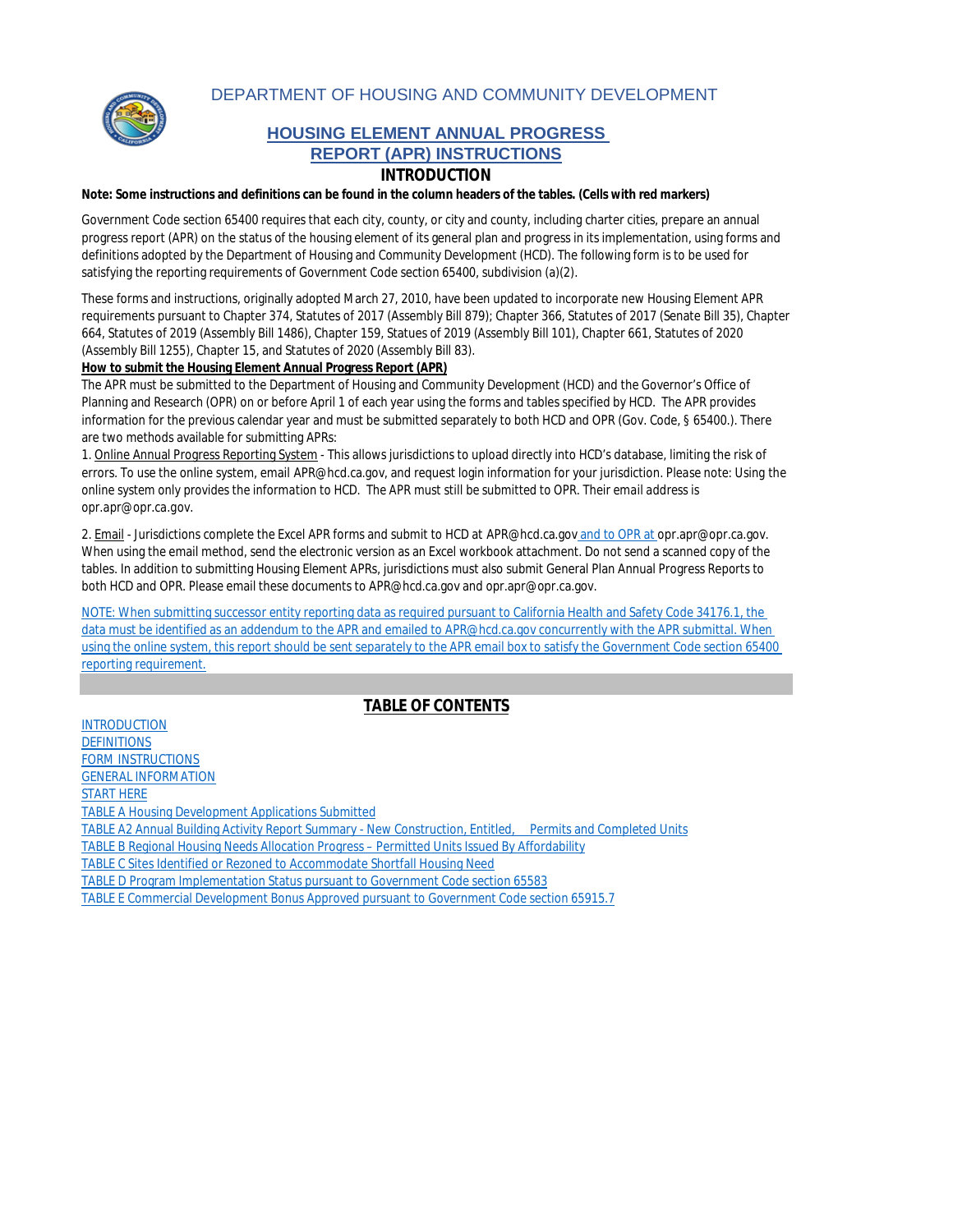TABLE F Units Rehabilitated, Preserved and Acquired for Alternative Adequate Sites pursuant to Government Code section 65583.1, subdivision (c)(2)

TABLE G Locally Owned Lands Included in the Housing Element Sites Inventory that have been sold, leased, or otherwise disposed of, pursuant to Government Code section 65400.1

Table H - Locally Owned or Controlled Lands Declared Surplus Pursuant to Government Code section 54221, or Identified as Excess Pursuant to Government Code section 50569

#### **DEFINITIONS**

1. "Above moderate income" means households earning more than 120 percent of area median income.

2. "Annual Progress Report (APR)" means the housing element annual progress report required by Government Code section 65400 and due to HCD by April 1 of each year reporting on the prior calendar year's activities.

3. "Application submitted" means an application submittal that has been determined complete by the jurisdiction.

4. "Area Median Income (AMI)" means the median household income based on household size of a geographic area of the state, as annually updated by the California Department of Housing and Community Development (HCD), pursuant to Health and Safety Code section 50093.

5. "Certificate of occupancy date" is the date(s) the certificate(s) of occupancy, or other evidence of readiness for occupancy (e.g., final inspection, notice of completion), was/were issued.

6. "Committed Assistance" is when a local government has entered into a legally enforceable agreement within a specific timeframe spanning from the beginning of the RHNA projection and may be executed throughout the planning period. Committed Assistance includes obligating funds or other in-kind services for affordable units available for occupancy within two years of the agreement.

7. "Completed Entitlement" means a housing development or project which has received all the required land use approvals or entitlements necessary for the issuance of a building permit. This means that there is no additional action required to be eligible

8. "Density Bonus" as defined in Government Code section 65915.

9. "Extremely low-income" means a household earning less than 30 percent of area median income pursuant to Health and Safety Code, section 50105.

10. "Infill housing unit" is defined as being a unit located within an urbanized area or within an urban cluster on a site that has been previously developed for urban uses, or a vacant site where the properties adjoining at least two sides of the project site are, or previously have been, developed for urban uses. For the purposes of this definition, an urbanized area or an urban cluster is as defined by the United States Census Bureau.

11. "Locality" or "local government" means a city, including a charter city, a county, including a charter county, or a city and county, including a charter city and county.

12. "Lower-income or Low-Income" means a household earning less than 80 percent of area median income pursuant to Health and Safety Code, section 50079.5.

13. "Moderate income" means households whose income does not exceed 120 percent of area median income pursuant to Health and Safety Code, section 50093.

14. "Permitted units" mean units for which building permits for new housing construction have been issued by the local government during the reporting calendar year. For this purpose, "new housing unit" means housing units as defined by the Department of Finance for inclusion in the Department of Finance's annual "E-5 City/County Population and Housing Estimates" report, which is the same as the Census definition of a housing unit.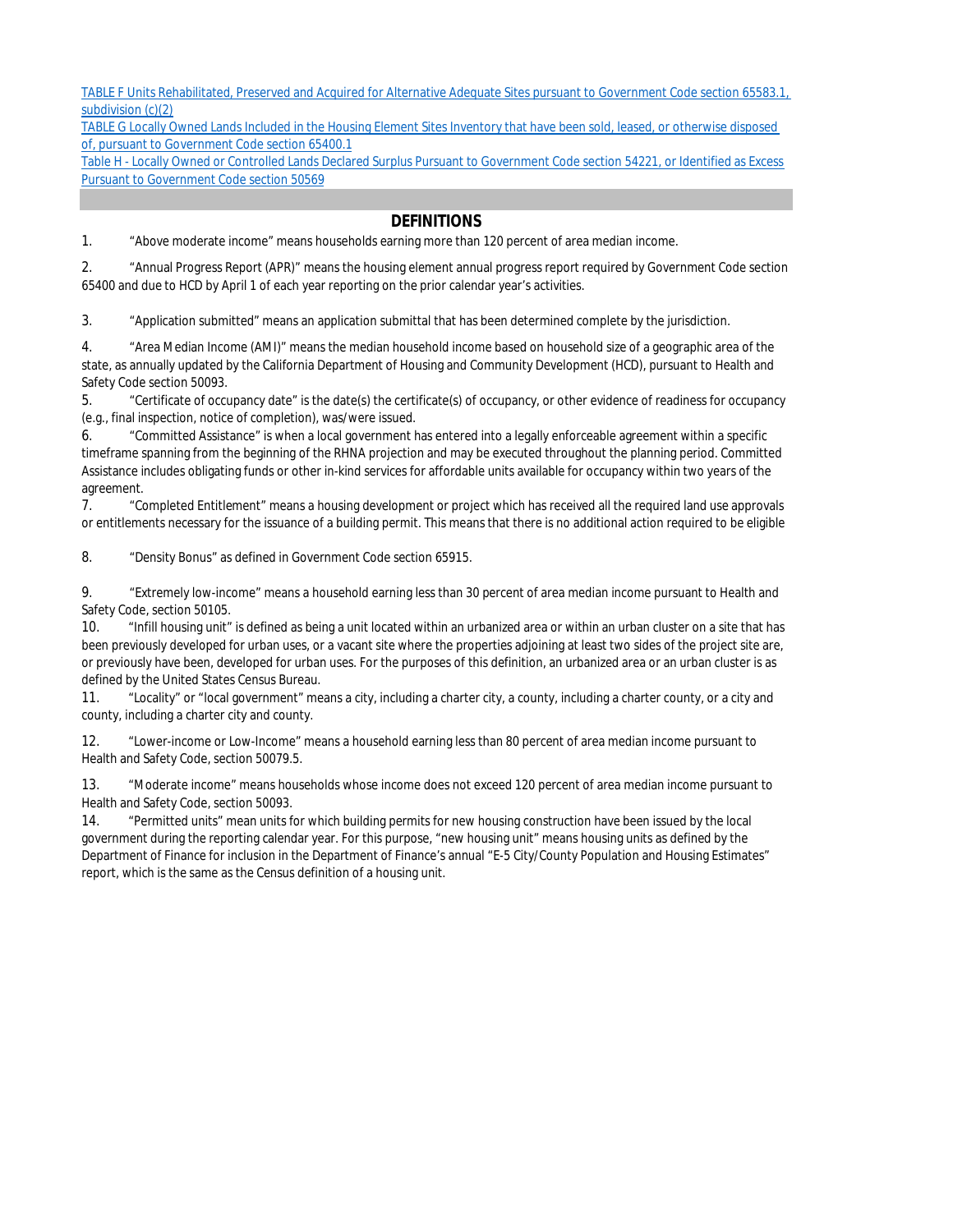#### **Frequently Asked Questions**

| Can I leave a row blank?                                                                           | Yes, you may leave blank rows in between rows that have information. However, you may not leave more than 10 rows in a row blank in between rows with<br>information.                                                                                                                                                                                                                                                                                                                                                                                                                                                                                                                                                                                                                                                                                                                                                                                                                                                                     |
|----------------------------------------------------------------------------------------------------|-------------------------------------------------------------------------------------------------------------------------------------------------------------------------------------------------------------------------------------------------------------------------------------------------------------------------------------------------------------------------------------------------------------------------------------------------------------------------------------------------------------------------------------------------------------------------------------------------------------------------------------------------------------------------------------------------------------------------------------------------------------------------------------------------------------------------------------------------------------------------------------------------------------------------------------------------------------------------------------------------------------------------------------------|
| How do I delete rows?                                                                              | $\mathbb{E}[u] = K \cdot K \quad \equiv \mathbb{H} \equiv \mathbb{E}[\cdot \Phi] \times \mathbb{H}$<br>Click on a cell in the row(s) and type Ctrl-d.<br>Note: Macros must be enabled                                                                                                                                                                                                                                                                                                                                                                                                                                                                                                                                                                                                                                                                                                                                                                                                                                                     |
| Why are the rows not summing correctly?                                                            | The summary tab and sum rows only include activities that occurred during the reporting year, according to the year entered in the "Start Here" tab.                                                                                                                                                                                                                                                                                                                                                                                                                                                                                                                                                                                                                                                                                                                                                                                                                                                                                      |
| Why are some cells highlighted yellow or green?                                                    | Yellow Cells: Required cells for each row become highlighted yellow once any cell in the row contains a character. The affordability descriptions become highlighted<br>and required once any lower or moderate income units are entered into the form.<br>Green Cells: Cells highlighted green are where you indicate the number of units by affordability. This is required for any project in Table A. This is also required for<br>the applicable sections (completed entitlement, issued building permits, issued certificates of occupancy) of Table A2. For example, if a project in Table A2 was<br>issued a building permit, but not an entitlement or certificate of occupancy during the reporting year, you would enter the unit count in one of the green cells in the<br>building permit section only. You may leave the other sections blank even though they are highlighted green, since they wouldn't apply to this example. Once a value<br>is entered into this range, the range will no longer be highlighted green. |
| Why are the date cells highlighted red?                                                            | Cells can be highlighted red for two reasons:<br>Date cells: Sometimes, dates that are copied and pasted into this form are formatted as text. When pasting dates into the form please paste with the "match<br>destination formatting" option. If the date cells are still highlighted red, they contain text. These must be converted to dates. To do so, open a blank workbook and<br>paste in the dates that are formatted as text. In an adjacent column, enter the function =DATEVALUE and refer the function to the cell with date formatted as text.<br>This will result in a 5-digit number. Copy and paste these 5-digit numbers back into the APR form, then change the format of the cells to "Short Date" (i.e., 3/4/2012).<br>Text cells: Cells can also be highlighted red if the length of the text entered into the cell exceeds the character limit.                                                                                                                                                                    |
| Can the same project be included in both Table A and Table A2?                                     | Yes. Table A tracks all applications for residential development that were received and deemed complete during the reporting year. Table A2 tracks all entitlements,<br>building permits, and certificates of occupancy for residential development that were issued in the reporting year. If a project was applied for and received<br>entitlements, building permits, and/or certificates of occupancy during the reporting year, that project would be listed in both Table A and Table A2.                                                                                                                                                                                                                                                                                                                                                                                                                                                                                                                                           |
| What if I have nothing to report?                                                                  | At minimum, the "Start Here" tab and Table D must be completed. If you have nothing to report in any of the other tables, please leave them blank, do NOT put N/A<br>or something similar.                                                                                                                                                                                                                                                                                                                                                                                                                                                                                                                                                                                                                                                                                                                                                                                                                                                |
| How do I correct or update the values in Table B?                                                  | Table B contains data HCD has received from prior APR submittals as of October 6, 2020. If the numbers do not match your records, please contact HCD.                                                                                                                                                                                                                                                                                                                                                                                                                                                                                                                                                                                                                                                                                                                                                                                                                                                                                     |
| Do I upload this form into the record for the 5th Cycle or the 6th Cycle?                          | HCD's quidelines are as follows: If the 6th cycle started BEFORE July 1, 2019, the APR must be uploaded into the 6th cycle. If the 6th cycle started AFTER July 1, 2019,<br>the APR must be uploaded into the 5th cycle record.                                                                                                                                                                                                                                                                                                                                                                                                                                                                                                                                                                                                                                                                                                                                                                                                           |
| Do I need to take the form to my Council or Board prior to submitting the APR?                     | Government Code section 65400 requires the planning agency to provide this report to the legislative body (i.e. local Council or Board), HCD, and OPR by April 1 of<br>each year. The statute does not specify in which order they be provided, and HCD does not require the report to be submitted to the legislative body prior to<br>submitting it to HCD.                                                                                                                                                                                                                                                                                                                                                                                                                                                                                                                                                                                                                                                                             |
| Can I use this form for a prior year?                                                              | You can use this form for 2018 -2020. Make sure to change the reporting year in row 5 of the "Start Here" tab. Table G is not required for 2018. Table H and LEAP are<br>not required for 2018-2019.<br>For the years 2017 and prior, you must use the old version of the APR. Please contact HCD at apr@hcd.ca.gov to obtain.                                                                                                                                                                                                                                                                                                                                                                                                                                                                                                                                                                                                                                                                                                            |
| Does submitting the Housing Element APR fulfill the requirements of submitting a General Plan APR? | No. Government Code section 65400 requires jurisdictions to also submit a General Plan Annual Progress Report to OPR and HCD. These can be emailed to<br>opr.apr@hcd.ca.gov and APR@hcd.ca.gov                                                                                                                                                                                                                                                                                                                                                                                                                                                                                                                                                                                                                                                                                                                                                                                                                                            |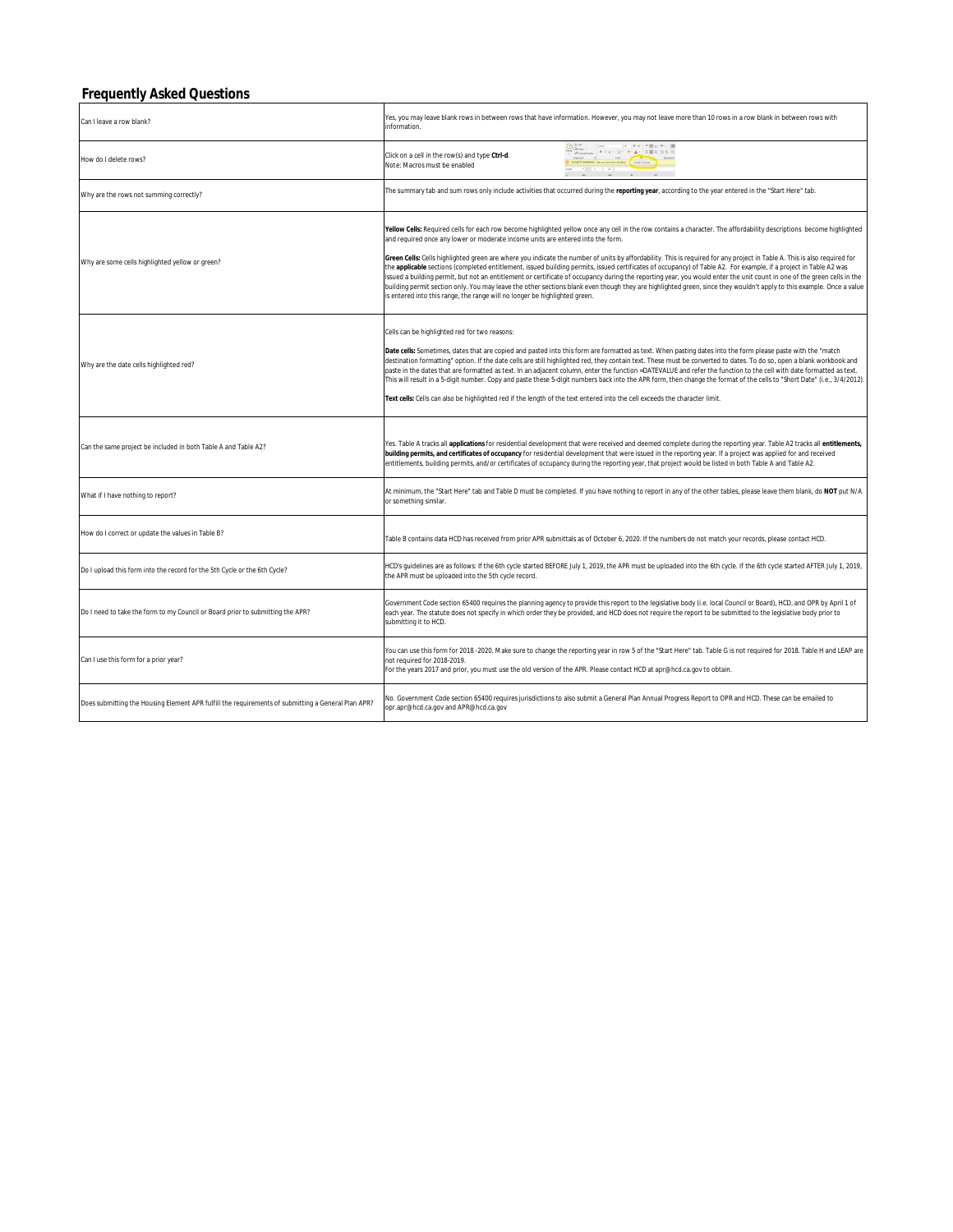### **Please Start Here**

| <b>General Information</b>     |                             |  |  |  |  |  |  |
|--------------------------------|-----------------------------|--|--|--|--|--|--|
| <b>Jurisidiction Name</b>      | Ridgecrest                  |  |  |  |  |  |  |
| <b>Reporting Calendar Year</b> | 2021                        |  |  |  |  |  |  |
|                                | <b>Contact Information</b>  |  |  |  |  |  |  |
| <b>First Name</b><br>Heather   |                             |  |  |  |  |  |  |
| <b>Last Name</b>               | Spurlock                    |  |  |  |  |  |  |
| <b>Title</b>                   | Analyst 2                   |  |  |  |  |  |  |
| Email                          | hspurlock@ridgecrest-ca.gov |  |  |  |  |  |  |
| Phone                          | 7604995063                  |  |  |  |  |  |  |
|                                | <b>Mailing Address</b>      |  |  |  |  |  |  |
| <b>Street Address</b>          | 100 W. California Avenue    |  |  |  |  |  |  |
| City                           | Ridgecrest                  |  |  |  |  |  |  |
| Zipcode<br>93555               |                             |  |  |  |  |  |  |

**Optional:** Click here to import last year's data. This is best used when the workbook is new and empty. You will be prompted to pick an old workbook to import from. Project and program data will be copied exactly how it was entered in last year's form and must be updated. If a project is no longer has any reportable activity, you may delete the project by selecting a cell in the row and typing ctrl + d.

v 12\_30\_21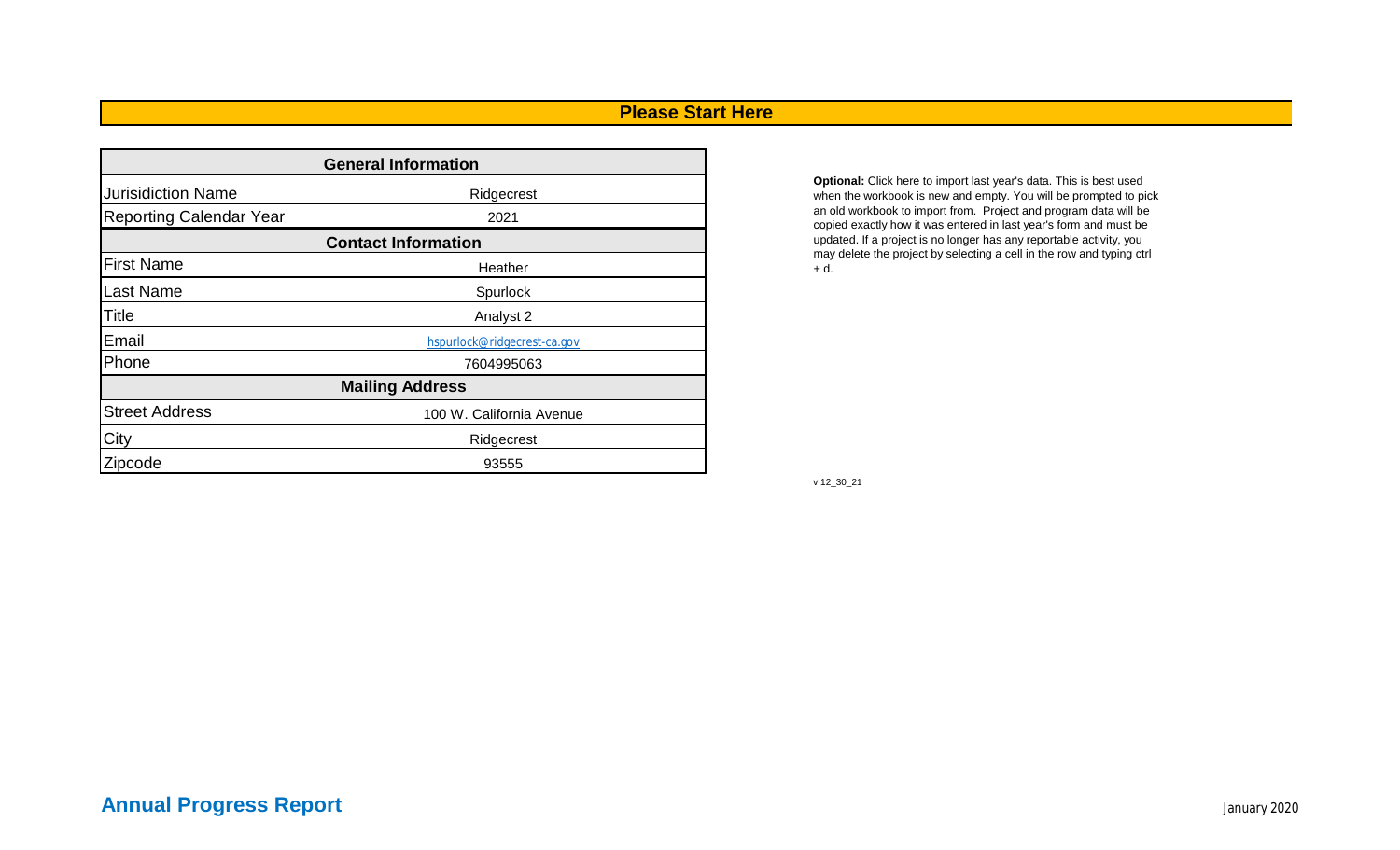**Optional:** This runs a macro which checks to ensure all required fields are filled out. The macro will create two files saved in the same directory this APR file is saved in. One file will be a copy of the APR with highlighted cells which require information. The<br>other file will be list of the problematic cells, along with a description of the nature of

**Optional:** Save before running. This copies data on Table A2, and creates another workbook with the table split across 4 tabs, each of which can fit onto a single page for easier printing. Running this macro will remove the comments on the column headers, which contain the instructions. Do not save the APR file after running in order to preserve comments once it is reopened.

Optional: This macro identifies dates entered that occurred outside of the reporting year. RHNA credit is only<br>given for building permits issued during the reporting year.

**Link to the online system:** https://apr.hcd.ca.gov/APR/login.do

#### **Submittal Instructions**

**e save your file as Jurisdictionname2021 (no spaces).** Example: the city of San Luis Obispo would save their file as SanLuisObispo2021

Housing Element Annual Progress Reports (APRs) forms and tables must be submitted to HCD and the Governor's Office of Planning and Research (OPR) on or before April 1 of each year for the prior calendar year; submit separate reports directly to both HCD and OPR pursuant to Government Code section 65400. There are two options for submitting APRs:

1. **Online Annual Progress Reporting System - Please see the link to the online system to the left.** This allows you to upload the completed APR form into directly into HCD's database limiting the risk of errors. If you would like to use the online system, email <u>APR@hcd.ca.gov</u> and HCD will send you the login information<br>for your jurisdiction. *Please note: Using the online system only provides the*<br>*information to HCD. The APR must still be submitted to OP is opr.apr@opr.ca.gov.*

2. **Email -** If you prefer to submit via email, you can complete the excel Annual Progress Report forms and submit to HCD at APR@hcd.ca.gov and to OPR at opr.apr@opr.ca.gov. Please send the Excel workbook, not a scanned or PDF copy of the tables.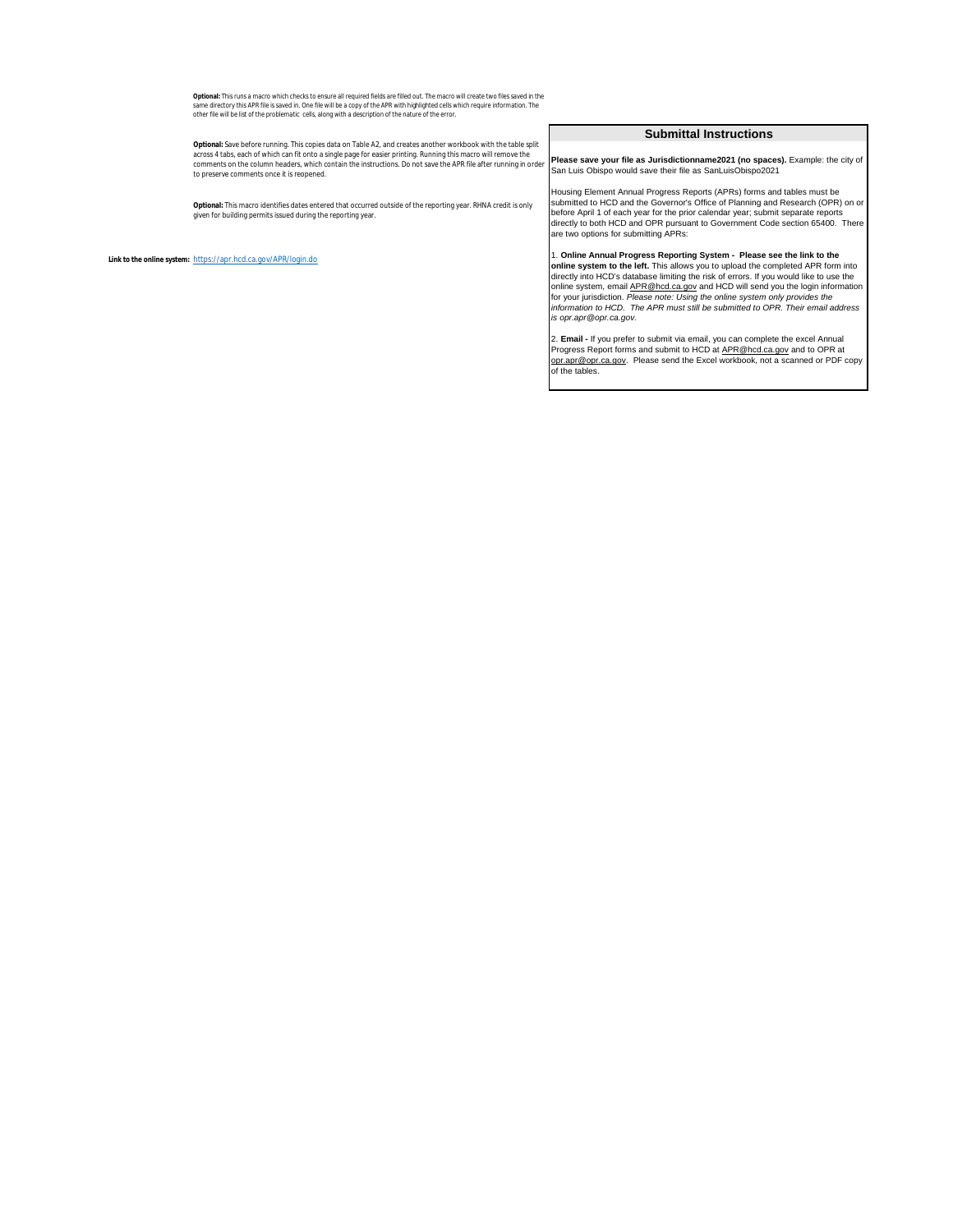|                                                                     |                                                             |                           |                                                                              |                                                                         | Table A2                          |                                                                                                   |                                                                            |                                                                                                                                                                         |                                                                                                                         |                                            |                                                |                                                   |                                                                                                                                                                                      |                                                                                                                                                                                                 |                                                                                                                                                               |                                                                                 |
|---------------------------------------------------------------------|-------------------------------------------------------------|---------------------------|------------------------------------------------------------------------------|-------------------------------------------------------------------------|-----------------------------------|---------------------------------------------------------------------------------------------------|----------------------------------------------------------------------------|-------------------------------------------------------------------------------------------------------------------------------------------------------------------------|-------------------------------------------------------------------------------------------------------------------------|--------------------------------------------|------------------------------------------------|---------------------------------------------------|--------------------------------------------------------------------------------------------------------------------------------------------------------------------------------------|-------------------------------------------------------------------------------------------------------------------------------------------------------------------------------------------------|---------------------------------------------------------------------------------------------------------------------------------------------------------------|---------------------------------------------------------------------------------|
|                                                                     |                                                             |                           |                                                                              |                                                                         |                                   | Annual Building Activity Report Summary - New Construction, Entitled, Permits and Completed Units |                                                                            |                                                                                                                                                                         |                                                                                                                         |                                            |                                                |                                                   |                                                                                                                                                                                      |                                                                                                                                                                                                 |                                                                                                                                                               |                                                                                 |
|                                                                     | Project Identifier                                          |                           |                                                                              | Streamlining                                                            | Infill                            | <b>Housing with Financial Assistance</b><br>and/or Deed Restrictions                              |                                                                            | <b>Housing without Financial</b><br><b>Assistance or Deed</b><br><b>Restrictions</b>                                                                                    | <b>Term of Affordability</b><br>or Deed Restriction                                                                     |                                            | <b>Demolished/Destroyed Units</b>              |                                                   |                                                                                                                                                                                      | <b>Density Bonus</b>                                                                                                                                                                            |                                                                                                                                                               |                                                                                 |
|                                                                     |                                                             |                           | 13                                                                           | 14                                                                      | 15                                | 16                                                                                                | 17                                                                         | 18                                                                                                                                                                      | 19                                                                                                                      |                                            | 20                                             |                                                   | $21$                                                                                                                                                                                 | 22                                                                                                                                                                                              | 23                                                                                                                                                            | $\bf 24$                                                                        |
| <b>Current APN</b>                                                  | <b>Street Address</b>                                       | <b>Project Name</b>       | How many of th<br>units were<br><b>Extremely Low</b><br>Income? <sup>+</sup> | Was Project<br>APPROVED using<br>GC 65913.4(b)?<br>(SB 35 Stream<br>Y/N | Infill Units?<br>Y/N <sup>+</sup> | Assistance Programs<br>for Each Developm<br>(may select multiple -<br>see instructions)           | <b>Deed Restriction</b><br>Type<br>may select multipl<br>see instructions) | For units affordable without<br>financial assistance or deed<br>restrictions, explain how the<br>locality determined the units<br>were affordable<br>(see instructions) | Term of Affordability or<br><b>Deed Restriction (years)</b><br>(if affordable in perpetuity<br>enter 1000) <sup>+</sup> | Number of<br>Demolished/Des<br>royed Units | <b>Demolished or</b><br><b>Destroyed Units</b> | molished/D<br>stroyed Units<br>Owner or<br>Renter | <b>Total Density Bonus Applied t</b><br>the Project (Percentage<br>Increase in Total Allowable<br><b>Units or Total Maximum</b><br><b>Allowable Residential Gross</b><br>Floor Area) | Number of Other<br>Incentives,<br><b>Concessions, Waiver:</b><br>or Other Modifications<br><b>Given to the Project</b><br>(Excluding Parking<br><b>Waivers or Parking</b><br><b>Reductions)</b> | <b>List the incentive:</b><br>concessions.<br>waivers, and<br>modifications<br><b>Excluding Parking</b><br><b>Waivers or Parking</b><br><b>Modifications)</b> | Did the project receive a<br>reduction or waiver of<br>parking standards? (Y/N) |
|                                                                     |                                                             |                           | 16                                                                           |                                                                         |                                   |                                                                                                   |                                                                            | <b>BASED ON COMPARABLE</b>                                                                                                                                              |                                                                                                                         |                                            |                                                |                                                   |                                                                                                                                                                                      |                                                                                                                                                                                                 |                                                                                                                                                               |                                                                                 |
| 478-051-12                                                          | 206 Robertson<br>Avenue                                     |                           |                                                                              | $\mathsf{N}$                                                            | Y                                 |                                                                                                   |                                                                            | RENTAL PRICES AT 80-100%<br>AMI<br><b>BASED ON COMPARABLE</b>                                                                                                           |                                                                                                                         | $\circ$                                    |                                                |                                                   |                                                                                                                                                                                      |                                                                                                                                                                                                 |                                                                                                                                                               |                                                                                 |
| 478-062-18                                                          | 317 W. Church<br>Avenue                                     |                           |                                                                              | N                                                                       | Υ                                 |                                                                                                   |                                                                            | RENTAL PRICES AT 80-100%<br>AMI<br><b>BASED ON COMPARABLE</b>                                                                                                           |                                                                                                                         | $\mathbf 0$                                |                                                |                                                   |                                                                                                                                                                                      |                                                                                                                                                                                                 |                                                                                                                                                               |                                                                                 |
| 487-062-17                                                          | 321 W. Church                                               |                           |                                                                              | ${\sf N}$                                                               | Y                                 |                                                                                                   |                                                                            | RENTAL PRICES AT 80-100%<br>AMI                                                                                                                                         |                                                                                                                         | $\mathbb O$                                |                                                |                                                   |                                                                                                                                                                                      |                                                                                                                                                                                                 |                                                                                                                                                               |                                                                                 |
| 067-040-12                                                          | 400 W. Mojave<br>View Avenue                                | Mojave View<br>Apartments |                                                                              | ${\sf N}$                                                               | Y                                 | AHSC                                                                                              | DB                                                                         |                                                                                                                                                                         | 50                                                                                                                      | $\mathbf 0$                                |                                                |                                                   | 25.0%                                                                                                                                                                                |                                                                                                                                                                                                 | On-Site<br>Improvements                                                                                                                                       | Yes                                                                             |
| 478-062-05                                                          | 313 W. Church                                               |                           |                                                                              | ${\sf N}$                                                               | Y                                 |                                                                                                   |                                                                            | BASED ON COMPARABLE<br>SALES PRICES AT 80-120% AM                                                                                                                       |                                                                                                                         | $\mathbf 0$                                |                                                |                                                   |                                                                                                                                                                                      |                                                                                                                                                                                                 |                                                                                                                                                               |                                                                                 |
| 081-032-50-009                                                      | 1504 S. Farragut                                            |                           |                                                                              | N                                                                       | Y                                 |                                                                                                   |                                                                            | BASED ON COMPARABLE<br>SALES PRICES AT 80-120% AM                                                                                                                       |                                                                                                                         | $\circ$                                    |                                                |                                                   |                                                                                                                                                                                      |                                                                                                                                                                                                 |                                                                                                                                                               |                                                                                 |
| 081-032-34-003                                                      | 1532 S<br>FARRAGUT                                          |                           |                                                                              | N                                                                       | Y                                 |                                                                                                   |                                                                            | BASED ON COMPARABLE<br>SALES PRICES AT 80-120% AMI                                                                                                                      |                                                                                                                         | $\mathbf 0$                                |                                                |                                                   |                                                                                                                                                                                      |                                                                                                                                                                                                 |                                                                                                                                                               |                                                                                 |
| 480-141-07-009                                                      | 579 S ALVORD                                                |                           |                                                                              | $\mathbb{N}$                                                            | Y                                 |                                                                                                   |                                                                            | BASED ON COMPARABLE<br>SALES PRICES AT 80-120% AMI                                                                                                                      |                                                                                                                         | $\mathbb O$                                |                                                |                                                   |                                                                                                                                                                                      |                                                                                                                                                                                                 |                                                                                                                                                               |                                                                                 |
| 510-211-02-00-2                                                     | 105<br>RAINSHADOW C                                         |                           |                                                                              | $\mathsf{N}$                                                            | ${\sf N}$                         |                                                                                                   |                                                                            |                                                                                                                                                                         |                                                                                                                         | $\mathbb O$                                |                                                |                                                   |                                                                                                                                                                                      |                                                                                                                                                                                                 |                                                                                                                                                               |                                                                                 |
| 510-214-12-00-2                                                     | 2019 WILD<br>THORNE DR                                      |                           |                                                                              | ${\sf N}$                                                               | ${\sf N}$                         |                                                                                                   |                                                                            |                                                                                                                                                                         |                                                                                                                         | $\mathbb O$                                |                                                |                                                   |                                                                                                                                                                                      |                                                                                                                                                                                                 |                                                                                                                                                               |                                                                                 |
| 510-214-11-00-9                                                     | 2025 WILD<br>THORNE DR                                      |                           |                                                                              | $\mathsf{N}$                                                            | $\mathbb{N}$                      |                                                                                                   |                                                                            |                                                                                                                                                                         |                                                                                                                         | $\circ$                                    |                                                |                                                   |                                                                                                                                                                                      |                                                                                                                                                                                                 |                                                                                                                                                               |                                                                                 |
| 508-222-21-00-0 333 S ABIGAIL S<br>508-222-22-00-3 327 S ABIGAIL ST |                                                             |                           |                                                                              | N<br>N                                                                  | N<br>$\mathbb{N}$                 |                                                                                                   |                                                                            |                                                                                                                                                                         |                                                                                                                         | $\overline{0}$<br>$\Omega$                 |                                                |                                                   |                                                                                                                                                                                      |                                                                                                                                                                                                 |                                                                                                                                                               |                                                                                 |
| 508-222-20-00-7 401 S ABIGAIL                                       |                                                             |                           |                                                                              | N                                                                       | N                                 |                                                                                                   |                                                                            |                                                                                                                                                                         |                                                                                                                         | $\Omega$                                   |                                                |                                                   |                                                                                                                                                                                      |                                                                                                                                                                                                 |                                                                                                                                                               |                                                                                 |
| 453-301-06                                                          | 1119 VIA FLORE<br>WAY                                       |                           |                                                                              | N                                                                       | $\mathsf{N}$                      |                                                                                                   |                                                                            |                                                                                                                                                                         |                                                                                                                         | $\circ$                                    |                                                |                                                   |                                                                                                                                                                                      |                                                                                                                                                                                                 |                                                                                                                                                               |                                                                                 |
|                                                                     | 508-221-17 423 THOMAS ST<br>508-221-16-00-9 427 THOMAS ST   |                           |                                                                              | N<br>N                                                                  | $\overline{N}$<br>N               |                                                                                                   |                                                                            |                                                                                                                                                                         |                                                                                                                         | $\mathbf 0$<br>$\Omega$                    |                                                |                                                   |                                                                                                                                                                                      |                                                                                                                                                                                                 |                                                                                                                                                               |                                                                                 |
| 081-293-40-00-3                                                     | 1216 W                                                      |                           |                                                                              | N                                                                       | Y                                 |                                                                                                   |                                                                            | <b>BASED ON COMPARABLE</b>                                                                                                                                              |                                                                                                                         | $\mathbf 0$                                |                                                |                                                   |                                                                                                                                                                                      |                                                                                                                                                                                                 |                                                                                                                                                               |                                                                                 |
| 456-36104-007                                                       | MARIPOSA AVI<br>821 PARADISE DF                             |                           |                                                                              | ${\sf N}$                                                               | $\mathsf N$                       |                                                                                                   |                                                                            | SALES PRICE AT 80-120% AM                                                                                                                                               |                                                                                                                         | $\mathbf 0$                                |                                                |                                                   |                                                                                                                                                                                      |                                                                                                                                                                                                 |                                                                                                                                                               |                                                                                 |
| 456-361-04-007                                                      | 817 PARADISE DF                                             |                           |                                                                              | N                                                                       | ${\sf N}$                         |                                                                                                   |                                                                            |                                                                                                                                                                         |                                                                                                                         | $\mathbb O$                                |                                                |                                                   |                                                                                                                                                                                      |                                                                                                                                                                                                 |                                                                                                                                                               |                                                                                 |
| 456-361-02-001                                                      | 805 PARADISE DF                                             |                           |                                                                              | ${\sf N}$                                                               | $\,$ N                            |                                                                                                   |                                                                            |                                                                                                                                                                         |                                                                                                                         | $\mathbf 0$                                |                                                |                                                   |                                                                                                                                                                                      |                                                                                                                                                                                                 |                                                                                                                                                               |                                                                                 |
| 456-361-03-004                                                      | 809 PARADISE DF                                             |                           |                                                                              | ${\sf N}$                                                               | $\mathsf N$                       |                                                                                                   |                                                                            |                                                                                                                                                                         |                                                                                                                         | $\mathbf 0$                                |                                                |                                                   |                                                                                                                                                                                      |                                                                                                                                                                                                 |                                                                                                                                                               |                                                                                 |
| 453-301-03-005                                                      | <b>1201 N SAN</b><br>MICHELE PL                             |                           |                                                                              | N                                                                       | ${\sf N}$                         |                                                                                                   |                                                                            |                                                                                                                                                                         |                                                                                                                         | $\circ$                                    |                                                |                                                   |                                                                                                                                                                                      |                                                                                                                                                                                                 |                                                                                                                                                               |                                                                                 |
| 509-180-19-00-7                                                     | 416<br>CHRISTOPHER<br>CRT                                   |                           |                                                                              | $\mathbb{N}$                                                            | $\mathbb{N}$                      |                                                                                                   |                                                                            |                                                                                                                                                                         |                                                                                                                         | $\circ$                                    |                                                |                                                   |                                                                                                                                                                                      |                                                                                                                                                                                                 |                                                                                                                                                               |                                                                                 |
| 509-180-24-00-1                                                     | 417<br><b>CHRISTOPHER</b><br>CRT                            |                           |                                                                              | N                                                                       | $\mathsf N$                       |                                                                                                   |                                                                            |                                                                                                                                                                         |                                                                                                                         | $\circ$                                    |                                                |                                                   |                                                                                                                                                                                      |                                                                                                                                                                                                 |                                                                                                                                                               |                                                                                 |
| 453-301-02-002                                                      | 1207 N SAN<br>MICHELE PL                                    |                           |                                                                              | $\mathsf{N}$                                                            | $\mathbb{N}$                      |                                                                                                   |                                                                            |                                                                                                                                                                         |                                                                                                                         | $\circ$                                    |                                                |                                                   |                                                                                                                                                                                      |                                                                                                                                                                                                 |                                                                                                                                                               |                                                                                 |
| 456-361-07-006                                                      | 825 PARADISE DF                                             |                           |                                                                              | ${\sf N}$                                                               | ${\sf N}$                         |                                                                                                   |                                                                            |                                                                                                                                                                         |                                                                                                                         | $\mathbb O$                                |                                                |                                                   |                                                                                                                                                                                      |                                                                                                                                                                                                 |                                                                                                                                                               |                                                                                 |
| 081-342-30-001                                                      | 1324 W<br>CORONADO                                          |                           |                                                                              | $\mathsf{N}$                                                            | $\mathsf{Y}$                      |                                                                                                   |                                                                            | BASED ON COMPARABLE<br>SALES PRICES AT 80-120% AMI                                                                                                                      |                                                                                                                         | $\circ$                                    |                                                |                                                   |                                                                                                                                                                                      |                                                                                                                                                                                                 |                                                                                                                                                               |                                                                                 |
| 456-361-01-008                                                      | 801 PARADISE DF                                             |                           |                                                                              | ${\sf N}$                                                               | ${\sf N}$                         |                                                                                                   |                                                                            |                                                                                                                                                                         |                                                                                                                         | $\mathbf 0$                                |                                                |                                                   |                                                                                                                                                                                      |                                                                                                                                                                                                 |                                                                                                                                                               |                                                                                 |
|                                                                     | 508-221-18-00-5 419 THOMAS ST<br>456-362-08-06 800 PARADISE |                           |                                                                              | N<br>N                                                                  | ${\sf N}$<br>N                    |                                                                                                   |                                                                            |                                                                                                                                                                         |                                                                                                                         | $\overline{0}$<br>$\mathbf 0$              |                                                |                                                   |                                                                                                                                                                                      |                                                                                                                                                                                                 |                                                                                                                                                               |                                                                                 |
| 067-050-22                                                          | Downs St. & Las                                             |                           |                                                                              | ${\sf N}$                                                               | ${\sf N}$                         |                                                                                                   |                                                                            |                                                                                                                                                                         |                                                                                                                         | $\mathbf 0$                                |                                                |                                                   |                                                                                                                                                                                      |                                                                                                                                                                                                 |                                                                                                                                                               |                                                                                 |
|                                                                     | Flores Avenue<br>480-010-15 & 480- China Lake Blvd. &       |                           |                                                                              | N                                                                       | $\,$ N                            |                                                                                                   |                                                                            |                                                                                                                                                                         |                                                                                                                         | $\mathbf 0$                                |                                                |                                                   |                                                                                                                                                                                      |                                                                                                                                                                                                 |                                                                                                                                                               |                                                                                 |
| 010-13<br>343-070-24                                                | Bowman<br>Upjohn Ave. &                                     |                           |                                                                              | ${\sf N}$                                                               | ${\sf N}$                         |                                                                                                   |                                                                            |                                                                                                                                                                         |                                                                                                                         | $\mathbb O$                                |                                                |                                                   |                                                                                                                                                                                      |                                                                                                                                                                                                 |                                                                                                                                                               |                                                                                 |
| 456-362-05-007                                                      | Richmond St<br>812 PARADISE DF                              |                           |                                                                              | $\mathsf{N}$                                                            | N                                 |                                                                                                   |                                                                            |                                                                                                                                                                         |                                                                                                                         | $\mathbf 0$                                |                                                |                                                   |                                                                                                                                                                                      |                                                                                                                                                                                                 |                                                                                                                                                               |                                                                                 |
| 081-341-02-003                                                      | 1437V<br>MARIPOS                                            |                           |                                                                              | N                                                                       | ${\sf N}$                         |                                                                                                   |                                                                            | BASED ON COMPARABLE<br>SALES PRICES AT 80-120% AM                                                                                                                       |                                                                                                                         | $\mathbb O$                                |                                                |                                                   |                                                                                                                                                                                      |                                                                                                                                                                                                 |                                                                                                                                                               |                                                                                 |
|                                                                     | 081-303-01-002 1241 CORONADO                                |                           |                                                                              | ${\sf N}$                                                               | Y                                 |                                                                                                   |                                                                            | BASED ON COMPARABLE<br>SALES PRICES AT 80-120% AM                                                                                                                       |                                                                                                                         | $\mathbb O$                                |                                                |                                                   |                                                                                                                                                                                      |                                                                                                                                                                                                 |                                                                                                                                                               |                                                                                 |
| 081-292-32-003                                                      | 1132 BOSTOM<br>AV                                           |                           |                                                                              | ${\sf N}$                                                               | Y                                 |                                                                                                   |                                                                            | BASED ON COMPARABLE<br>SALES PRICES AT 80-120% AM                                                                                                                       |                                                                                                                         | $\circ$                                    |                                                |                                                   |                                                                                                                                                                                      |                                                                                                                                                                                                 |                                                                                                                                                               |                                                                                 |
| 081-293-01                                                          | 1241 BOSTON<br>AVE                                          |                           |                                                                              | $\mathbb{N}$                                                            | Y                                 |                                                                                                   |                                                                            | BASED ON COMPARABLE<br>SALES PRICES AT 80-120% AM                                                                                                                       |                                                                                                                         | $\circ$                                    |                                                |                                                   |                                                                                                                                                                                      |                                                                                                                                                                                                 |                                                                                                                                                               |                                                                                 |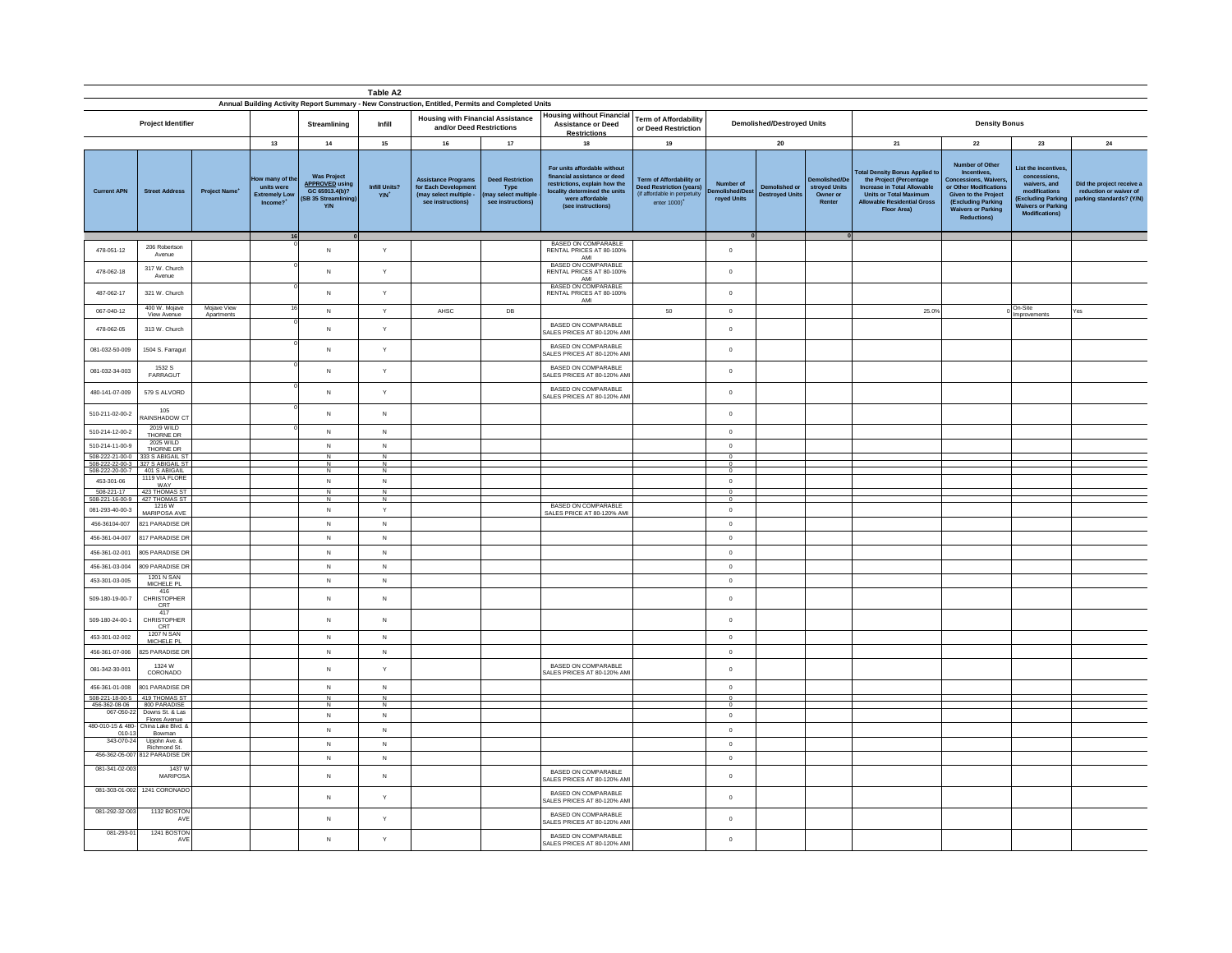| 081-343-09-008 1409 CORONADO<br>AVE                                        | $\mathbb{N}$              | $\mathbf{Y}$            | BASED ON COMPARABLE<br>SALES PRICES AT 80-120% AMI | $\Omega$                      |  |  |
|----------------------------------------------------------------------------|---------------------------|-------------------------|----------------------------------------------------|-------------------------------|--|--|
| 477-162-15-001<br>620 W UPJOHN                                             |                           |                         | BASED ON COMPARABLE                                |                               |  |  |
| #21                                                                        | N                         | Y                       | SALES PRICES AT 80-120% AMI                        | $\circ$                       |  |  |
| 477-162-14-008<br>620 W UPJOHN #                                           |                           |                         | BASED ON COMPARABLE                                |                               |  |  |
| 22                                                                         | ${\sf N}$                 | Y                       | SALES PRICES AT 80-120% AMI                        | $\mathbf 0$                   |  |  |
| 508-221-19-00-8<br>415 THOMAS ST<br>456-362-04-004 816 PARADISE DR         | N                         | N                       |                                                    | $^{\circ}$                    |  |  |
|                                                                            | ${\sf N}$                 | N                       |                                                    | $\circ$                       |  |  |
| 343-052-35-001<br>344 GATEWAY                                              | ${\sf N}$                 | Y                       | BASED ON COMPARABLE                                | $\circ$                       |  |  |
|                                                                            |                           |                         | SALES PRICES AT 80-120% AM                         |                               |  |  |
| 456-362-14-003<br>818 BEACH C<br>456-362-15-006<br>812 BEACH C             | ${\sf N}$<br>N            | N<br>N                  |                                                    | $\circ$<br>$\overline{0}$     |  |  |
| 456-362-16-009<br>806 BEACH C                                              | N                         | N                       |                                                    | $\circ$                       |  |  |
| 456-362-10--001<br>807 BEACH CT<br>456-362-12-007<br>819 BEACH CT          | ${\sf N}$                 | ${\sf N}$<br>${\sf N}$  |                                                    | $\overline{0}$<br>$\mathbf 0$ |  |  |
| 456-362-17-002<br>800 BEACH CT                                             | N<br>N                    | N                       |                                                    | $\circ$                       |  |  |
| 456-362-09-009<br>801 BEACH C                                              | N                         | N                       |                                                    | $\Omega$                      |  |  |
| 456-362-11-004<br>813 BEACH CT<br>456-362-13-000<br>821 BEACH CT           | $\mathsf{N}$<br>${\sf N}$ | N                       |                                                    | $\Omega$                      |  |  |
| 081-042-36-002<br>1528 S MAYO S'                                           |                           | $\,$ N                  |                                                    | $\,$ 0 $\,$                   |  |  |
|                                                                            | N                         | Y                       | BASED ON COMPARABLE<br>SALES PRICES AT 80-120% AM  | $\mathbf 0$                   |  |  |
| 509-210-09-006<br>132 W RANCHO                                             | ${\sf N}$                 | ${\sf N}$               |                                                    | $\mathbf 0$                   |  |  |
| DEL CERRO<br>081-042-40-003<br><b>1512 S MAYO</b>                          |                           |                         |                                                    |                               |  |  |
|                                                                            | ${\sf N}$                 | $\mathsf{Y}$            | BASED ON COMPARABLE<br>SALES PRICES AT 80-120% AM  | $\mathbb O$                   |  |  |
| 081-105-06-003<br>1321 S RANGER                                            |                           |                         |                                                    |                               |  |  |
|                                                                            | ${\sf N}$                 | Y                       | BASED ON COMPARABLE<br>SALES PRICES AT 80-120% AM  | $\mathbf 0$                   |  |  |
| 081-155-20-008<br>1229 S RANGER                                            |                           |                         |                                                    |                               |  |  |
|                                                                            | $\mathsf{N}$              | Y                       | BASED ON COMPARABLE<br>SALES PRICES AT 80-120% AM  | $\mathbf 0$                   |  |  |
| 456-010-03-005<br>846 HARRIET ST                                           | N                         | Y                       |                                                    | $\overline{\mathbf{0}}$       |  |  |
| 456-010-03-005 850 HARRIET S                                               | N                         | $\overline{\mathsf{v}}$ |                                                    | $\overline{0}$                |  |  |
| 081-032-40<br>1508<br>FARRAGU                                              | ${\sf N}$                 | Y                       | BASED ON COMPARABLE                                | $\mathbb O$                   |  |  |
|                                                                            |                           |                         | SALES PRICES AT 80-120% AM                         |                               |  |  |
| 081-022-15-005 927 OREGON AVE                                              | ${\sf N}$                 | Y                       | BASED ON COMPARABLE                                | $\mathbf 0$                   |  |  |
|                                                                            |                           |                         | SALES PRICES AT 80-120% AM                         |                               |  |  |
| 509-061-26-009<br>1212 S DOWNS<br>S <sub>1</sub>                           | ${\sf N}$                 | Y                       |                                                    | $\mathbb O$                   |  |  |
| 411 THOMAS ST<br>508-221-20                                                | N                         | N                       |                                                    | $\mathbf 0$                   |  |  |
| $\frac{508-221-21-00-3}{508-221-22-00-6}$<br>407 THOMAS S'<br>401THOMAS ST | $\mathbf{N}$              | N<br>$\mathbb{N}$       |                                                    | $\Omega$                      |  |  |
| 510-172-02-008<br>131 W BRIANN                                             | N                         | N                       |                                                    | $\circ$                       |  |  |
| 510-112-03-003 413 W CIELO AVE                                             |                           | Y                       |                                                    |                               |  |  |
|                                                                            | ${\sf N}$                 |                         |                                                    | $\mathbb O$                   |  |  |
| 510-111-08-00-1<br>416 CIELO AVE<br>510-132-01-00<br>217 V                 | $\,N\,$                   | Y                       |                                                    | $\mathbb O$                   |  |  |
| SHENANDOAH                                                                 | N                         | Y                       |                                                    | $\circ$                       |  |  |
| 510-143-04-002<br>301 SHENDOAH<br>AVE                                      | ${\sf N}$                 | ${\sf N}$               |                                                    | $\mathbf 0$                   |  |  |
| 510-143-03-009<br>305W                                                     | ${\sf N}$                 | ${\sf N}$               |                                                    | $\mathbf 0$                   |  |  |
| SHENANDOAH<br>508-222-05-00-4<br>400 THOMAS ST                             | N                         | N                       |                                                    | $\Omega$                      |  |  |
| 328 THOMAS ST<br>508-222-03-00-8                                           | N                         | N                       |                                                    | $\Omega$                      |  |  |
| 508-221-23-00-9<br>333 THOMAS ST                                           | $\mathsf{N}$              | N                       |                                                    | $\circ$                       |  |  |
| 510-133-06-005 2329 S DEL ROSA<br>DF                                       | ${\sf N}$                 | ${\sf N}$               |                                                    | $\mathbf 0$                   |  |  |
| 510-133-06-005<br>2329 S DEL ROSA<br>DE                                    | $\mathbb{N}$              | $\,$ N                  |                                                    | $\mathbf 0$                   |  |  |
| 081-082-05-004<br>1317 S SIMS                                              |                           |                         | BASED ON COMPARABLE                                |                               |  |  |
|                                                                            | N                         | Y                       | SALES PRICES AT 80-120% AM                         | $\circ$                       |  |  |
| 081-183-26-001<br>1012 S SIMS                                              |                           |                         | BASED ON COMPARABLE                                |                               |  |  |
|                                                                            | ${\sf N}$                 | Y                       | SALES PRICES AT 80-120% AM                         | $\mathbb O$                   |  |  |
| 081-092-20<br>1433 S MC CALL                                               |                           |                         | BASED ON COMPARABLE                                |                               |  |  |
|                                                                            | ${\sf N}$                 | Y                       | SALES PRICES AT 80-120% AM                         | $\,0\,$                       |  |  |
| 081-051-06-001<br>1521 S MAYO                                              |                           |                         | BASED ON COMPARABLE                                |                               |  |  |
|                                                                            | ${\sf N}$                 | Y                       | SALES PRICES AT 80-120% AM                         | $\mathbb O$                   |  |  |
| 081-072-13-004<br>1405 S PORTER                                            |                           |                         | BASED ON COMPARABLE                                |                               |  |  |
|                                                                            | ${\sf N}$                 | Y                       | SALES PRICES AT 80-120% AMI                        | $\mathbf 0$                   |  |  |
| 081-105-3<br>1340                                                          |                           |                         |                                                    |                               |  |  |
| <b>YORKTOWN</b>                                                            | ${\sf N}$                 | Y                       | BASED ON COMPARABLE<br>SALES PRICES AT 80-120% AMI | $\mathbf 0$                   |  |  |
| 081-155-25-00<br>1236                                                      |                           | Y                       | BASED ON COMPARABLE                                |                               |  |  |
| YORKTOWN                                                                   | ${\sf N}$                 |                         | SALES PRICES AT 80-120% AMI                        | $\circ$                       |  |  |
| 081-131-26-002<br>1140 S SIMS                                              |                           | Y                       | BASED ON COMPARABLE                                |                               |  |  |
|                                                                            | N                         |                         | SALES PRICES AT 80-120% AMI                        | $\mathbb O$                   |  |  |
| 081-051-33-009<br>1608 S PORTER                                            |                           |                         | BASED ON COMPARABLE                                |                               |  |  |
|                                                                            | ${\sf N}$                 | Y                       | SALES PRICES AT 80-120% AM                         | $\mathbb O$                   |  |  |
| 081-051-40-009<br>1524 S PORTER                                            |                           | $\mathsf{Y}$            | BASED ON COMPARABLE                                |                               |  |  |
|                                                                            | $\,N\,$                   |                         | SALES PRICES AT 80-120% AM                         | $\,0\,$                       |  |  |
| 081-082-31-009<br>1416 S MAYO                                              |                           | $\mathsf{Y}$            | BASED ON COMPARABLE                                | $\mathbb O$                   |  |  |
|                                                                            | ${\sf N}$                 |                         | SALES PRICES AT 80-120% AM                         |                               |  |  |
| 081-082-38<br>1332 S MAYO                                                  | ${\sf N}$                 | Y                       | BASED ON COMPARABLE                                | $\mathbf 0$                   |  |  |
|                                                                            |                           |                         | SALES PRICES AT 80-120% AM                         |                               |  |  |
| 477-162-10-006<br>620 W UPJOHN<br>AVE #26                                  | ${\sf N}$                 | Y                       | BASED ON COMPARABLE                                | $\mathbf 0$                   |  |  |
|                                                                            |                           |                         | SALES PRICES AT 80-120% AM                         |                               |  |  |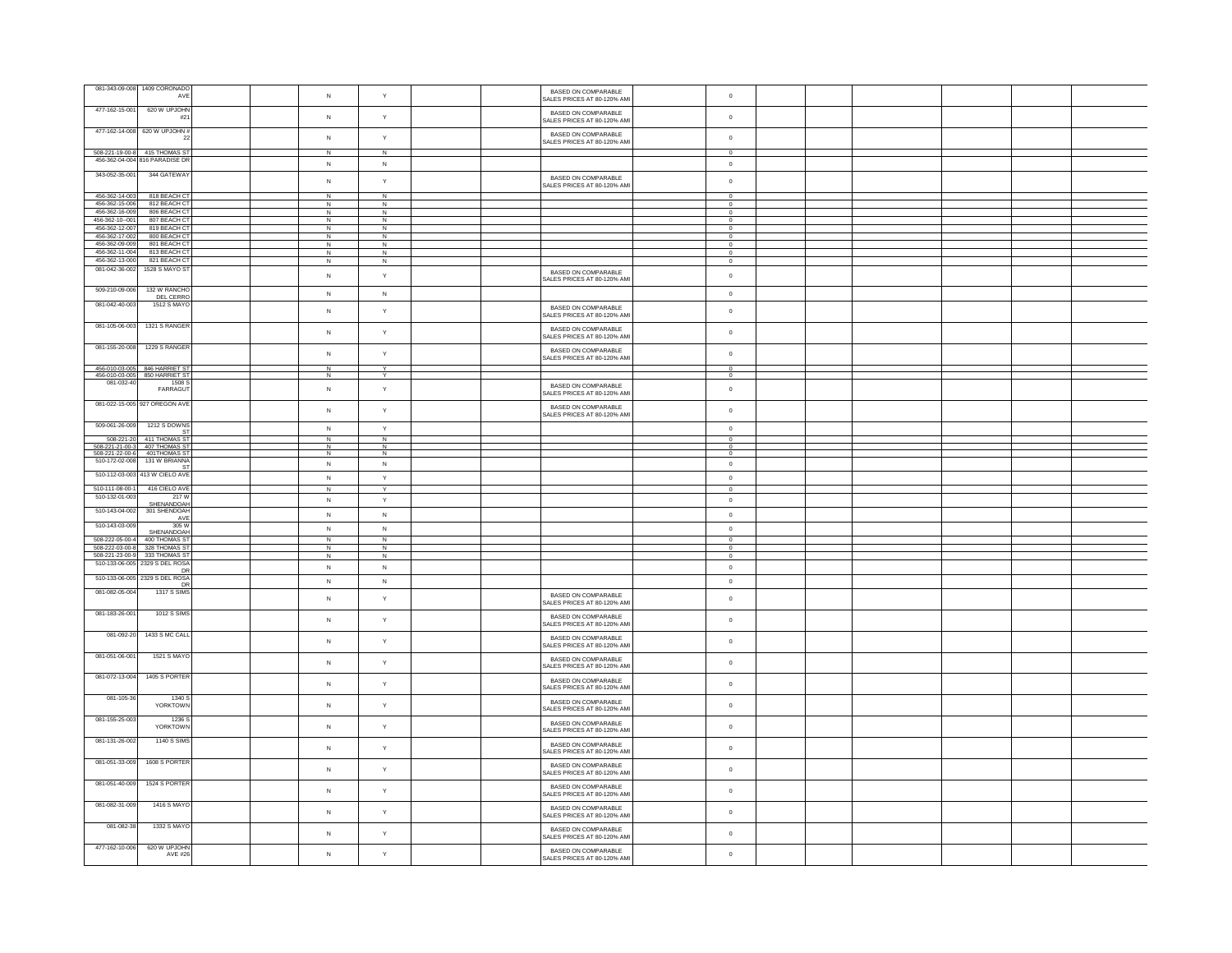| 081-333-28                                |                                                           |                |                                         |  |                                                    |                          |  |  |  |
|-------------------------------------------|-----------------------------------------------------------|----------------|-----------------------------------------|--|----------------------------------------------------|--------------------------|--|--|--|
|                                           | 1316 W<br>MARIPOSA AVE                                    | $\,$ N         | $\mathsf{Y}$                            |  | BASED ON COMPARABLE<br>SALES PRICES AT 80-120% AMI | $\circ$                  |  |  |  |
| 081-232-12-007                            | 737 S DOWNS                                               |                |                                         |  |                                                    |                          |  |  |  |
|                                           |                                                           | $\,$ N         | $\mathsf{Y}$                            |  | BASED ON COMPARABLE<br>SALES PRICES AT 80-120% AMI | $\circ$                  |  |  |  |
|                                           |                                                           |                |                                         |  |                                                    |                          |  |  |  |
| 081-192-31-001                            | 916 S<br>YORKTOWN                                         |                |                                         |  | BASED ON COMPARABLE<br>SALES PRICES AT 80-120% AMI |                          |  |  |  |
|                                           |                                                           | $\,$ N         | $\mathsf{Y}$                            |  |                                                    | $\,$ 0 $\,$              |  |  |  |
| 067-184-0800-2                            | 505 VERA AVE<br>327 THOMAS<br>420 THOMAS<br>1409 S PORTER | $\overline{N}$ | $\overline{N}$                          |  |                                                    | $\overline{\phantom{a}}$ |  |  |  |
|                                           |                                                           | $\frac{N}{N}$  | $\begin{array}{c}\nN \\ N\n\end{array}$ |  |                                                    | $\overline{0}$           |  |  |  |
| $\frac{508-221-24-00-2}{508-222-09-00-6}$ |                                                           |                |                                         |  |                                                    | $\overline{0}$           |  |  |  |
|                                           |                                                           | $\,$ N         | $\mathsf{Y}$                            |  | BASED ON COMPARABLE<br>SALES PRICES AT 80-120% AMI | $\,$ 0 $\,$              |  |  |  |
|                                           |                                                           |                |                                         |  |                                                    |                          |  |  |  |
| 081-091-18-008                            | 1425<br>SYORKTOWN                                         |                |                                         |  |                                                    |                          |  |  |  |
|                                           |                                                           | ${\sf N}$      | $\mathsf{Y}$                            |  | BASED ON COMPARABLE<br>SALES PRICES AT 80-120% AMI | $\,$ 0 $\,$              |  |  |  |
|                                           |                                                           |                |                                         |  |                                                    |                          |  |  |  |
|                                           |                                                           |                |                                         |  |                                                    |                          |  |  |  |
|                                           |                                                           |                |                                         |  |                                                    |                          |  |  |  |
|                                           |                                                           |                |                                         |  |                                                    |                          |  |  |  |
|                                           |                                                           |                |                                         |  |                                                    |                          |  |  |  |
|                                           |                                                           |                |                                         |  |                                                    |                          |  |  |  |
|                                           |                                                           |                |                                         |  |                                                    |                          |  |  |  |
|                                           |                                                           |                |                                         |  |                                                    |                          |  |  |  |
|                                           |                                                           |                |                                         |  |                                                    |                          |  |  |  |
|                                           |                                                           |                |                                         |  |                                                    |                          |  |  |  |
|                                           |                                                           |                |                                         |  |                                                    |                          |  |  |  |
|                                           |                                                           |                |                                         |  |                                                    |                          |  |  |  |
|                                           |                                                           |                |                                         |  |                                                    |                          |  |  |  |
|                                           |                                                           |                |                                         |  |                                                    |                          |  |  |  |
|                                           |                                                           |                |                                         |  |                                                    |                          |  |  |  |
|                                           |                                                           |                |                                         |  |                                                    |                          |  |  |  |
|                                           |                                                           |                |                                         |  |                                                    |                          |  |  |  |
|                                           |                                                           |                |                                         |  |                                                    |                          |  |  |  |
|                                           |                                                           |                |                                         |  |                                                    |                          |  |  |  |
|                                           |                                                           |                |                                         |  |                                                    |                          |  |  |  |
|                                           |                                                           |                |                                         |  |                                                    |                          |  |  |  |
|                                           |                                                           |                |                                         |  |                                                    |                          |  |  |  |
|                                           |                                                           |                |                                         |  |                                                    |                          |  |  |  |
|                                           |                                                           |                |                                         |  |                                                    |                          |  |  |  |
|                                           |                                                           |                |                                         |  |                                                    |                          |  |  |  |
|                                           |                                                           |                |                                         |  |                                                    |                          |  |  |  |
|                                           |                                                           |                |                                         |  |                                                    |                          |  |  |  |
|                                           |                                                           |                |                                         |  |                                                    |                          |  |  |  |
|                                           |                                                           |                |                                         |  |                                                    |                          |  |  |  |
|                                           |                                                           |                |                                         |  |                                                    |                          |  |  |  |
|                                           |                                                           |                |                                         |  |                                                    |                          |  |  |  |
|                                           |                                                           |                |                                         |  |                                                    |                          |  |  |  |
|                                           |                                                           |                |                                         |  |                                                    |                          |  |  |  |
|                                           |                                                           |                |                                         |  |                                                    |                          |  |  |  |
|                                           |                                                           |                |                                         |  |                                                    |                          |  |  |  |
|                                           |                                                           |                |                                         |  |                                                    |                          |  |  |  |
|                                           |                                                           |                |                                         |  |                                                    |                          |  |  |  |
|                                           |                                                           |                |                                         |  |                                                    |                          |  |  |  |
|                                           |                                                           |                |                                         |  |                                                    |                          |  |  |  |
|                                           |                                                           |                |                                         |  |                                                    |                          |  |  |  |
|                                           |                                                           |                |                                         |  |                                                    |                          |  |  |  |
|                                           |                                                           |                |                                         |  |                                                    |                          |  |  |  |
|                                           |                                                           |                |                                         |  |                                                    |                          |  |  |  |
|                                           |                                                           |                |                                         |  |                                                    |                          |  |  |  |
|                                           |                                                           |                |                                         |  |                                                    |                          |  |  |  |
|                                           |                                                           |                |                                         |  |                                                    |                          |  |  |  |
|                                           |                                                           |                |                                         |  |                                                    |                          |  |  |  |
|                                           |                                                           |                |                                         |  |                                                    |                          |  |  |  |
|                                           |                                                           |                |                                         |  |                                                    |                          |  |  |  |
|                                           |                                                           |                |                                         |  |                                                    |                          |  |  |  |
|                                           |                                                           |                |                                         |  |                                                    |                          |  |  |  |
|                                           |                                                           |                |                                         |  |                                                    |                          |  |  |  |
|                                           |                                                           |                |                                         |  |                                                    |                          |  |  |  |
|                                           |                                                           |                |                                         |  |                                                    |                          |  |  |  |
|                                           |                                                           |                |                                         |  |                                                    |                          |  |  |  |
|                                           |                                                           |                |                                         |  |                                                    |                          |  |  |  |
|                                           |                                                           |                |                                         |  |                                                    |                          |  |  |  |
|                                           |                                                           |                |                                         |  |                                                    |                          |  |  |  |
|                                           |                                                           |                |                                         |  |                                                    |                          |  |  |  |
|                                           |                                                           |                |                                         |  |                                                    |                          |  |  |  |
|                                           |                                                           |                |                                         |  |                                                    |                          |  |  |  |
|                                           |                                                           |                |                                         |  |                                                    |                          |  |  |  |
|                                           |                                                           |                |                                         |  |                                                    |                          |  |  |  |
|                                           |                                                           |                |                                         |  |                                                    |                          |  |  |  |
|                                           |                                                           |                |                                         |  |                                                    |                          |  |  |  |
|                                           |                                                           |                |                                         |  |                                                    |                          |  |  |  |
|                                           |                                                           |                |                                         |  |                                                    |                          |  |  |  |
|                                           |                                                           |                |                                         |  |                                                    |                          |  |  |  |
|                                           |                                                           |                |                                         |  |                                                    |                          |  |  |  |
|                                           |                                                           |                |                                         |  |                                                    |                          |  |  |  |
|                                           |                                                           |                |                                         |  |                                                    |                          |  |  |  |
|                                           |                                                           |                |                                         |  |                                                    |                          |  |  |  |
|                                           |                                                           |                |                                         |  |                                                    |                          |  |  |  |
|                                           |                                                           |                |                                         |  |                                                    |                          |  |  |  |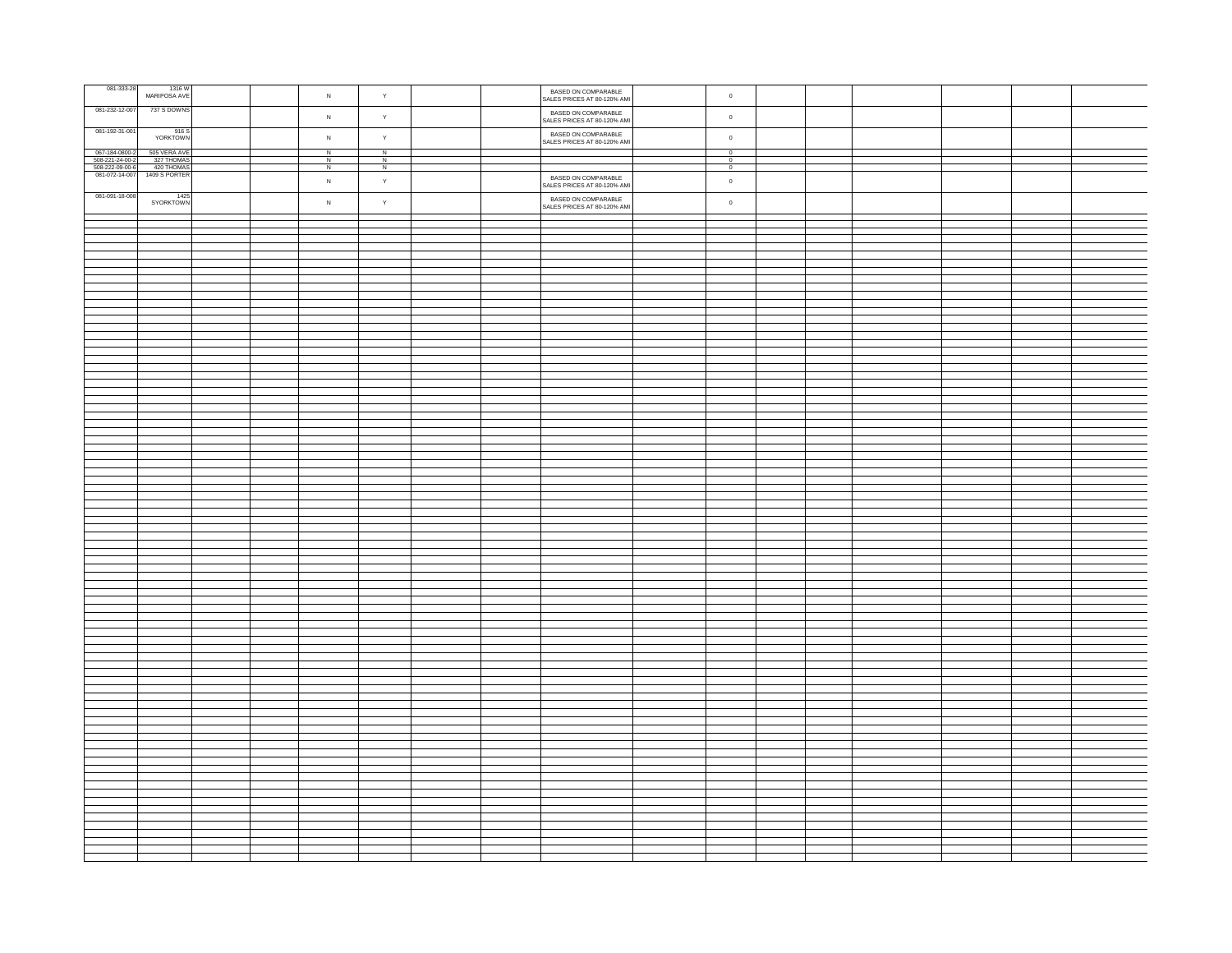| <b>Jurisdiction</b>    | Ridgecrest |                         |
|------------------------|------------|-------------------------|
| <b>Reporting Year</b>  | 2021       | (Jan. 1 - Dec. 31)      |
| <b>Planning Period</b> | 5th Cycle  | 12/31/2015 - 12/31/2023 |

### **ANNUAL ELEMENT PROGRESS REPORT**

**Housing Element Implementation (CCR Title 25 §6202)** 

#### This table is auto-populated once you enter your jurisdiction name and current year data. Past year information comes from previous APRs.

Please contact HCD if your data is different than the material supplied here

|                    | <b>Table B</b>                                                                                                                                              |                                           |      |                 |      |                                                |      |      |      |      |      |                                           |                                                          |
|--------------------|-------------------------------------------------------------------------------------------------------------------------------------------------------------|-------------------------------------------|------|-----------------|------|------------------------------------------------|------|------|------|------|------|-------------------------------------------|----------------------------------------------------------|
|                    | <b>Regional Housing Needs Allocation Progress</b>                                                                                                           |                                           |      |                 |      |                                                |      |      |      |      |      |                                           |                                                          |
|                    |                                                                                                                                                             |                                           |      |                 |      | <b>Permitted Units Issued by Affordability</b> |      |      |      |      |      |                                           |                                                          |
|                    |                                                                                                                                                             |                                           |      |                 |      |                                                |      |      |      |      |      |                                           |                                                          |
|                    | <b>Income Level</b>                                                                                                                                         | <b>RHNA Allocation</b><br>by Income Level | 2015 | 2016            | 2017 | 2018                                           | 2019 | 2020 | 2021 | 2022 | 2023 | <b>Total Units to</b><br>Date (all years) | <b>Total Remaining</b><br><b>RHNA by Income</b><br>Level |
|                    |                                                                                                                                                             |                                           |      |                 |      |                                                |      |      |      |      |      |                                           |                                                          |
|                    | <b>Deed Restricted</b>                                                                                                                                      | 159                                       |      |                 |      |                                                |      |      | 50   |      |      | 50                                        | 109                                                      |
| Very Low           | Non-Deed Restricted                                                                                                                                         |                                           |      |                 |      |                                                |      |      |      |      |      |                                           |                                                          |
|                    | <b>Deed Restricted</b>                                                                                                                                      | 131                                       |      |                 |      |                                                |      |      | 25   |      |      | 25                                        | 106                                                      |
| Low                | Non-Deed Restricted                                                                                                                                         |                                           |      |                 |      |                                                |      |      |      |      |      |                                           |                                                          |
|                    | <b>Deed Restricted</b>                                                                                                                                      | 207                                       |      |                 |      |                                                |      |      |      |      |      | 44                                        | 163                                                      |
| Moderate           | Non-Deed Restricted                                                                                                                                         |                                           |      |                 |      |                                                |      |      |      |      |      |                                           |                                                          |
| Above Moderate     |                                                                                                                                                             | 848                                       |      | 35              | 54   | 94                                             | 61   | 41   | 54   |      |      | 339                                       | 509                                                      |
| <b>Total RHNA</b>  |                                                                                                                                                             | 1,345                                     |      |                 |      |                                                |      |      |      |      |      |                                           |                                                          |
| <b>Total Units</b> |                                                                                                                                                             |                                           |      | 35 <sup>1</sup> | 54   | 94                                             | 61   | 41   | 173  |      |      | 458                                       | 887                                                      |
|                    | Note unite entire assume united with more abundade are included in the very low income permitted unite totale and must be reperted as very low income unite |                                           |      |                 |      |                                                |      |      |      |      |      |                                           |                                                          |

Note: units serving extremely low-income households are included in the very low-income permitted units totals and must be reported as very low-income units.

Please note: For the last year of the 5th cycle, Table B will only include units that were permitted during the portion of the year that was in the 5th cycle. For the first year of the 6th cycle, Table B will include units

since the start of the planning period.

Please note: The APR form can only display data for one planning period. To view progress for a different planning period, you may login to HCD's online APR system, or contact HCD staff at apr@hcd.ca.gov.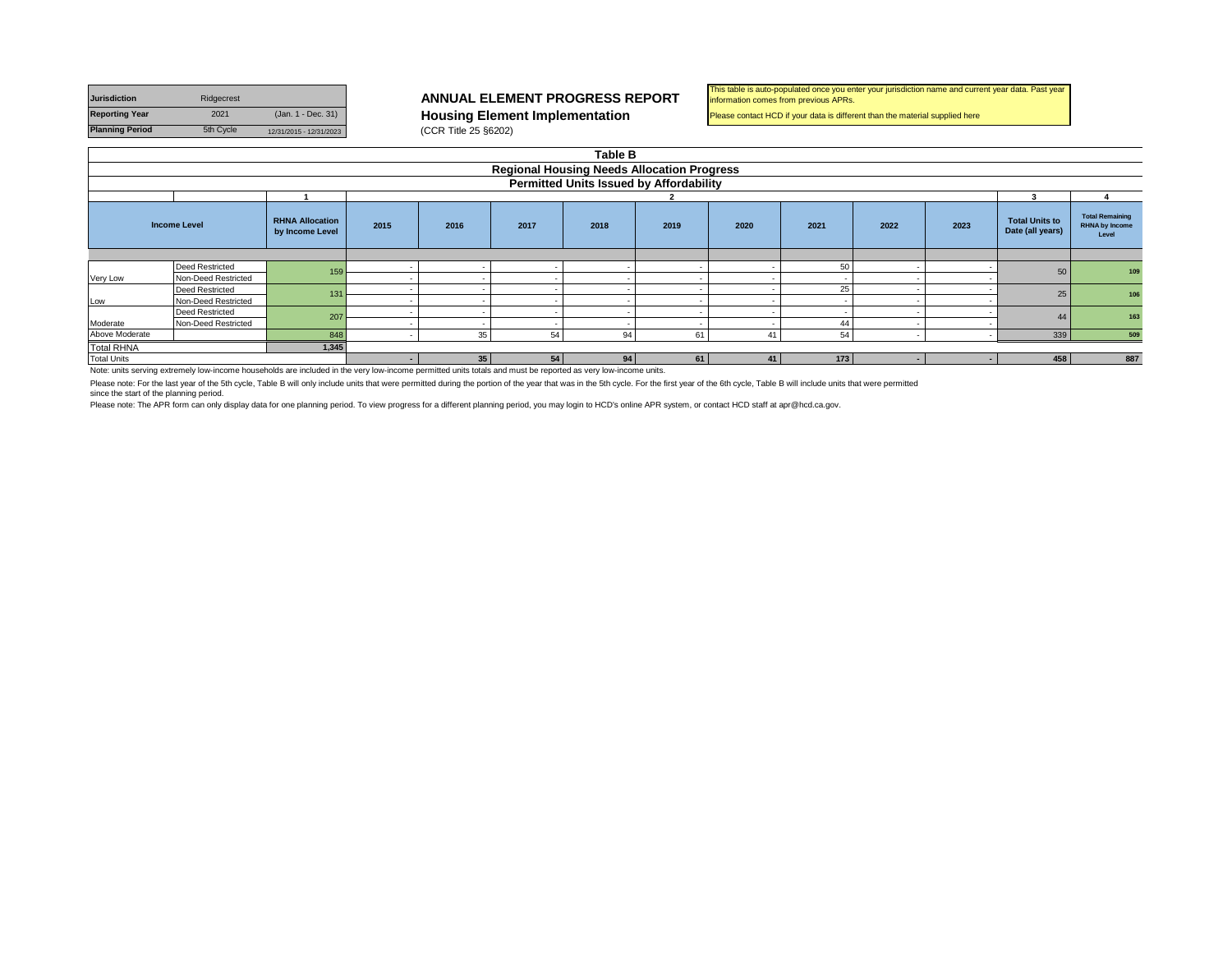| <b>Jurisdiction</b>                        | Ridgecrest                |                         |                                                     | ANNUAL ELEMENT PROGRESS REPORT |                                |            |                                                                                       |                           |                    |                               |                                    | Note: "+" indicates an optional field           |                                   |                                          |                       |                  |                                               |
|--------------------------------------------|---------------------------|-------------------------|-----------------------------------------------------|--------------------------------|--------------------------------|------------|---------------------------------------------------------------------------------------|---------------------------|--------------------|-------------------------------|------------------------------------|-------------------------------------------------|-----------------------------------|------------------------------------------|-----------------------|------------------|-----------------------------------------------|
| <b>Reporting Year</b>                      | 2021                      | (Jan. 1 - Dec. 31)      |                                                     |                                |                                |            | <b>Housing Element Implementation</b>                                                 |                           |                    |                               |                                    | Cells in grey contain auto-calculation formulas |                                   |                                          |                       |                  |                                               |
| <b>Planning Period</b>                     | 5th Cycle                 | 12/31/2015 - 12/31/2023 |                                                     |                                |                                |            | (CCR Title 25 §6202)                                                                  |                           |                    |                               |                                    |                                                 |                                   |                                          |                       |                  |                                               |
|                                            |                           |                         |                                                     |                                |                                |            |                                                                                       | Table C                   |                    |                               |                                    |                                                 |                                   |                                          |                       |                  |                                               |
|                                            |                           |                         |                                                     |                                |                                |            | Sites Identified or Rezoned to Accommodate Shortfall Housing Need and No Net-Loss Law |                           |                    |                               |                                    |                                                 |                                   |                                          |                       |                  |                                               |
|                                            | <b>Project Identifier</b> |                         |                                                     | Date of Rezone                 |                                |            | RHNA Shortfall by Household Income Category                                           |                           | <b>Rezone Type</b> |                               |                                    |                                                 |                                   | <b>Sites Description</b>                 |                       |                  |                                               |
|                                            |                           |                         |                                                     | $\overline{2}$                 |                                |            |                                                                                       |                           |                    |                               |                                    |                                                 |                                   |                                          |                       | 10               | 11                                            |
| <b>APN</b>                                 | <b>Street Address</b>     | Project Name*           | Local<br><b>Jurisdiction</b><br><b>Tracking ID*</b> |                                | Date of Rezone Very Low-Income | Low-Income | Moderate-Income                                                                       | Above Moderate-<br>Income | <b>Rezone Type</b> | <b>Parcel Size</b><br>(Acres) | <b>General Plan</b><br>Designation | Zoning                                          | <b>Minimum</b><br>Density Allowed | <b>Maximum</b><br><b>Density Allowed</b> | Realistic<br>Capacity | Vacant/Nonvacant | <b>Description of Existing</b><br><b>Uses</b> |
| <b>Summary Row: Start Data Entry Below</b> |                           |                         |                                                     |                                |                                |            |                                                                                       |                           |                    |                               |                                    |                                                 |                                   |                                          |                       |                  |                                               |
|                                            |                           |                         |                                                     |                                |                                |            |                                                                                       |                           |                    |                               |                                    |                                                 |                                   |                                          |                       |                  |                                               |
|                                            |                           |                         |                                                     |                                |                                |            |                                                                                       |                           |                    |                               |                                    |                                                 |                                   |                                          |                       |                  |                                               |
|                                            |                           |                         |                                                     |                                |                                |            |                                                                                       |                           |                    |                               |                                    |                                                 |                                   |                                          |                       |                  |                                               |
|                                            |                           |                         |                                                     |                                |                                |            |                                                                                       |                           |                    |                               |                                    |                                                 |                                   |                                          |                       |                  |                                               |
|                                            |                           |                         |                                                     |                                |                                |            |                                                                                       |                           |                    |                               |                                    |                                                 |                                   |                                          |                       |                  |                                               |
|                                            |                           |                         |                                                     |                                |                                |            |                                                                                       |                           |                    |                               |                                    |                                                 |                                   |                                          |                       |                  |                                               |
|                                            |                           |                         |                                                     |                                |                                |            |                                                                                       |                           |                    |                               |                                    |                                                 |                                   |                                          |                       |                  |                                               |
|                                            |                           |                         |                                                     |                                |                                |            |                                                                                       |                           |                    |                               |                                    |                                                 |                                   |                                          |                       |                  |                                               |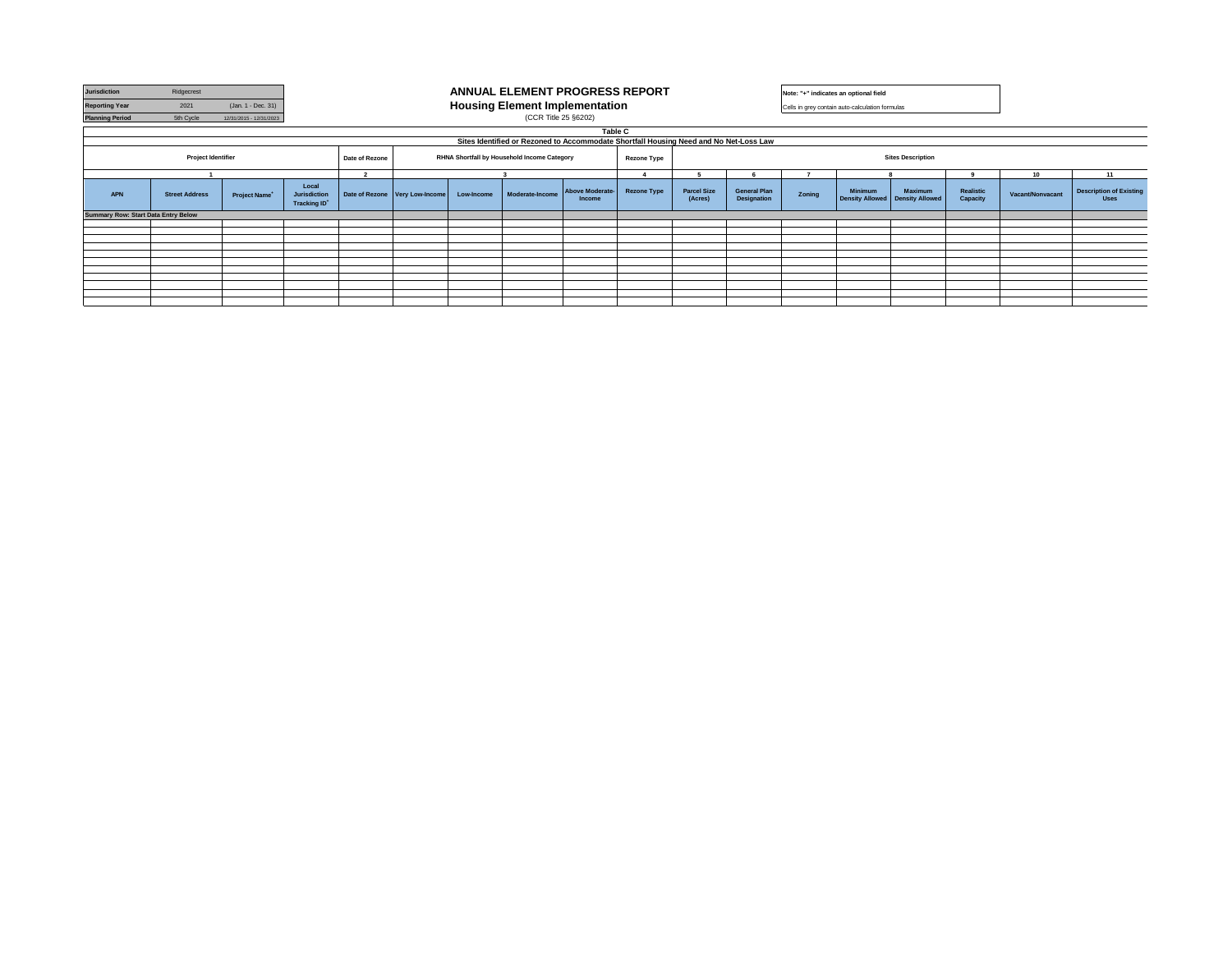### **ANNUAL ELEMENT PROGRESS REPORT**

### **Housing Element Implementation**

(CCR Title 25 §6202)

| <b>Jurisdiction</b>                              | Ridgecrest                                                                                                                                                                                                                                                              |                                         |                                                                                                                                                                                       |  |  |  |  |  |  |  |
|--------------------------------------------------|-------------------------------------------------------------------------------------------------------------------------------------------------------------------------------------------------------------------------------------------------------------------------|-----------------------------------------|---------------------------------------------------------------------------------------------------------------------------------------------------------------------------------------|--|--|--|--|--|--|--|
| <b>Reporting Year</b>                            | (Jan. 1 - Dec. 31)<br>2021                                                                                                                                                                                                                                              |                                         |                                                                                                                                                                                       |  |  |  |  |  |  |  |
|                                                  | Table D                                                                                                                                                                                                                                                                 |                                         |                                                                                                                                                                                       |  |  |  |  |  |  |  |
|                                                  | Program Implementation Status pursuant to GC Section 65583                                                                                                                                                                                                              |                                         |                                                                                                                                                                                       |  |  |  |  |  |  |  |
|                                                  | Describe progress of all programs including local efforts to remove governmental constraints to the maintenance, improvement, and development of housing as identified in the housing element.                                                                          | <b>Housing Programs Progress Report</b> |                                                                                                                                                                                       |  |  |  |  |  |  |  |
|                                                  | 2                                                                                                                                                                                                                                                                       | з                                       |                                                                                                                                                                                       |  |  |  |  |  |  |  |
| <b>Name of Program</b>                           | <b>Objective</b>                                                                                                                                                                                                                                                        | Timeframe in H.E                        | <b>Status of Program Implementation</b>                                                                                                                                               |  |  |  |  |  |  |  |
| <b>Inclusionary Housing</b><br><b>Defintions</b> | Addition to the zoning code of inclusionary housing definitions<br>(supportive, target populations transitional, family, ADU and JADU)                                                                                                                                  | Completed                               | Definitions adopted to zoning code                                                                                                                                                    |  |  |  |  |  |  |  |
| <b>ADUs</b>                                      | Adopt an ADU ordinance                                                                                                                                                                                                                                                  | <b>Completed</b>                        | ADU ordinance and permit adopted                                                                                                                                                      |  |  |  |  |  |  |  |
| <b>Family daycare homes</b>                      | Reduce restrictions on family daycare homes                                                                                                                                                                                                                             | <b>Completed</b>                        | Family daycare homes ordinance adopted.                                                                                                                                               |  |  |  |  |  |  |  |
| <b>Residential Land Use</b><br><b>Database</b>   | The City will coordinate with and provide assistance to Kern COG in<br>maintaining a residential land use database. The City will work with<br>the COG to ensure the COG's database will be reviewed, updated, and<br>summarized at least every five years as necessary | At least every five years               | The City continued to maintain the vacant land inventory contained in the<br>Housing Element. Inquiries have been received from prospective housing<br>developers for available land. |  |  |  |  |  |  |  |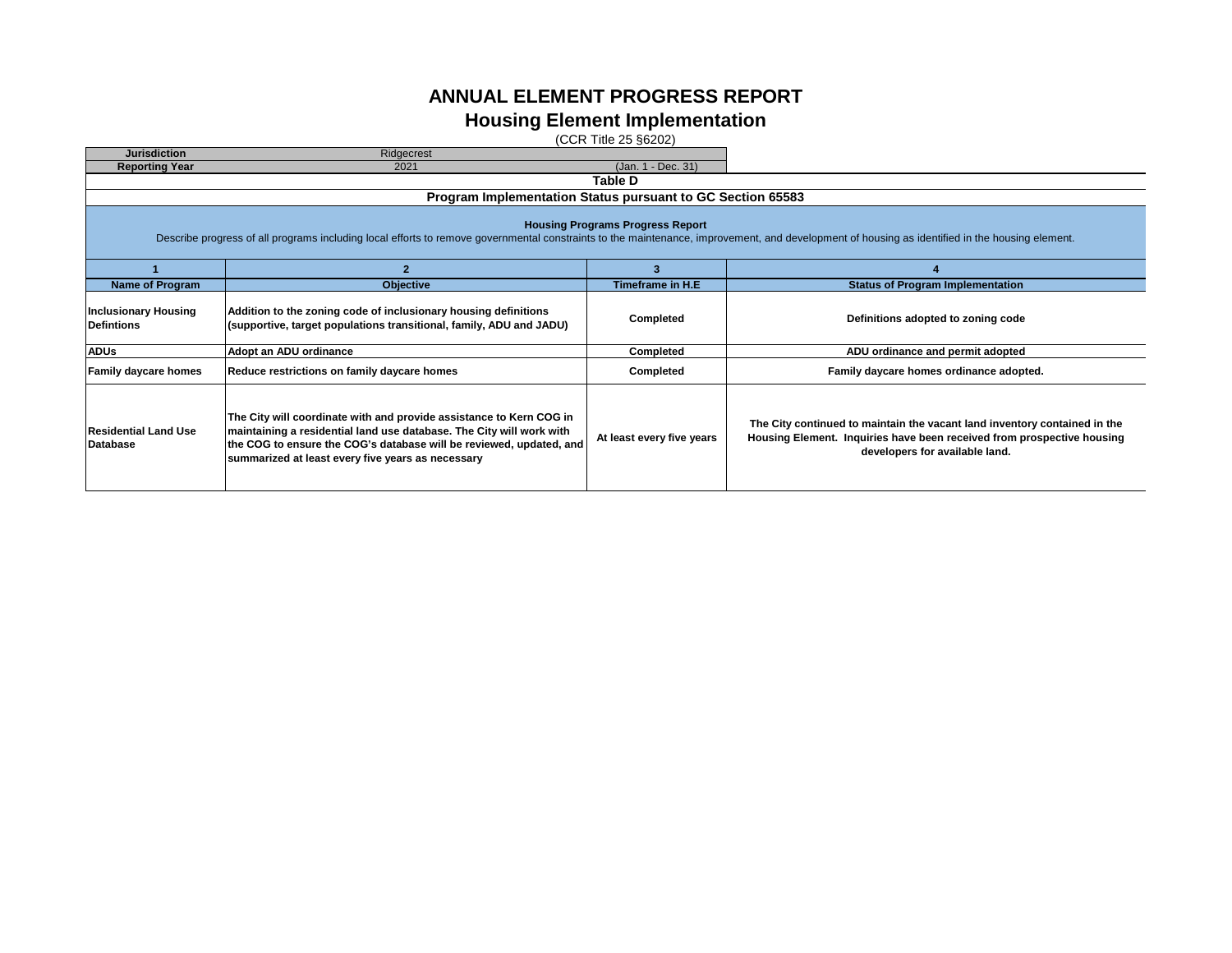| <b>Monitor Assisted Units</b> | Monitor federal-, state-, and locally funded units at risk of conversion<br>to market rate. There are 94 units at risk during the 2015-2023<br>planning period. The City will take the following actions to alleviate<br>the loss of units at risk due to conversion to market-rate units.<br>. On an annual basis the City will update its list of subsidized rental<br>properties and identify those units at risk of converting to market-rate<br>units.<br>. The City will contact owners of units at risk of conversion regarding<br>their interest in selling properties or maintaining the rental units as<br>affordable units.<br>. The City will ensure property owners are aware of federal and state<br>subsidies to ensure the continued affordability of housing units.<br>. The City will maintain a list of nonprofit agencies interested in<br>acquisition/rehabilitation of at-risk units and inform them of the status<br>of such units.<br>. The City will provide information to nonprofit agencies about federal,<br>state, or local funding opportunities to assist with providing funding<br>for the acquisition and rehabilitation of at-risk projects when<br>requested.<br>. The City will make available referral and contact information<br>regarding tenant rights and conversion procedures, as well as<br>information regarding other affordable housing opportunities in the<br>city to tenants of at-risk units. | Annually/Ongoing | Ongoing |  |
|-------------------------------|---------------------------------------------------------------------------------------------------------------------------------------------------------------------------------------------------------------------------------------------------------------------------------------------------------------------------------------------------------------------------------------------------------------------------------------------------------------------------------------------------------------------------------------------------------------------------------------------------------------------------------------------------------------------------------------------------------------------------------------------------------------------------------------------------------------------------------------------------------------------------------------------------------------------------------------------------------------------------------------------------------------------------------------------------------------------------------------------------------------------------------------------------------------------------------------------------------------------------------------------------------------------------------------------------------------------------------------------------------------------------------------------------------------------------------------------------|------------------|---------|--|
|-------------------------------|---------------------------------------------------------------------------------------------------------------------------------------------------------------------------------------------------------------------------------------------------------------------------------------------------------------------------------------------------------------------------------------------------------------------------------------------------------------------------------------------------------------------------------------------------------------------------------------------------------------------------------------------------------------------------------------------------------------------------------------------------------------------------------------------------------------------------------------------------------------------------------------------------------------------------------------------------------------------------------------------------------------------------------------------------------------------------------------------------------------------------------------------------------------------------------------------------------------------------------------------------------------------------------------------------------------------------------------------------------------------------------------------------------------------------------------------------|------------------|---------|--|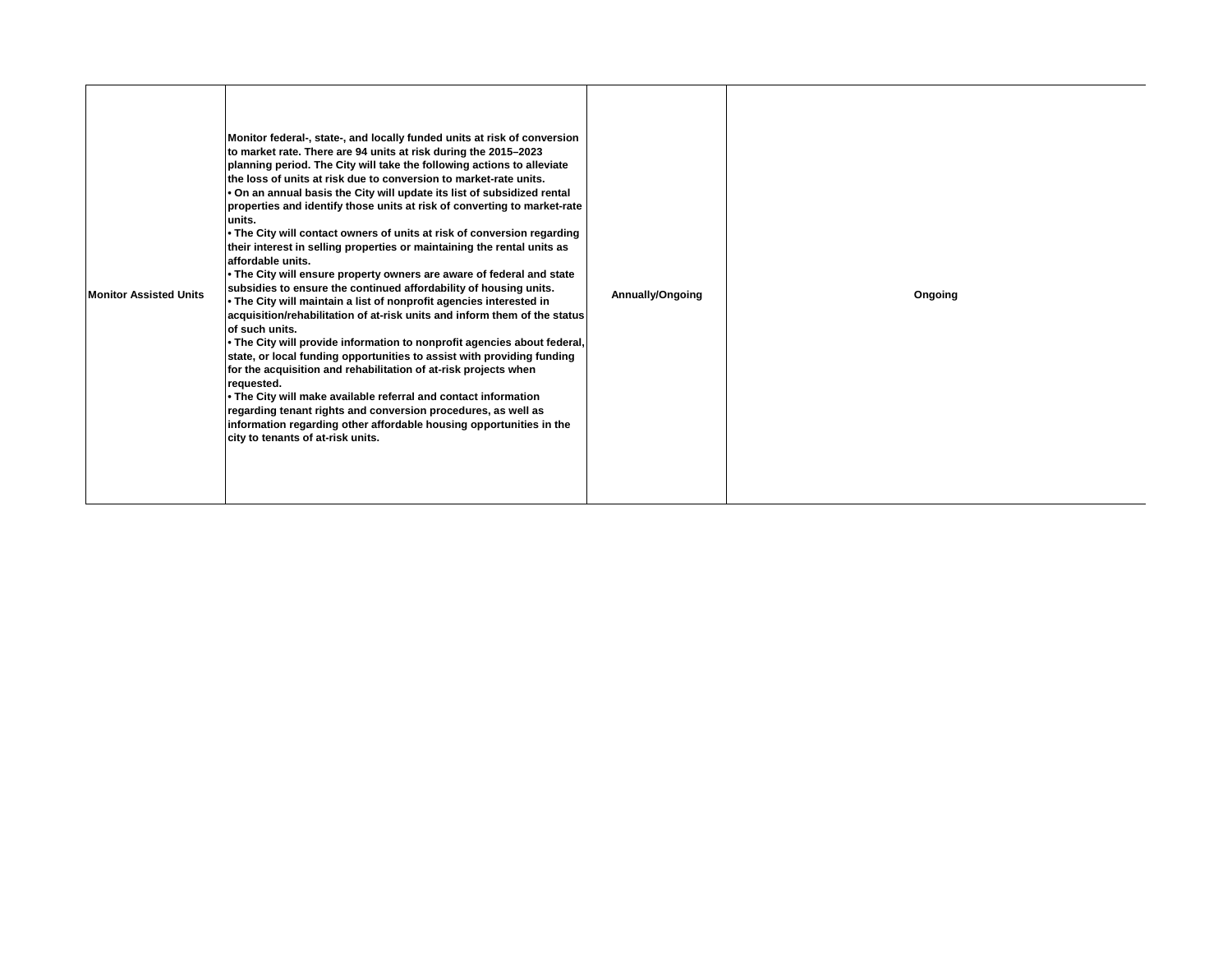| <b>Code Enforcement</b><br>Program | The City of Ridgecrest is participating in a cooperative agreement<br>with Kern County, and receives a fair share allocation of Community<br>Development Block Grant (CDBG) funding. Because funding may<br>significantly vary from year to year, in addition to the required<br>process of public hearings, it is not possible or feasible to identify<br>future funding items. According to City staff, CDBG funds are<br>currently allocated through the first half of the 2015-2013 planning<br>period. The City can identify programs which may be recommended<br>for consideration by the public and Council for inclusion in the CDBG<br>Action Plan, but no firm commitment can be given to any specific item<br>without public hearings. The City will conduct public hearings, as<br>required, usually in October or November to have public participation<br>in the process of identifying suitable CDBG projects during the<br>second half of the planning period. Ridgecrest is committed to using<br>CDBG funds for: rehabilitating housing and other property, building<br>public facilities, education and job training, public services for<br>youths, disabled, and the elderly, crime reduction initiatives, assisting<br>low-income home buyers with down payment assistance and<br>subsidizing interest rates, etc. Possible activities include acquisition<br>and disposition of real property, public facility and infrastructure<br>improvements, clearance activities, public services, housing<br>rehabilitation, home ownership assistance, micro-enterprise<br>assistance, economic development, and planning activities. These<br>activities will target special needs groups meeting the required<br>income guidelines. | Annually | Ongoing |  |
|------------------------------------|-------------------------------------------------------------------------------------------------------------------------------------------------------------------------------------------------------------------------------------------------------------------------------------------------------------------------------------------------------------------------------------------------------------------------------------------------------------------------------------------------------------------------------------------------------------------------------------------------------------------------------------------------------------------------------------------------------------------------------------------------------------------------------------------------------------------------------------------------------------------------------------------------------------------------------------------------------------------------------------------------------------------------------------------------------------------------------------------------------------------------------------------------------------------------------------------------------------------------------------------------------------------------------------------------------------------------------------------------------------------------------------------------------------------------------------------------------------------------------------------------------------------------------------------------------------------------------------------------------------------------------------------------------------------------------------------------------------------------------------------------------|----------|---------|--|
|------------------------------------|-------------------------------------------------------------------------------------------------------------------------------------------------------------------------------------------------------------------------------------------------------------------------------------------------------------------------------------------------------------------------------------------------------------------------------------------------------------------------------------------------------------------------------------------------------------------------------------------------------------------------------------------------------------------------------------------------------------------------------------------------------------------------------------------------------------------------------------------------------------------------------------------------------------------------------------------------------------------------------------------------------------------------------------------------------------------------------------------------------------------------------------------------------------------------------------------------------------------------------------------------------------------------------------------------------------------------------------------------------------------------------------------------------------------------------------------------------------------------------------------------------------------------------------------------------------------------------------------------------------------------------------------------------------------------------------------------------------------------------------------------------|----------|---------|--|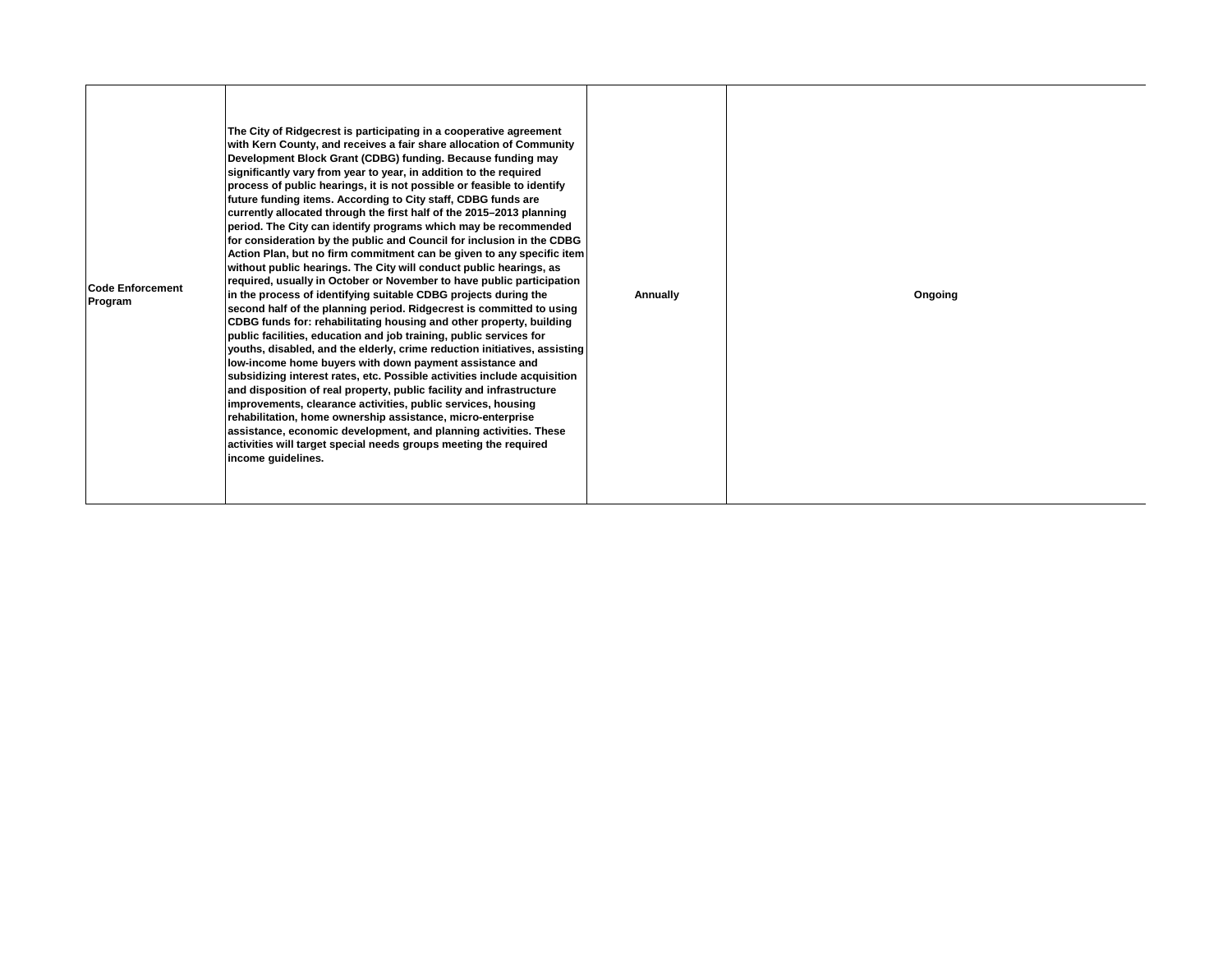| <b>Community Development</b><br><b>Block Grants (CDBG)</b> | The City of Ridgecrest is participating in a cooperative agreement<br>with Kern County, and receives a fair share allocation of Community<br>Development Block Grant (CDBG) funding. Because funding may<br>significantly vary from year to year, in addition to the required<br>process of public hearings, it is not possible or feasible to identify<br>future funding items. According to City staff, CDBG funds are<br>currently allocated through the first half of the 2015-2013 planning<br>period. The City can identify programs which may be recommended<br>for consideration by the public and Council for inclusion in the CDBG<br>Action Plan, but no firm commitment can be given to any specific item<br>without public hearings. The City will conduct public hearings, as<br>required, usually in October or November to have public participation<br>in the process of identifying suitable CDBG projects during the<br>second half of the planning period. Ridgecrest is committed to using<br>CDBG funds for: rehabilitating housing and other property, building<br>public facilities, education and job training, public services for<br>vouths, disabled, and the elderly, crime reduction initiatives, assisting<br>low-income home buyers with down payment assistance and<br>subsidizing interest rates, etc. Possible activities include acquisition<br>and disposition of real property, public facility and infrastructure<br>improvements, clearance activities, public services, housing<br>rehabilitation, home ownership assistance, micro-enterprise<br>assistance, economic development, and planning activities. These<br>activities will target special needs groups meeting the required<br>income guidelines. | Annually | Ongoing |
|------------------------------------------------------------|-------------------------------------------------------------------------------------------------------------------------------------------------------------------------------------------------------------------------------------------------------------------------------------------------------------------------------------------------------------------------------------------------------------------------------------------------------------------------------------------------------------------------------------------------------------------------------------------------------------------------------------------------------------------------------------------------------------------------------------------------------------------------------------------------------------------------------------------------------------------------------------------------------------------------------------------------------------------------------------------------------------------------------------------------------------------------------------------------------------------------------------------------------------------------------------------------------------------------------------------------------------------------------------------------------------------------------------------------------------------------------------------------------------------------------------------------------------------------------------------------------------------------------------------------------------------------------------------------------------------------------------------------------------------------------------------------------------------------------------------------------|----------|---------|
|------------------------------------------------------------|-------------------------------------------------------------------------------------------------------------------------------------------------------------------------------------------------------------------------------------------------------------------------------------------------------------------------------------------------------------------------------------------------------------------------------------------------------------------------------------------------------------------------------------------------------------------------------------------------------------------------------------------------------------------------------------------------------------------------------------------------------------------------------------------------------------------------------------------------------------------------------------------------------------------------------------------------------------------------------------------------------------------------------------------------------------------------------------------------------------------------------------------------------------------------------------------------------------------------------------------------------------------------------------------------------------------------------------------------------------------------------------------------------------------------------------------------------------------------------------------------------------------------------------------------------------------------------------------------------------------------------------------------------------------------------------------------------------------------------------------------------|----------|---------|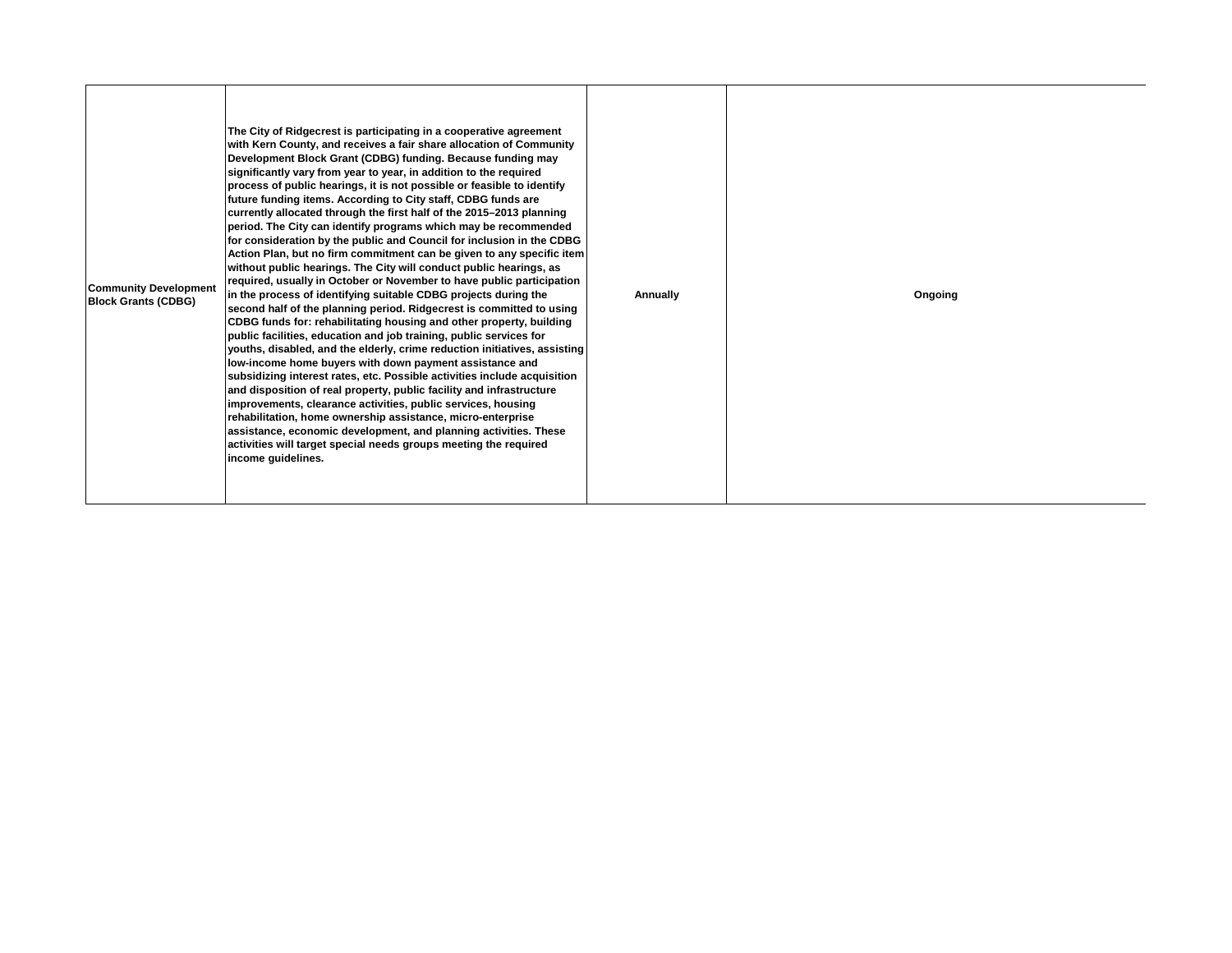| <b>Kern County Housing</b><br><b>Authority (HACK)</b> | The Kern County Housing Authority (HACK) administers the Housing<br>Choice Voucher (Section 8) and Family Self-Sufficiency programs.<br>Section 8 is a rent subsidy program, whereby low-income residents of<br>Kern County are awarded vouchers which enable them to obtain<br>housing in the private sector. HACK contracts with landlords to<br>subsidize the participants' rents. The housing must meet HUD<br>Housing Quality Standards in order for HACK to enter into a Housing<br>Assistance Payment contract with the landlord.<br>The Family Self-Sufficiency Program (FSSP) is designed to assist<br>public housing tenants receiving Supplemental Nutrition Assistance<br>(SNAP) or other assistance with becoming self sufficient, primarily<br>through employment, within five years. Participants set goals for<br>themselves to reach during that time frame. In return, HACK sets up<br>escrow (savings) accounts for participants, with a portion of the extra<br>rent paid when participants obtain employment.<br>Referrals are made to assist participants in obtaining educational<br>training and/or employment services in the community. This program<br>is coordinated with the collaborative services of the Employment<br>Development Department, Regional Occupational Center, CalWORKs,<br>Employers' Training Resource, and other supportive services in Kern<br>County.<br>The City of Ridgecrest will make interested citizens aware of these<br>two programs and provide them with contact information for the<br>program administrators at HACK. | Ongoing                                                                                              | The City continued to implement this program and information regarding section<br>8 and all other affordable housing programs on its Website and other printed<br>material available to public. |
|-------------------------------------------------------|-------------------------------------------------------------------------------------------------------------------------------------------------------------------------------------------------------------------------------------------------------------------------------------------------------------------------------------------------------------------------------------------------------------------------------------------------------------------------------------------------------------------------------------------------------------------------------------------------------------------------------------------------------------------------------------------------------------------------------------------------------------------------------------------------------------------------------------------------------------------------------------------------------------------------------------------------------------------------------------------------------------------------------------------------------------------------------------------------------------------------------------------------------------------------------------------------------------------------------------------------------------------------------------------------------------------------------------------------------------------------------------------------------------------------------------------------------------------------------------------------------------------------------------------------------------------------------------|------------------------------------------------------------------------------------------------------|-------------------------------------------------------------------------------------------------------------------------------------------------------------------------------------------------|
| <b>Mobile Home</b><br><b>Improvement Program</b>      | The City may act as a liaison between mobile home parks, dwelling<br>unit owners, and the state and Kern County in identifying and<br>coordinating grants and funding for the improvement of mobile home<br>units. Rehabilitation assistance shall be given to extremely low-, very<br>low-, and low-income families which could include repair of damaged<br>mobile homes.                                                                                                                                                                                                                                                                                                                                                                                                                                                                                                                                                                                                                                                                                                                                                                                                                                                                                                                                                                                                                                                                                                                                                                                                         | Annual review of funding<br>opportunities                                                            | Ongiong                                                                                                                                                                                         |
| <b>Mortgage Credit</b><br><b>Certificate Program</b>  | The City may qualify and participate in a Mortgage Credit Certificate<br>(MCC) program either solely or jointly with Kern County if one<br>becomes available between 2015-2023. The County continues to<br>operate its MCC program which is available to Ridgecrest residents<br>through the Kern County Planning and Community Development<br>Department.                                                                                                                                                                                                                                                                                                                                                                                                                                                                                                                                                                                                                                                                                                                                                                                                                                                                                                                                                                                                                                                                                                                                                                                                                          | Evaluate possibility of city<br>participation in MCC<br>program every two years<br>beginning in 2016 | Ongoing                                                                                                                                                                                         |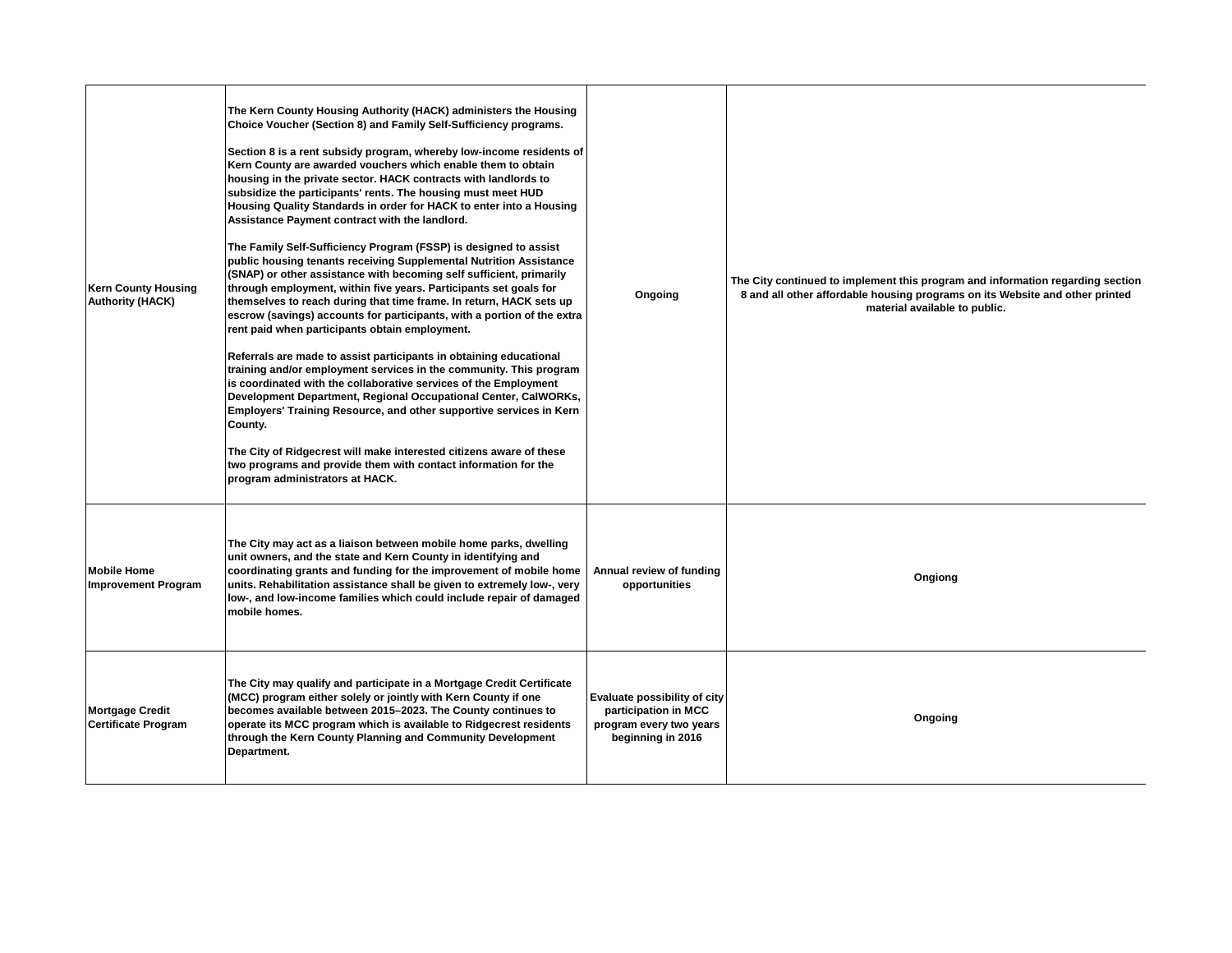| <b>Outreach Program</b>                                       | 1) Provide information through public access television and<br>newspaper advertisements twice per fiscal year regarding availability<br>of grants and loans for handicap accessibility. Establish a key contact<br>person at City Hall to distribute information as requested, and to<br>assist with further information.<br>2) Brochures and printed information will be produced by 2016 for<br>public distribution at City Hall upon request. Public access television<br>may advertise the availability of such information at City Hall.<br>3) The City may provide the public with at least one key contact that<br>will identify grant sources and coordinate efforts between the private<br>individual and the grant source.<br>4) Update housing rehabilitation brochure every two years between<br>2015 and 2023 or as necessary as information changes | <b>Produce printed materials</b><br>by 2016; update housing<br>rehabilitation brochure<br>every two years and<br>ongoing | Ongoing                                                                     |
|---------------------------------------------------------------|-------------------------------------------------------------------------------------------------------------------------------------------------------------------------------------------------------------------------------------------------------------------------------------------------------------------------------------------------------------------------------------------------------------------------------------------------------------------------------------------------------------------------------------------------------------------------------------------------------------------------------------------------------------------------------------------------------------------------------------------------------------------------------------------------------------------------------------------------------------------|--------------------------------------------------------------------------------------------------------------------------|-----------------------------------------------------------------------------|
| <b>Police and Community</b><br><b>Together Program (PACT)</b> | Continue and fund the Police and Community Together (PACT)<br>neighborhood watch program between 2015-2023 for increased<br>safety.                                                                                                                                                                                                                                                                                                                                                                                                                                                                                                                                                                                                                                                                                                                               | Ongoing                                                                                                                  | Ongoing                                                                     |
| <b>Parking Reduction</b><br>Program                           | 1) Continue to reduce parking requirements by 50 percent for<br>developments that provide at least half of the units exclusively for<br>elderly persons.<br>2) Continue to reduce parking ratio for non-handicap units on-site by<br>20 percent.                                                                                                                                                                                                                                                                                                                                                                                                                                                                                                                                                                                                                  | As development<br>applications are received                                                                              | Reduced parking requirements by 20% for affordable housing project; ongoing |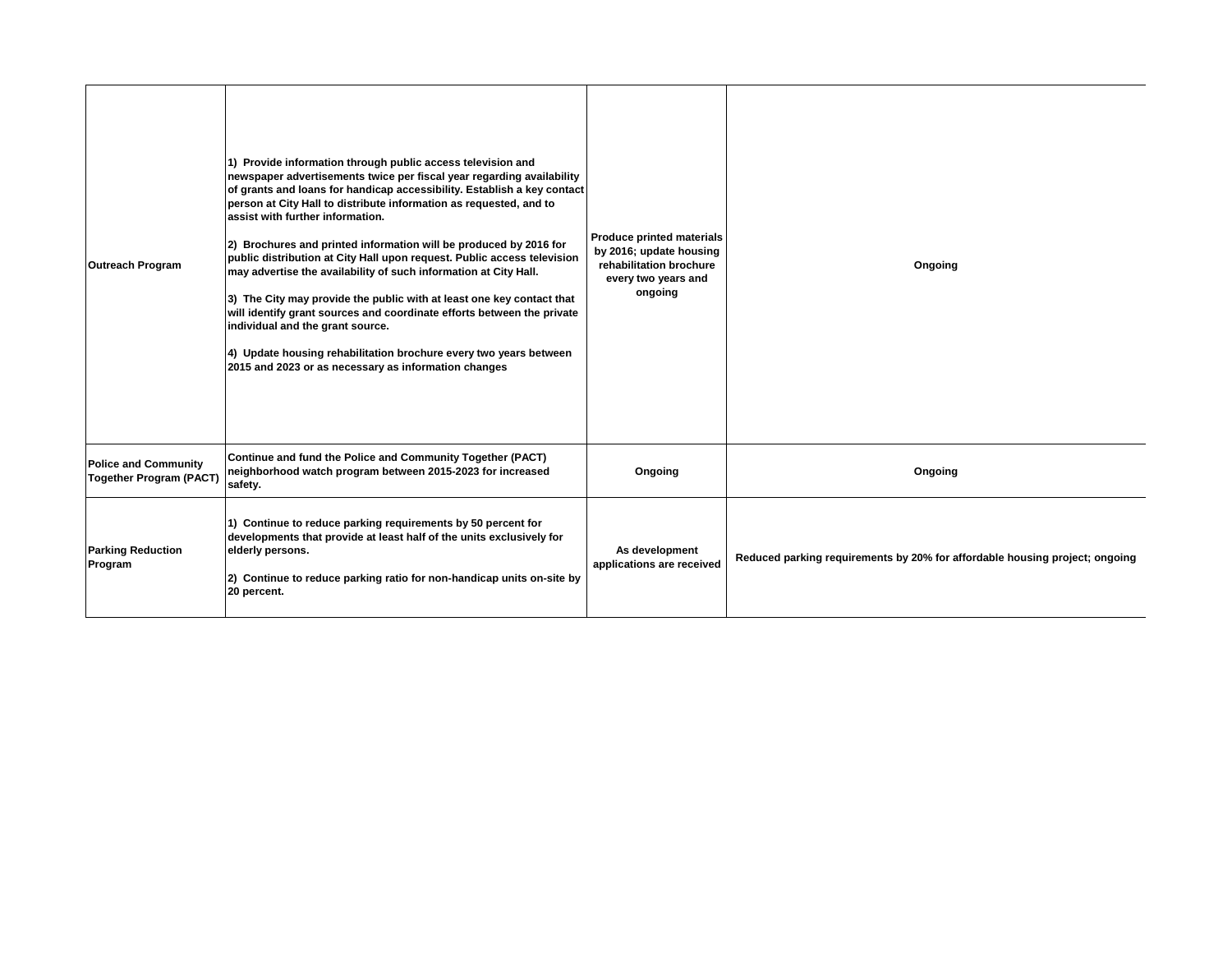| Reduced or Waived Sewer person.<br><b>Capacity Fees</b> | The City will make every reasonable effort to assist in the<br>development of extremely low-, very low-, and low-income housing as<br>well as housing for persons with special needs through programs<br>identified in this Housing Element. When no other programs are<br>feasible in the provision of such housing, the City will give favorable<br>consideration to the following:<br>1) The City may approve sewer capacity fee waivers or reductions<br>based upon the demonstration of financial need by a qualifying<br>extremely low-, very low-, or low-income family or special needs<br>2) The City may eliminate or reduce sewer capacity fees based upon<br>demonstration of financial need for the development of new senior<br>housing projects between 2015-2023.<br>3) The City may eliminate or reduce sewer capacity fees based upon<br>demonstration of financial need for the development of handicapped<br>units between 2015-2023.<br>4) The City of Ridgecrest may reduce or waive the sewer capacity<br>fees for lower-income, large-family units. | As development<br>applications are received                                                               | Ongoing                                      |
|---------------------------------------------------------|-----------------------------------------------------------------------------------------------------------------------------------------------------------------------------------------------------------------------------------------------------------------------------------------------------------------------------------------------------------------------------------------------------------------------------------------------------------------------------------------------------------------------------------------------------------------------------------------------------------------------------------------------------------------------------------------------------------------------------------------------------------------------------------------------------------------------------------------------------------------------------------------------------------------------------------------------------------------------------------------------------------------------------------------------------------------------------|-----------------------------------------------------------------------------------------------------------|----------------------------------------------|
| <b>Rehabilitation Program</b>                           | The City shall regularly complete an application for rehabilitation<br>funds to serve city residents. Currently, the City does not have<br>resources to administer a rehabilitation program. If funding is<br>received the City will initiate discussions with Kern County or other<br>agencies or organizations that may be able to take on the<br>administration of rehabilitation loans for residents of the city. In<br>addition, the City will actively market the Kern County Rehabilitation<br>Program during the planning period.                                                                                                                                                                                                                                                                                                                                                                                                                                                                                                                                   | Apply for rehabilitation<br>funds every two years or<br>when funding<br>opportunities become<br>available | Consistently seeking for new funding sources |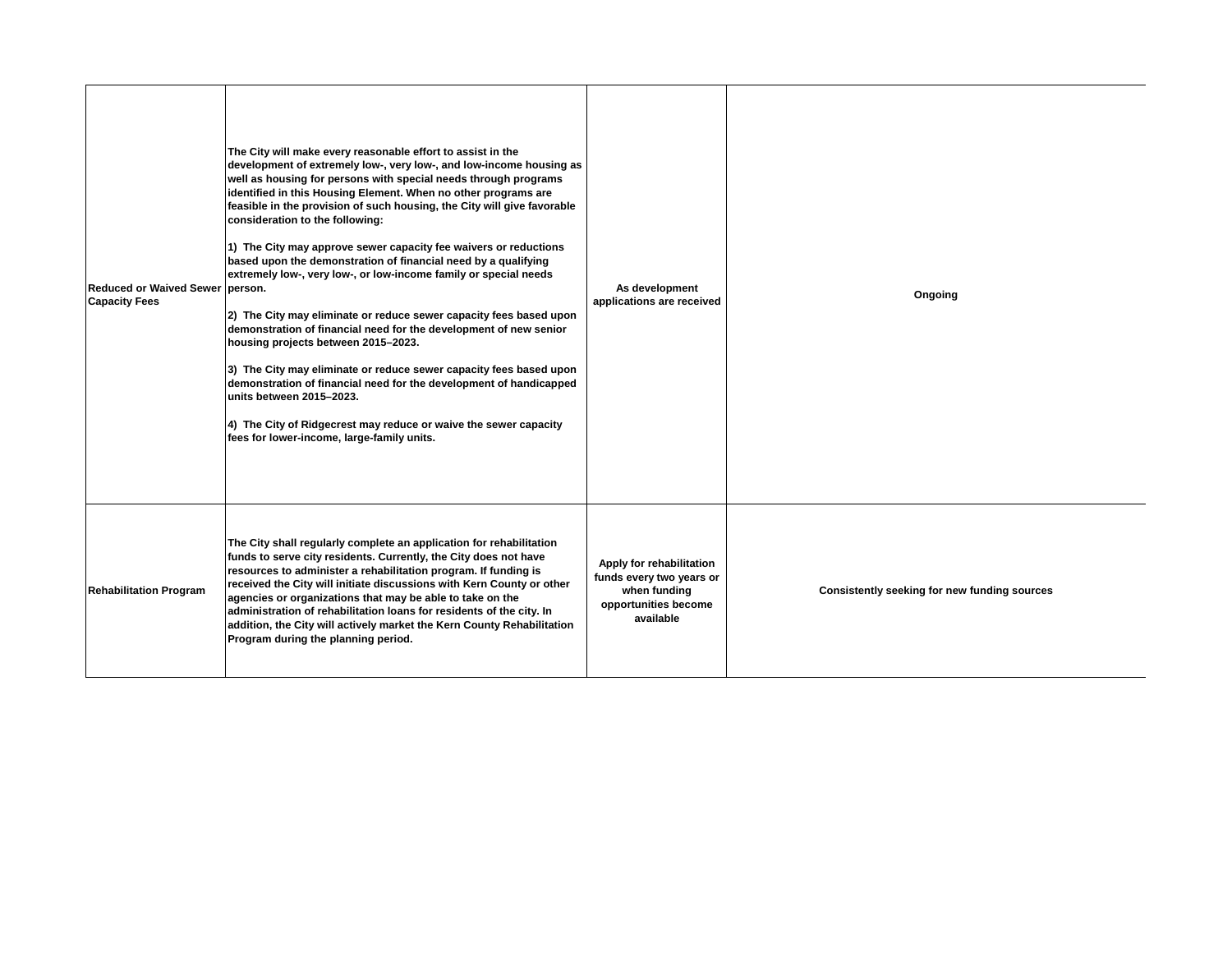| <b>Fair Housing Services</b>                                           | Under the Community Development Block Grant Program, Kern<br>County operates a Fair Housing Program under Title VIII of the Civil<br>Rights Act of 1968 aimed at combating illegal discrimination in<br>housing.<br>• Education Activities - Provide brochures, posters, presentations to<br>the public, poster/essay contest in the schools, public service<br>announcements, community outreach activities.<br>• Investigation/Testing – Investigate the validity of a discrimination<br>complaint. Mediation - Serve as a mediator and offer a resolution<br>to the conflict between two parties. The program is not an<br>enforcement agency, but an impartial third party.<br>• Coordination - Provide connecting links between groups, agencies,<br>individuals, and private enterprises that are involved in fair housing<br>that will enhance the delivery of fair housing services.<br>Information about the County's Fair Housing Program will be<br>disseminated throughout the community in a variety of ways. The City<br>Clerk can provide referrals to the County program. Brochures and<br>printed information regarding fair housing practices will be available<br>for public distribution at City Hall. Educational activities and other<br>services will be promoted on a regular basis in brochures at the<br>library, community center, senior center, service clubs, schools, and<br>businesses. | Ongoing                                                                                                                                                                                                          | Ongoing |
|------------------------------------------------------------------------|-------------------------------------------------------------------------------------------------------------------------------------------------------------------------------------------------------------------------------------------------------------------------------------------------------------------------------------------------------------------------------------------------------------------------------------------------------------------------------------------------------------------------------------------------------------------------------------------------------------------------------------------------------------------------------------------------------------------------------------------------------------------------------------------------------------------------------------------------------------------------------------------------------------------------------------------------------------------------------------------------------------------------------------------------------------------------------------------------------------------------------------------------------------------------------------------------------------------------------------------------------------------------------------------------------------------------------------------------------------------------------------------------------------------------|------------------------------------------------------------------------------------------------------------------------------------------------------------------------------------------------------------------|---------|
| <b>Nonprofit Housing</b><br>Provider (such as Habitat<br>for Humanity) | Substandard units may be improved and/or new units constructed<br>between 2015-2023 by various nonprofit organizations such as<br><b>Habitat for Humanity.</b>                                                                                                                                                                                                                                                                                                                                                                                                                                                                                                                                                                                                                                                                                                                                                                                                                                                                                                                                                                                                                                                                                                                                                                                                                                                          | Ongoing                                                                                                                                                                                                          | Ongoing |
| <b>Energy Conservation</b>                                             | The City will continue to implement Title 24 of the California Code of<br>Requiations on all new development and will continue to ensure that<br>local building codes are consistent with state mandated or<br>recommended green building standards. The City will also encourage<br>the use of additional innovative energy conservation techniques such<br>as active and passive solar systems, orientation, and project layout in<br>an endeavor to further reduce dependence on outside energy<br>sources. The City will make handouts and literature available to the<br>public outlining measures that they can take to reduce energy use.                                                                                                                                                                                                                                                                                                                                                                                                                                                                                                                                                                                                                                                                                                                                                                        | Provide handouts about<br>available programs at City<br>Hall by June 2016; ensure<br>consistency with state<br>green building standards<br>triennially when the<br><b>California Building Code</b><br>is adopted | Ongoing |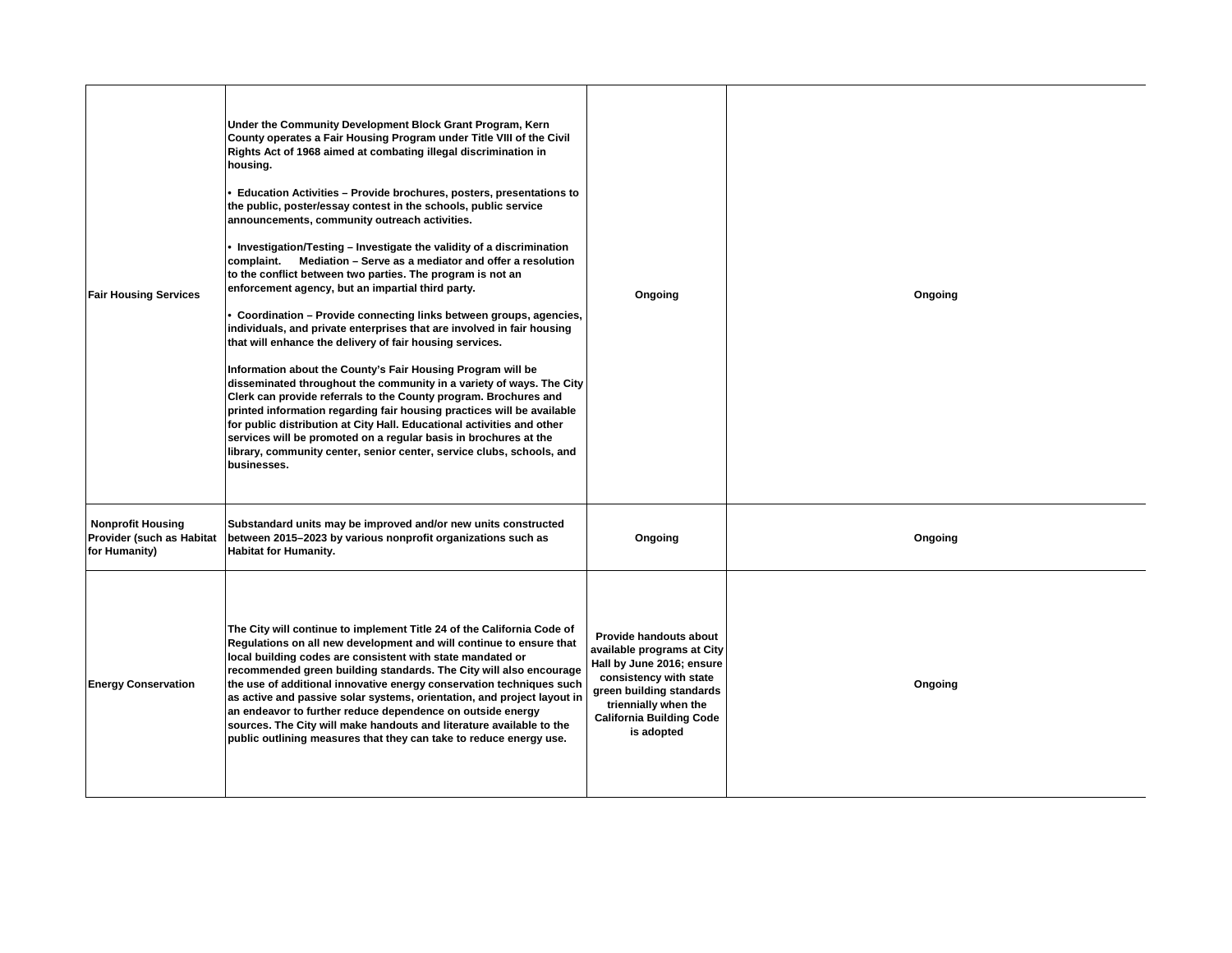| Special Needs Housing | The City has a number of incentives to encourage the production of<br>housing to meet the needs of special needs populations, such as the<br>elderly and persons with physical and developmental disabilities.<br>These include density bonuses and modification of development<br>standards. The City has provided incentives in the past to facilitate<br>special needs housing. The Ridgecrest Senior Apartments project<br>received reduced parking standards. As feasible, the City will support<br>others' applications for funding under state and federal programs<br>designated specifically for special needs groups and other lower-<br>income households. The City may also provide assistance to<br>applicants or organizations working to provide housing or services<br>for special needs groups in Ridgecrest. The City of Ridgecrest may<br>coordinate with Kern County and local nonprofit organizations to<br>provide assistance and support to homeless persons. During the<br>2015–2023 planning period, the City may explore the feasibility of<br>implementing a Hotel Voucher Program to assist homeless families<br>and individuals in obtaining emergency shelter and/or transitional<br>housing. | <b>Assist or support</b><br>applications when<br>feasible 2015-2023;<br>evaluate whether a Hotel<br>Voucher Program will be<br>pursued by 2017; if<br>pursued implement by<br>2018 | Ongoing |
|-----------------------|-----------------------------------------------------------------------------------------------------------------------------------------------------------------------------------------------------------------------------------------------------------------------------------------------------------------------------------------------------------------------------------------------------------------------------------------------------------------------------------------------------------------------------------------------------------------------------------------------------------------------------------------------------------------------------------------------------------------------------------------------------------------------------------------------------------------------------------------------------------------------------------------------------------------------------------------------------------------------------------------------------------------------------------------------------------------------------------------------------------------------------------------------------------------------------------------------------------------------------|------------------------------------------------------------------------------------------------------------------------------------------------------------------------------------|---------|
|-----------------------|-----------------------------------------------------------------------------------------------------------------------------------------------------------------------------------------------------------------------------------------------------------------------------------------------------------------------------------------------------------------------------------------------------------------------------------------------------------------------------------------------------------------------------------------------------------------------------------------------------------------------------------------------------------------------------------------------------------------------------------------------------------------------------------------------------------------------------------------------------------------------------------------------------------------------------------------------------------------------------------------------------------------------------------------------------------------------------------------------------------------------------------------------------------------------------------------------------------------------------|------------------------------------------------------------------------------------------------------------------------------------------------------------------------------------|---------|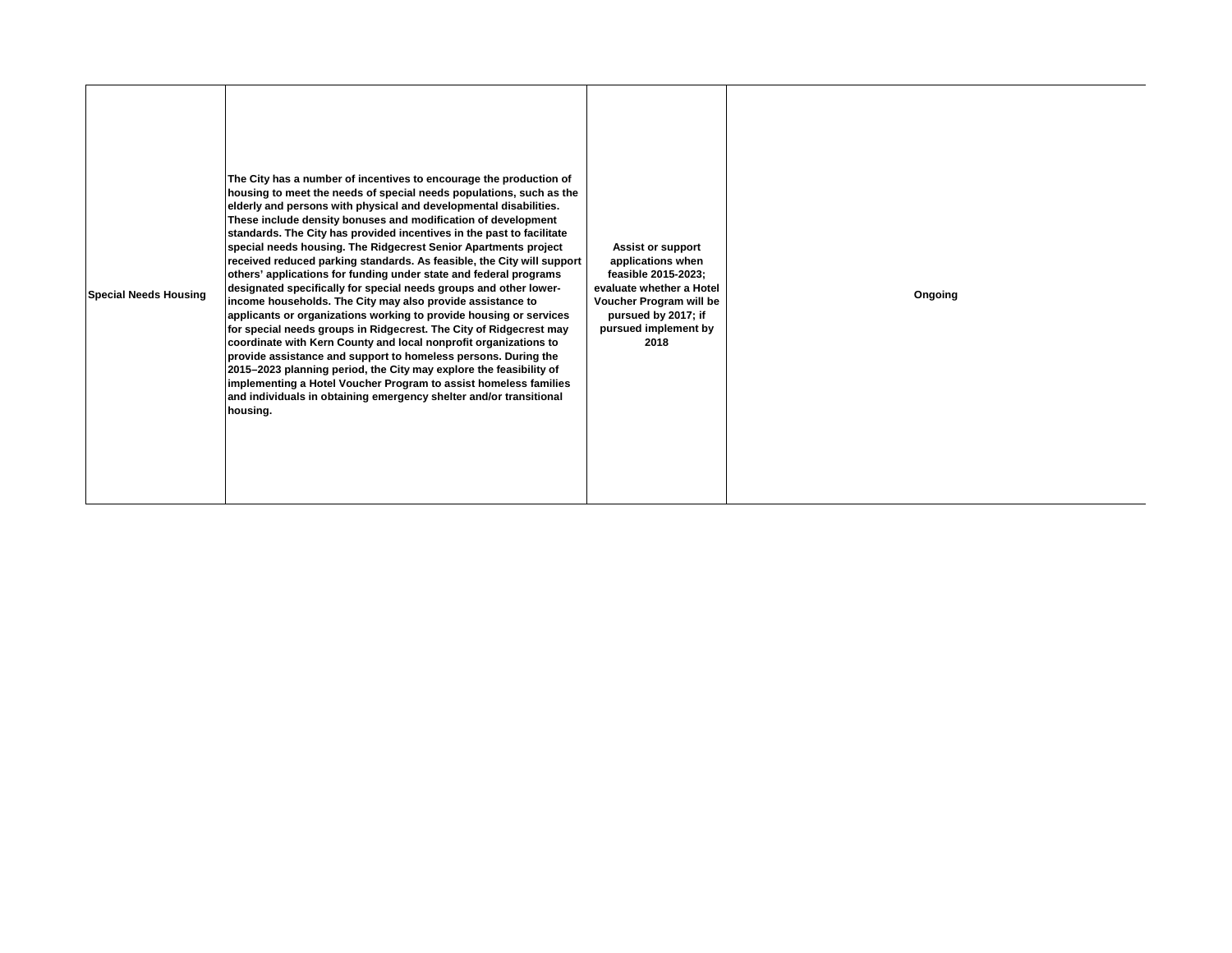| <b>Update Zoning Ordinance</b>                   | The Zoning Ordinance will be amended to allow group homes by right<br>in residential zones for small group homes (six persons or fewer) and<br>with a conditional use permit for large facilities (seven persons or<br>more) consistent with state law.<br>The Zoning Ordinance will be amended to update the definition of<br>"family" to remove any limit on number of persons consistent with<br>state law.<br>The Zoning Ordinance will be amended to allow mobile homes of 10<br>years of age or less in all single-family zones.<br>The Zoning Ordinance will be amended to permit single-room<br>occupancy (SRO) units subject to site plan review and without a<br>conditional use permit in the R-2, R-3, and R-4 zones.<br>The City will, as required by SB 2, amend the Zoning Ordinance for<br>transitional and supportive housing as residential uses in all zones<br>allowing residential uses, subject only to those restrictions that apply<br>to other residential uses of the same type in the same zone. The<br>Zoning Ordinance will also be amended to include the following<br>definitions related to transitional and supportive housing per<br>Government Code Sections 65582(f), (g) and (h): | Within one year of<br><b>Housing Element adoption</b><br>for amendments to allow<br>transitional and<br>supportive housing;<br>December 2016 for other<br>portions                 | Adopted Accessory Dwelling Units Ordinance consistent with Govenrment Code<br>Section 65852.150; adopted Ordinance for Temporary Employee Housing;<br>ongoing review and update of municipal code to reflect current regulations. |
|--------------------------------------------------|------------------------------------------------------------------------------------------------------------------------------------------------------------------------------------------------------------------------------------------------------------------------------------------------------------------------------------------------------------------------------------------------------------------------------------------------------------------------------------------------------------------------------------------------------------------------------------------------------------------------------------------------------------------------------------------------------------------------------------------------------------------------------------------------------------------------------------------------------------------------------------------------------------------------------------------------------------------------------------------------------------------------------------------------------------------------------------------------------------------------------------------------------------------------------------------------------------------------|------------------------------------------------------------------------------------------------------------------------------------------------------------------------------------|-----------------------------------------------------------------------------------------------------------------------------------------------------------------------------------------------------------------------------------|
| <b>Extremely Low Income</b><br><b>Households</b> | Assembly Bill (AB) 2634 requires the quantification and analysis of<br>existing and projected housing needs of extremely low-income<br>households. To facilitate housing for extremely low-income persons,<br>the City will prioritize funding and/or offer financial incentives or<br>regulatory concessions to encourage the development or<br>rehabilitation of single-room occupancy units and/or other units<br>affordable to the extremely low-income, such as supportive and multi-<br>family units.                                                                                                                                                                                                                                                                                                                                                                                                                                                                                                                                                                                                                                                                                                            | <b>Assist or support</b><br>applications when<br>feasible 2015-2023;<br>evaluate whether a Hotel<br>Voucher Program will be<br>pursued by 2017; if<br>pursued implement by<br>2018 | Ongoing                                                                                                                                                                                                                           |
| <b>Employee Housing Act</b>                      | Amend the City's Zoning Ordinance to comply with the state<br>Employee Housing Act (Health and Safety Code Sections 17021.5 and<br>17021.6) to treat employee housing for farm workers or other<br>employees that serves six or fewer persons as a single-family<br>structure and permitted in the same manner as other single-family<br>structures of the same type in the same zone (Section 17021.5). The<br>Zoning Ordinance will also be amended to treat employee housing<br>consisting of no more than 12 units or 36 beds as an agricultural use<br>and permitted in the same manner as other agricultural uses in the<br>same zone in zones where agricultural uses are permitted (Section<br>17021.6).                                                                                                                                                                                                                                                                                                                                                                                                                                                                                                       | Deccember 2016                                                                                                                                                                     | The City intends to adopt Ordinances to reflect current regulations within 2022                                                                                                                                                   |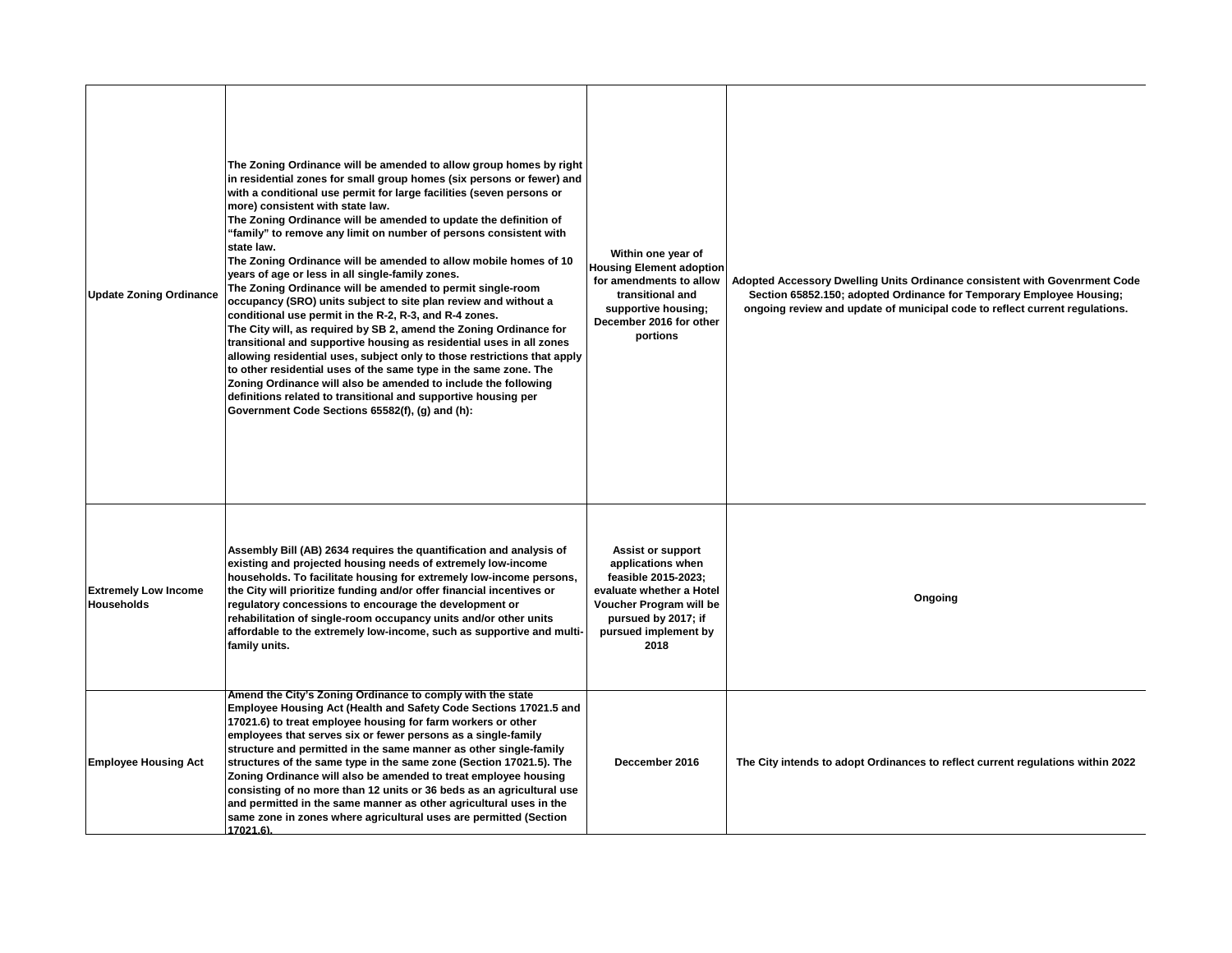| Reasonable<br>Accommodation | In response to SB 520 and to ensure fair and efficient process for<br>persons with disabilities to make necessary accessibility adjustments<br>to their homes, the City is currently in the process of amending the<br>Zoning Ordinance to create a reasonable accommodation procedure. | Amend zoning Ordinance<br>prior to or concurrent with<br>Housing Element adoption | The City intends to adopt Ordinances to reflect current regulations within 2022 |
|-----------------------------|-----------------------------------------------------------------------------------------------------------------------------------------------------------------------------------------------------------------------------------------------------------------------------------------|-----------------------------------------------------------------------------------|---------------------------------------------------------------------------------|
|                             |                                                                                                                                                                                                                                                                                         |                                                                                   |                                                                                 |
|                             |                                                                                                                                                                                                                                                                                         |                                                                                   |                                                                                 |
|                             |                                                                                                                                                                                                                                                                                         |                                                                                   |                                                                                 |
|                             |                                                                                                                                                                                                                                                                                         |                                                                                   |                                                                                 |
|                             |                                                                                                                                                                                                                                                                                         |                                                                                   |                                                                                 |
|                             |                                                                                                                                                                                                                                                                                         |                                                                                   |                                                                                 |
|                             |                                                                                                                                                                                                                                                                                         |                                                                                   |                                                                                 |
|                             |                                                                                                                                                                                                                                                                                         |                                                                                   |                                                                                 |
|                             |                                                                                                                                                                                                                                                                                         |                                                                                   |                                                                                 |
|                             |                                                                                                                                                                                                                                                                                         |                                                                                   |                                                                                 |
|                             |                                                                                                                                                                                                                                                                                         |                                                                                   |                                                                                 |
|                             |                                                                                                                                                                                                                                                                                         |                                                                                   |                                                                                 |
|                             |                                                                                                                                                                                                                                                                                         |                                                                                   |                                                                                 |
|                             |                                                                                                                                                                                                                                                                                         |                                                                                   |                                                                                 |
|                             |                                                                                                                                                                                                                                                                                         |                                                                                   |                                                                                 |
|                             |                                                                                                                                                                                                                                                                                         |                                                                                   |                                                                                 |
|                             |                                                                                                                                                                                                                                                                                         |                                                                                   |                                                                                 |
|                             |                                                                                                                                                                                                                                                                                         |                                                                                   |                                                                                 |
|                             |                                                                                                                                                                                                                                                                                         |                                                                                   |                                                                                 |
|                             |                                                                                                                                                                                                                                                                                         |                                                                                   |                                                                                 |
|                             |                                                                                                                                                                                                                                                                                         |                                                                                   |                                                                                 |
|                             |                                                                                                                                                                                                                                                                                         |                                                                                   |                                                                                 |
|                             |                                                                                                                                                                                                                                                                                         |                                                                                   |                                                                                 |
|                             |                                                                                                                                                                                                                                                                                         |                                                                                   |                                                                                 |
|                             |                                                                                                                                                                                                                                                                                         |                                                                                   |                                                                                 |
|                             |                                                                                                                                                                                                                                                                                         |                                                                                   |                                                                                 |
|                             |                                                                                                                                                                                                                                                                                         |                                                                                   |                                                                                 |
|                             |                                                                                                                                                                                                                                                                                         |                                                                                   |                                                                                 |
|                             |                                                                                                                                                                                                                                                                                         |                                                                                   |                                                                                 |
|                             |                                                                                                                                                                                                                                                                                         |                                                                                   |                                                                                 |
|                             |                                                                                                                                                                                                                                                                                         |                                                                                   |                                                                                 |
|                             |                                                                                                                                                                                                                                                                                         |                                                                                   |                                                                                 |
|                             |                                                                                                                                                                                                                                                                                         |                                                                                   |                                                                                 |
|                             |                                                                                                                                                                                                                                                                                         |                                                                                   |                                                                                 |
|                             |                                                                                                                                                                                                                                                                                         |                                                                                   |                                                                                 |
|                             |                                                                                                                                                                                                                                                                                         |                                                                                   |                                                                                 |
|                             |                                                                                                                                                                                                                                                                                         |                                                                                   |                                                                                 |
|                             |                                                                                                                                                                                                                                                                                         |                                                                                   |                                                                                 |
|                             |                                                                                                                                                                                                                                                                                         |                                                                                   |                                                                                 |
|                             |                                                                                                                                                                                                                                                                                         |                                                                                   |                                                                                 |
|                             |                                                                                                                                                                                                                                                                                         |                                                                                   |                                                                                 |
|                             |                                                                                                                                                                                                                                                                                         |                                                                                   |                                                                                 |
|                             |                                                                                                                                                                                                                                                                                         |                                                                                   |                                                                                 |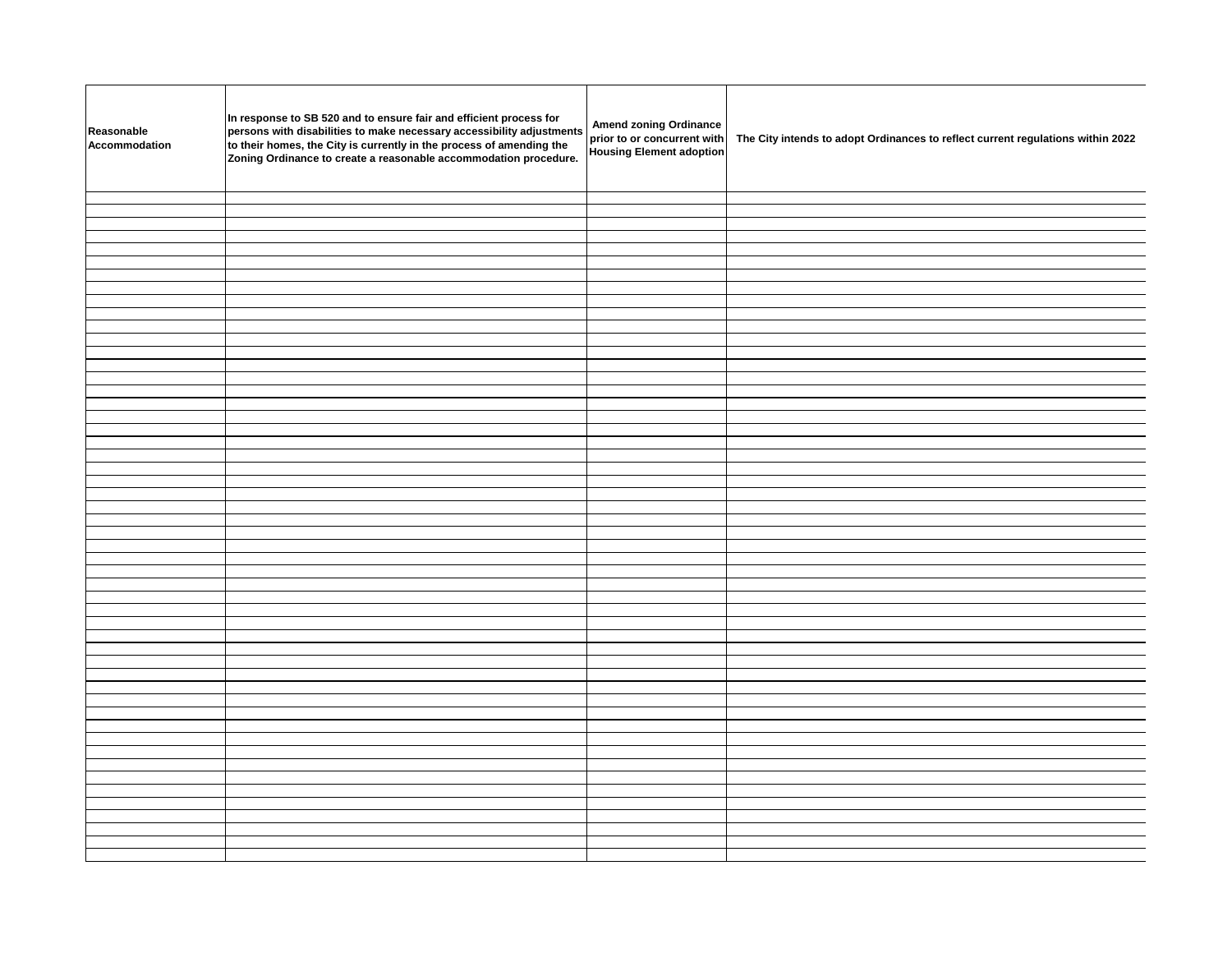| Jurisdiction                        | Ridgecrest            |                         | ANNUAL ELEMENT PROGRESS REPORT                        |                                       |                |                                        |                                                                      | Note: "+" indicates an optional field<br>Cells in grey contain auto-calculation |                                                       |
|-------------------------------------|-----------------------|-------------------------|-------------------------------------------------------|---------------------------------------|----------------|----------------------------------------|----------------------------------------------------------------------|---------------------------------------------------------------------------------|-------------------------------------------------------|
| <b>Reporting Period</b>             | 2021                  | (Jan. 1 - Dec. 31)      |                                                       | <b>Housing Element Implementation</b> |                |                                        |                                                                      |                                                                                 |                                                       |
| <b>Planning Period</b>              | 5th Cycle             | 12/31/2015 - 12/31/2023 |                                                       |                                       |                | (CCR Title 25 §6202)                   |                                                                      |                                                                                 | formulas                                              |
|                                     |                       |                         |                                                       |                                       | <b>Table E</b> |                                        |                                                                      |                                                                                 |                                                       |
|                                     |                       |                         |                                                       |                                       |                |                                        | Commercial Development Bonus Approved pursuant to GC Section 65915.7 |                                                                                 |                                                       |
|                                     | Project Identifier    |                         |                                                       |                                       |                | Units Constructed as Part of Agreement |                                                                      | <b>Description of Commercial<br/>Development Bonus</b>                          | Commercial Development Bonus<br>Date Approved         |
|                                     |                       |                         |                                                       |                                       |                | $\overline{\mathbf{2}}$                |                                                                      | 3                                                                               | $\boldsymbol{4}$                                      |
|                                     |                       |                         |                                                       |                                       |                |                                        |                                                                      |                                                                                 |                                                       |
| <b>APN</b>                          | <b>Street Address</b> | Project Name*           | <b>Local Jurisdiction</b><br>Tracking ID <sup>+</sup> | <b>Very Low<br/>Income</b>            | Low<br>Income  | Moderate<br>Income                     | <b>Above Moderate</b><br>Income                                      | <b>Description of Commercial<br/>Development Bonus</b>                          | <b>Commercial Development Bonus<br/>Date Approved</b> |
| Summary Row: Start Data Entry Below |                       |                         |                                                       |                                       |                |                                        |                                                                      |                                                                                 |                                                       |
|                                     |                       |                         |                                                       |                                       |                |                                        |                                                                      |                                                                                 |                                                       |
|                                     |                       |                         |                                                       |                                       |                |                                        |                                                                      |                                                                                 |                                                       |
|                                     |                       |                         |                                                       |                                       |                |                                        |                                                                      |                                                                                 |                                                       |
|                                     |                       |                         |                                                       |                                       |                |                                        |                                                                      |                                                                                 |                                                       |
|                                     |                       |                         |                                                       |                                       |                |                                        |                                                                      |                                                                                 |                                                       |
|                                     |                       |                         |                                                       |                                       |                |                                        |                                                                      |                                                                                 |                                                       |
|                                     |                       |                         |                                                       |                                       |                |                                        |                                                                      |                                                                                 |                                                       |
|                                     |                       |                         |                                                       |                                       |                |                                        |                                                                      |                                                                                 |                                                       |
|                                     |                       |                         |                                                       |                                       |                |                                        |                                                                      |                                                                                 |                                                       |
|                                     |                       |                         |                                                       |                                       |                |                                        |                                                                      |                                                                                 |                                                       |
|                                     |                       |                         |                                                       |                                       |                |                                        |                                                                      |                                                                                 |                                                       |
|                                     |                       |                         |                                                       |                                       |                |                                        |                                                                      |                                                                                 |                                                       |
|                                     |                       |                         |                                                       |                                       |                |                                        |                                                                      |                                                                                 |                                                       |
|                                     |                       |                         |                                                       |                                       |                |                                        |                                                                      |                                                                                 |                                                       |
|                                     |                       |                         |                                                       |                                       |                |                                        |                                                                      |                                                                                 |                                                       |
|                                     |                       |                         |                                                       |                                       |                |                                        |                                                                      |                                                                                 |                                                       |
|                                     |                       |                         |                                                       |                                       |                |                                        |                                                                      |                                                                                 |                                                       |
|                                     |                       |                         |                                                       |                                       |                |                                        |                                                                      |                                                                                 |                                                       |
|                                     |                       |                         |                                                       |                                       |                |                                        |                                                                      |                                                                                 |                                                       |
|                                     |                       |                         |                                                       |                                       |                |                                        |                                                                      |                                                                                 |                                                       |
|                                     |                       |                         |                                                       |                                       |                |                                        |                                                                      |                                                                                 |                                                       |
|                                     |                       |                         |                                                       |                                       |                |                                        |                                                                      |                                                                                 |                                                       |
|                                     |                       |                         |                                                       |                                       |                |                                        |                                                                      |                                                                                 |                                                       |
|                                     |                       |                         |                                                       |                                       |                |                                        |                                                                      |                                                                                 |                                                       |
|                                     |                       |                         |                                                       |                                       |                |                                        |                                                                      |                                                                                 |                                                       |
|                                     |                       |                         |                                                       |                                       |                |                                        |                                                                      |                                                                                 |                                                       |
|                                     |                       |                         |                                                       |                                       |                |                                        |                                                                      |                                                                                 |                                                       |
|                                     |                       |                         |                                                       |                                       |                |                                        |                                                                      |                                                                                 |                                                       |
|                                     |                       |                         |                                                       |                                       |                |                                        |                                                                      |                                                                                 |                                                       |
|                                     |                       |                         |                                                       |                                       |                |                                        |                                                                      |                                                                                 |                                                       |
|                                     |                       |                         |                                                       |                                       |                |                                        |                                                                      |                                                                                 |                                                       |
|                                     |                       |                         |                                                       |                                       |                |                                        |                                                                      |                                                                                 |                                                       |
|                                     |                       |                         |                                                       |                                       |                |                                        |                                                                      |                                                                                 |                                                       |
|                                     |                       |                         |                                                       |                                       |                |                                        |                                                                      |                                                                                 |                                                       |
|                                     |                       |                         |                                                       |                                       |                |                                        |                                                                      |                                                                                 |                                                       |
|                                     |                       |                         |                                                       |                                       |                |                                        |                                                                      |                                                                                 |                                                       |
|                                     |                       |                         |                                                       |                                       |                |                                        |                                                                      |                                                                                 |                                                       |
|                                     |                       |                         |                                                       |                                       |                |                                        |                                                                      |                                                                                 |                                                       |
|                                     |                       |                         |                                                       |                                       |                |                                        |                                                                      |                                                                                 |                                                       |
|                                     |                       |                         |                                                       |                                       |                |                                        |                                                                      |                                                                                 |                                                       |
|                                     |                       |                         |                                                       |                                       |                |                                        |                                                                      |                                                                                 |                                                       |
|                                     |                       |                         |                                                       |                                       |                |                                        |                                                                      |                                                                                 |                                                       |
|                                     |                       |                         |                                                       |                                       |                |                                        |                                                                      |                                                                                 |                                                       |
|                                     |                       |                         |                                                       |                                       |                |                                        |                                                                      |                                                                                 |                                                       |
|                                     |                       |                         |                                                       |                                       |                |                                        |                                                                      |                                                                                 |                                                       |
|                                     |                       |                         |                                                       |                                       |                |                                        |                                                                      |                                                                                 |                                                       |
|                                     |                       |                         |                                                       |                                       |                |                                        |                                                                      |                                                                                 |                                                       |
|                                     |                       |                         |                                                       |                                       |                |                                        |                                                                      |                                                                                 |                                                       |
|                                     |                       |                         |                                                       |                                       |                |                                        |                                                                      |                                                                                 |                                                       |
|                                     |                       |                         |                                                       |                                       |                |                                        |                                                                      |                                                                                 |                                                       |
|                                     |                       |                         |                                                       |                                       |                |                                        |                                                                      |                                                                                 |                                                       |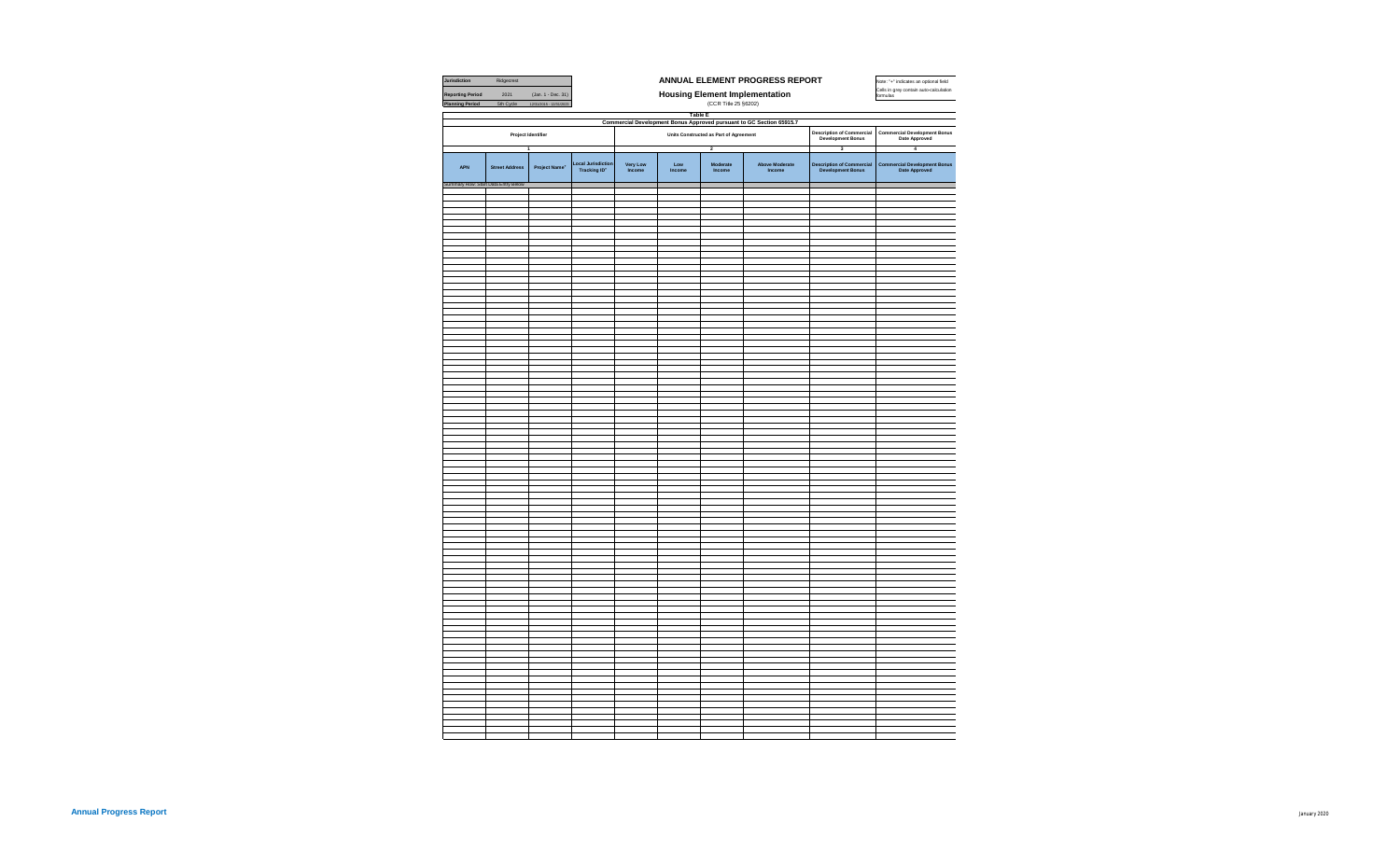| <b>Jurisdiction</b>     | Ridgecrest |                         |  |  |
|-------------------------|------------|-------------------------|--|--|
| <b>Reporting Period</b> | 2021       | (Jan. 1 - Dec. 31)      |  |  |
| <b>Planning Period</b>  | 5th Cycle  | 12/31/2015 - 12/31/2023 |  |  |

### **JURISDICTION ANNUAL ELEMENT PROGRESS REPORT** Note: "+" indicates an optional field

### **Rousing Element Implementation** and  $\big|$  Cells in grey contain auto-calculation formulas

**(CCR Title 25 §6202)** 

**Table F**

#### **Units Rehabilitated, Preserved and Acquired for Alternative Adequate Sites pursuant to Government Code section 65583.1(c)**

Please note this table is optional: The jurisdiction can use this table to report units that have been substantially rehabilitated, converted from non-affordable to affordable by acquisition, and preserved, including mobil the standards set forth in Government Code section 65583.1, subdivision (c). Please note, motel, hotel, hostel rooms or other structures that are converted from non-residential to residential units pursuant to Government C considered net-new housing units and must be reported in Table A2 and not reported in Table F.

| <b>Activity Type</b>           | Units that Do Not Count Towards RHNA <sup>+</sup><br>Listed for Informational Purposes Only |                              |                         | Units that Count Towards RHNA <sup>+</sup><br>Note - Because the statutory requirements severely limit what can be<br>counted, please contact HCD to receive the password that will enable you<br>to populate these fields. |                                              |                                  |                         | The description should adequately document how each<br>unit complies with subsection (c) of Government Code |                              |
|--------------------------------|---------------------------------------------------------------------------------------------|------------------------------|-------------------------|-----------------------------------------------------------------------------------------------------------------------------------------------------------------------------------------------------------------------------|----------------------------------------------|----------------------------------|-------------------------|-------------------------------------------------------------------------------------------------------------|------------------------------|
|                                | <b>Extremely Low-</b><br>Income <sup>+</sup>                                                | Very Low-Income <sup>+</sup> | Low-Income <sup>+</sup> | <b>TOTAL UNITS*</b>                                                                                                                                                                                                         | <b>Extremely Low-</b><br>Income <sup>+</sup> | Very Low-<br>Income <sup>+</sup> | Low-Income <sup>+</sup> | <b>TOTAL UNITS*</b>                                                                                         | Section 65583.1 <sup>+</sup> |
|                                |                                                                                             |                              |                         |                                                                                                                                                                                                                             |                                              |                                  |                         |                                                                                                             |                              |
| <b>Rehabilitation Activity</b> |                                                                                             |                              |                         |                                                                                                                                                                                                                             |                                              |                                  |                         |                                                                                                             |                              |
| Preservation of Units At-Risk  |                                                                                             |                              |                         |                                                                                                                                                                                                                             |                                              |                                  |                         |                                                                                                             |                              |
| Acquisition of Units           |                                                                                             |                              |                         |                                                                                                                                                                                                                             |                                              |                                  |                         |                                                                                                             |                              |
| Mobilehome Park Preservation   |                                                                                             |                              |                         |                                                                                                                                                                                                                             |                                              |                                  |                         |                                                                                                             |                              |
| <b>Total Units by Income</b>   |                                                                                             |                              |                         |                                                                                                                                                                                                                             |                                              |                                  |                         |                                                                                                             |                              |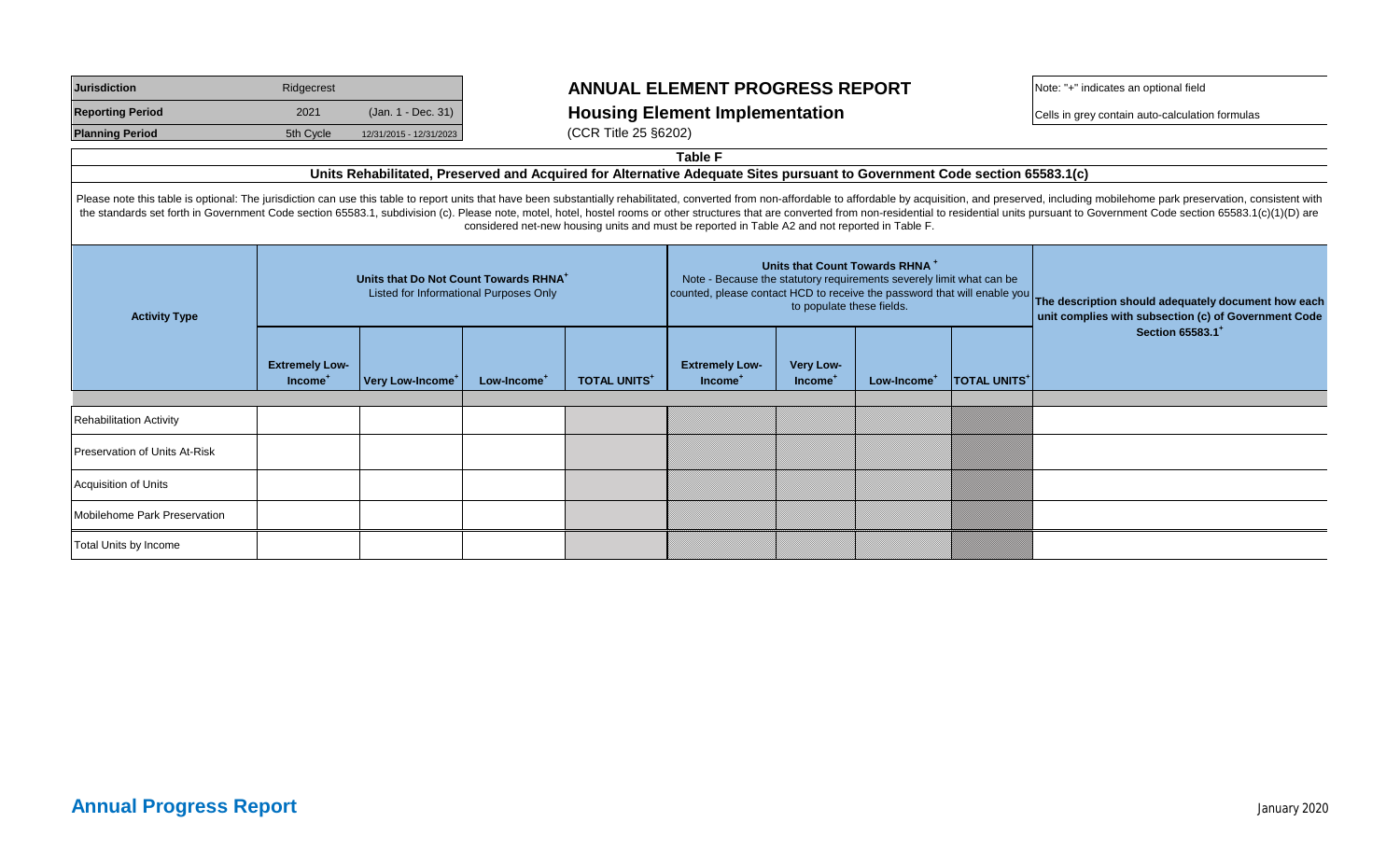| <b>Jurisdiction</b><br>Ridgecrest |           | NOTE: This table must only be filled out if the housing element sites [ |                                        |
|-----------------------------------|-----------|-------------------------------------------------------------------------|----------------------------------------|
|                                   |           | inventory contains a site which is or was owned by the reporting        | Note: "+" indicates an optional field  |
|                                   |           | jurisdiction, and has been sold, leased, or otherwise disposed of       | Cells in grey contain auto-calculation |
| <b>Reporting Period</b>           | 2021      | $($ Jan. 1 - Dec. 31) during the reporting year.                        | Iformulas                              |
| <b>Planning Period</b>            | 5th Cycle | 12/31/2015 - 12/31/2023 ANNUAL ELEMENT PROGRESS REPORT                  |                                        |

**Housing Element Implementation**

(CCR Title 25 §6202)

|                                                                                                                           | <b>Table G</b>           |                           |                                                             |                                                                          |                                        |                              |  |  |  |
|---------------------------------------------------------------------------------------------------------------------------|--------------------------|---------------------------|-------------------------------------------------------------|--------------------------------------------------------------------------|----------------------------------------|------------------------------|--|--|--|
| Locally Owned Lands Included in the Housing Element Sites Inventory that have been sold, leased, or otherwise disposed of |                          |                           |                                                             |                                                                          |                                        |                              |  |  |  |
| <b>Project Identifier</b>                                                                                                 |                          |                           |                                                             |                                                                          |                                        |                              |  |  |  |
|                                                                                                                           |                          | 1                         |                                                             | $\overline{2}$                                                           | $\mathbf{3}$                           | $\overline{\mathbf{4}}$      |  |  |  |
| <b>APN</b>                                                                                                                | <b>Street Address</b>    | Project Name <sup>+</sup> | <b>Local Jurisdiction</b><br><b>Tracking ID<sup>+</sup></b> | <b>Realistic Capacity</b><br>Identified in the<br><b>Housing Element</b> | Entity to whom the site<br>transferred | <b>Intended Use for Site</b> |  |  |  |
| Summary Row: Start Data Entry Below                                                                                       |                          |                           |                                                             |                                                                          |                                        |                              |  |  |  |
| 081-293-07                                                                                                                | 1217 W. Boston<br>Avenue |                           |                                                             | 1                                                                        | Carlos Herrera                         | <b>SFR</b>                   |  |  |  |
| 081-332-36                                                                                                                | 1400 W. Boston<br>Avenue |                           |                                                             | 1                                                                        | Carlos Estrada                         | <b>SFR</b>                   |  |  |  |
| 419-042-10                                                                                                                | 401 W. Moyer             |                           |                                                             | 1                                                                        | William J Gifford                      | SFR                          |  |  |  |
|                                                                                                                           |                          |                           |                                                             |                                                                          |                                        |                              |  |  |  |
|                                                                                                                           |                          |                           |                                                             |                                                                          |                                        |                              |  |  |  |
|                                                                                                                           |                          |                           |                                                             |                                                                          |                                        |                              |  |  |  |
|                                                                                                                           |                          |                           |                                                             |                                                                          |                                        |                              |  |  |  |
|                                                                                                                           |                          |                           |                                                             |                                                                          |                                        |                              |  |  |  |
|                                                                                                                           |                          |                           |                                                             |                                                                          |                                        |                              |  |  |  |
|                                                                                                                           |                          |                           |                                                             |                                                                          |                                        |                              |  |  |  |
|                                                                                                                           |                          |                           |                                                             |                                                                          |                                        |                              |  |  |  |
|                                                                                                                           |                          |                           |                                                             |                                                                          |                                        |                              |  |  |  |
|                                                                                                                           |                          |                           |                                                             |                                                                          |                                        |                              |  |  |  |
|                                                                                                                           |                          |                           |                                                             |                                                                          |                                        |                              |  |  |  |
|                                                                                                                           |                          |                           |                                                             |                                                                          |                                        |                              |  |  |  |
|                                                                                                                           |                          |                           |                                                             |                                                                          |                                        |                              |  |  |  |
|                                                                                                                           |                          |                           |                                                             |                                                                          |                                        |                              |  |  |  |
|                                                                                                                           |                          |                           |                                                             |                                                                          |                                        |                              |  |  |  |
|                                                                                                                           |                          |                           |                                                             |                                                                          |                                        |                              |  |  |  |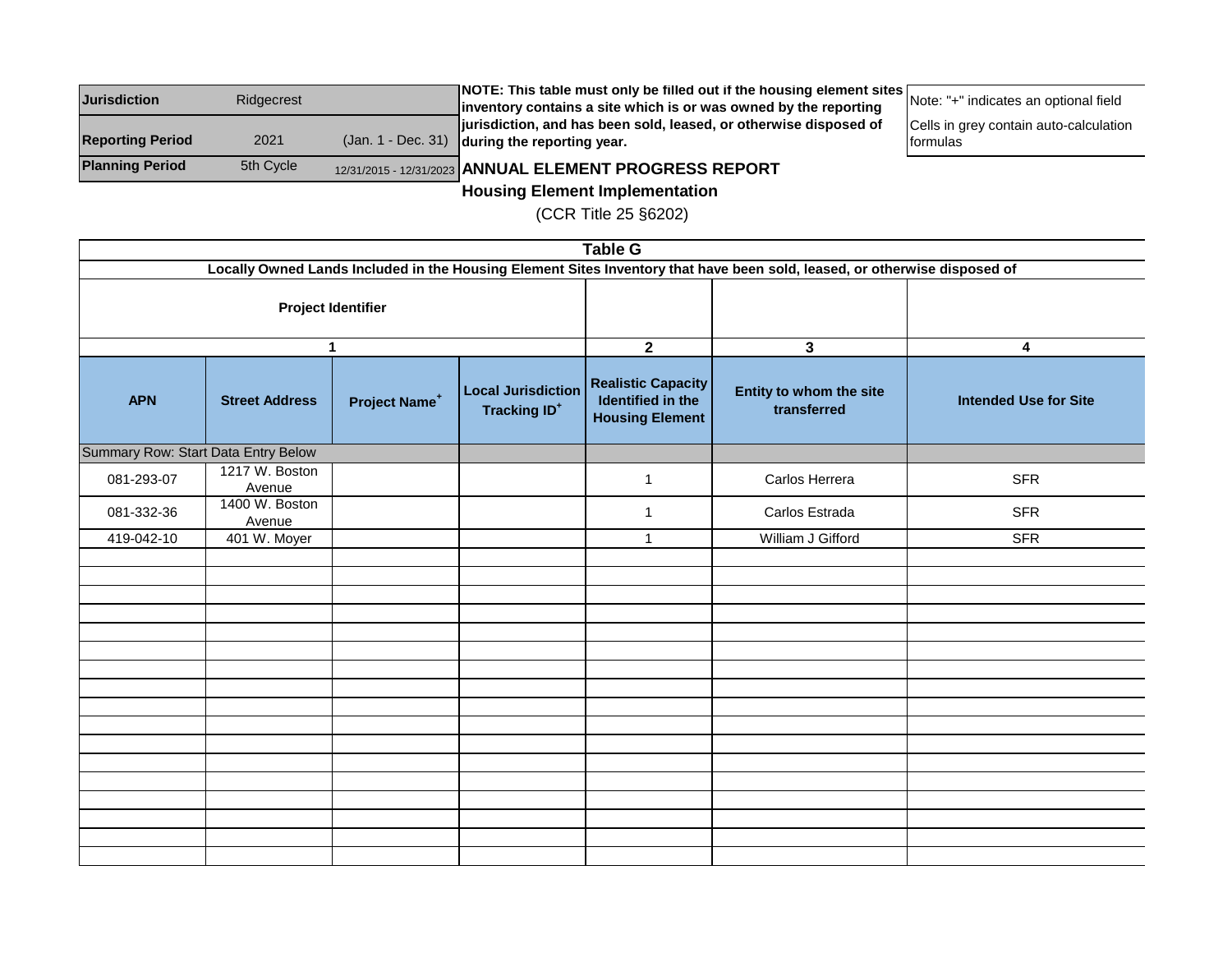| <b>Jurisdiction</b>     | Ridgecrest |                                     |  |
|-------------------------|------------|-------------------------------------|--|
| <b>Reporting Period</b> | 2021       | (Jan. 1 - Dec.<br>31)               |  |
|                         |            | <b>ANNUAL ELEMENT PROGRESS REPO</b> |  |

### **ANNUAL ELEMENT PROGRESS REP(**

**Housing Element Implementation**

(CCR Title 25 §6202)

| Table H                             |                                    |                                    |                                  |  |
|-------------------------------------|------------------------------------|------------------------------------|----------------------------------|--|
|                                     |                                    | <b>Locally Owned Surplus Sites</b> |                                  |  |
| <b>Parcel Identifier</b>            |                                    |                                    |                                  |  |
| $\mathbf 1$                         | $\mathbf{2}$                       | $\mathbf{3}$                       | $\overline{\mathbf{4}}$          |  |
| <b>APN</b>                          | <b>Street Address/Intersection</b> | <b>Existing Use</b>                | <b>Number of</b><br><b>Units</b> |  |
| Summary Row: Start Data Entry Below |                                    |                                    |                                  |  |
|                                     |                                    |                                    |                                  |  |
|                                     |                                    |                                    |                                  |  |
|                                     |                                    |                                    |                                  |  |
|                                     |                                    |                                    |                                  |  |
|                                     |                                    |                                    |                                  |  |
|                                     |                                    |                                    |                                  |  |
|                                     |                                    |                                    |                                  |  |
|                                     |                                    |                                    |                                  |  |
|                                     |                                    |                                    |                                  |  |
|                                     |                                    |                                    |                                  |  |
|                                     |                                    |                                    |                                  |  |
|                                     |                                    |                                    |                                  |  |
|                                     |                                    |                                    |                                  |  |
|                                     |                                    |                                    |                                  |  |
|                                     |                                    |                                    |                                  |  |
|                                     |                                    |                                    |                                  |  |
|                                     |                                    |                                    |                                  |  |
|                                     |                                    |                                    |                                  |  |
|                                     |                                    |                                    |                                  |  |
|                                     |                                    |                                    |                                  |  |
|                                     |                                    |                                    |                                  |  |
|                                     |                                    |                                    |                                  |  |
|                                     |                                    |                                    |                                  |  |
|                                     |                                    |                                    |                                  |  |
|                                     |                                    |                                    |                                  |  |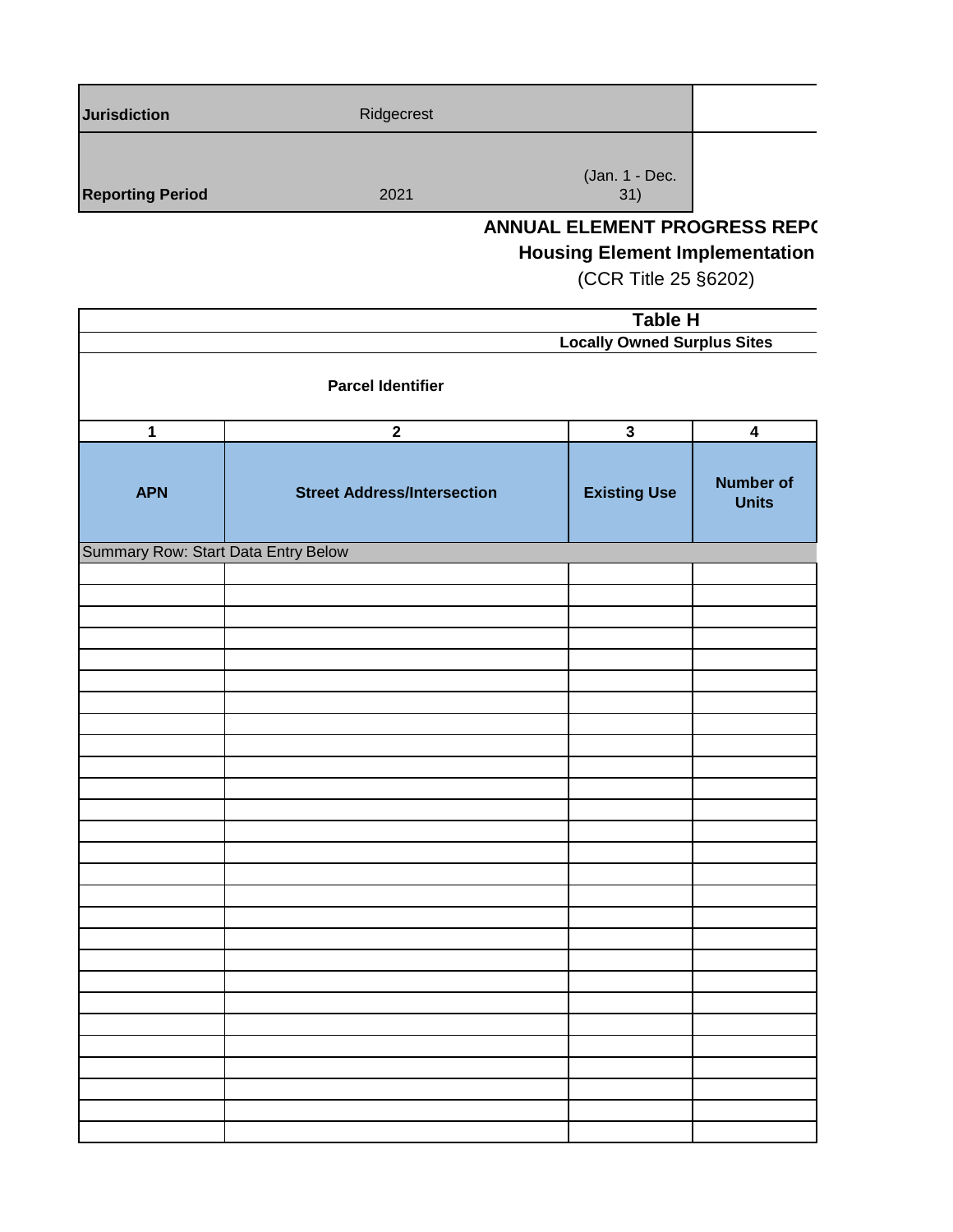| <b>Jurisdiction</b>    | Ridgecrest |                         |
|------------------------|------------|-------------------------|
| <b>Reporting Year</b>  | 2021       | (Jan. 1 - Dec. 31)      |
| <b>Planning Period</b> | 5th Cycle  | 12/31/2015 - 12/31/2023 |

| <b>Building Permits Issued by Affordability Summary</b> |                        |                     |  |
|---------------------------------------------------------|------------------------|---------------------|--|
| <b>Income Level</b>                                     |                        | <b>Current Year</b> |  |
| Very Low                                                | <b>Deed Restricted</b> | 50                  |  |
|                                                         | Non-Deed Restricted    | 0                   |  |
| <b>Deed Restricted</b><br>Low<br>Non-Deed Restricted    |                        | 25                  |  |
|                                                         |                        |                     |  |
| <b>Deed Restricted</b><br>Moderate                      |                        | 0                   |  |
|                                                         | Non-Deed Restricted    | 44                  |  |
| Above Moderate                                          | 54                     |                     |  |
| <b>Total Units</b>                                      |                        | 173                 |  |

Note: Units serving extremely low-income households are included in the very low-income permitted units totals

| <b>Units by Structure Type</b> | <b>Entitled</b> | <b>Permitted</b> | <b>Completed</b> |
|--------------------------------|-----------------|------------------|------------------|
| <b>SFA</b>                     |                 |                  |                  |
| <b>SFD</b>                     | 148             | 91               | 53               |
| $2 \text{ to } 4$              |                 |                  |                  |
| $5 +$                          |                 |                  |                  |
| <b>ADU</b>                     |                 |                  |                  |
| MH                             |                 |                  |                  |
| <b>Total</b>                   | 148             | 98               | 55               |

| <b>Housing Applications Summary</b>                    |     |  |  |
|--------------------------------------------------------|-----|--|--|
| Total Housing Applications Submitted:                  | 99  |  |  |
| Number of Proposed Units in All Applications Received: | 321 |  |  |
| <b>Total Housing Units Approved:</b>                   | 321 |  |  |
| Total Housing Units Disapproved:                       |     |  |  |

| Use of SB 35 Streamlining Provisions          |  |
|-----------------------------------------------|--|
| Number of Applications for Streamlining       |  |
| Number of Streamlining Applications Approved  |  |
| Total Developments Approved with Streamlining |  |
| Total Units Constructed with Streamlining     |  |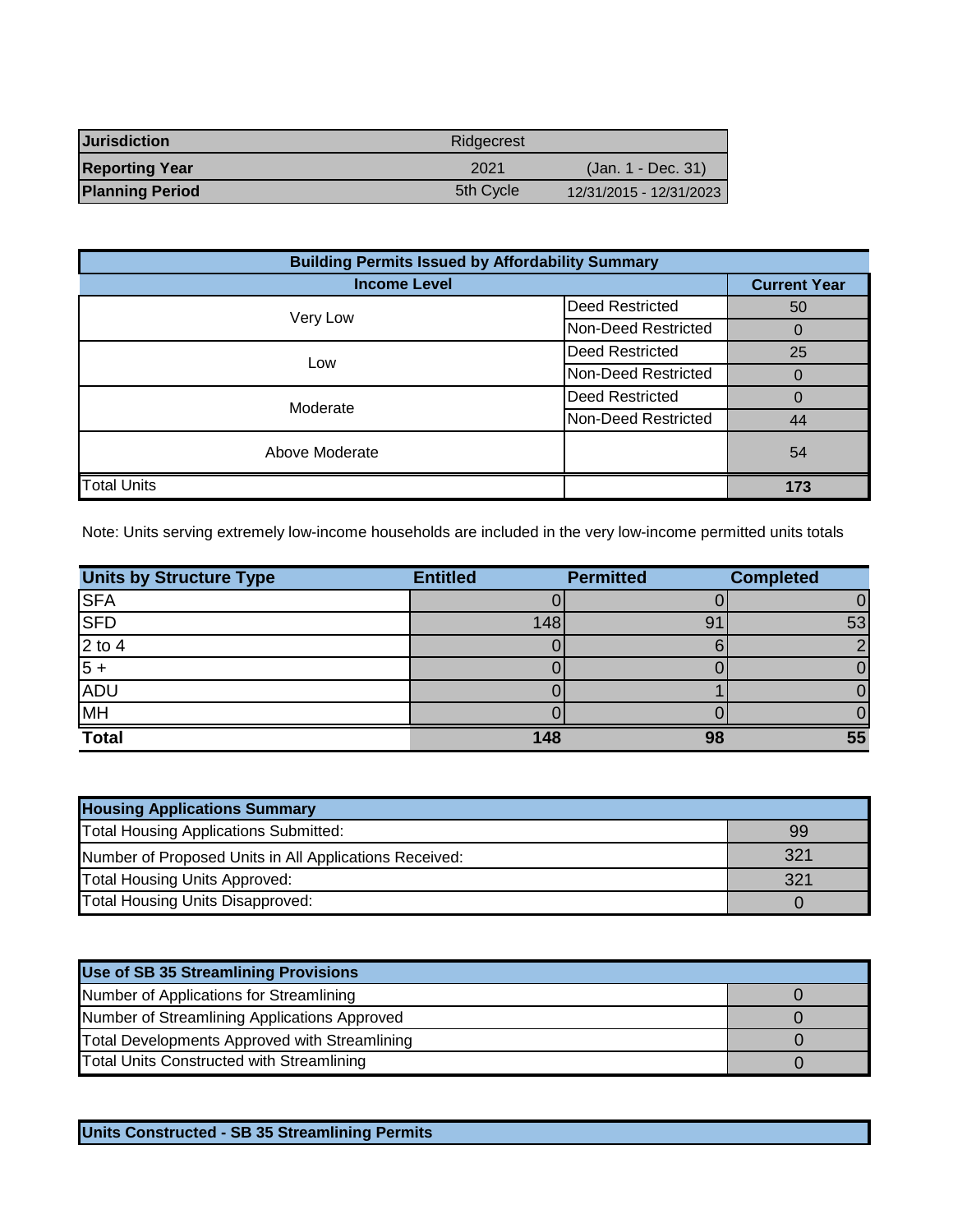| <b>Income</b>  | <b>Rental</b> | Ownership | <b>Total</b> |
|----------------|---------------|-----------|--------------|
| Very Low       |               |           |              |
| Low            |               |           |              |
| Moderate       |               |           |              |
| Above Moderate |               |           |              |
| Total          |               |           |              |

Cells in grey contain auto-calculation formulas